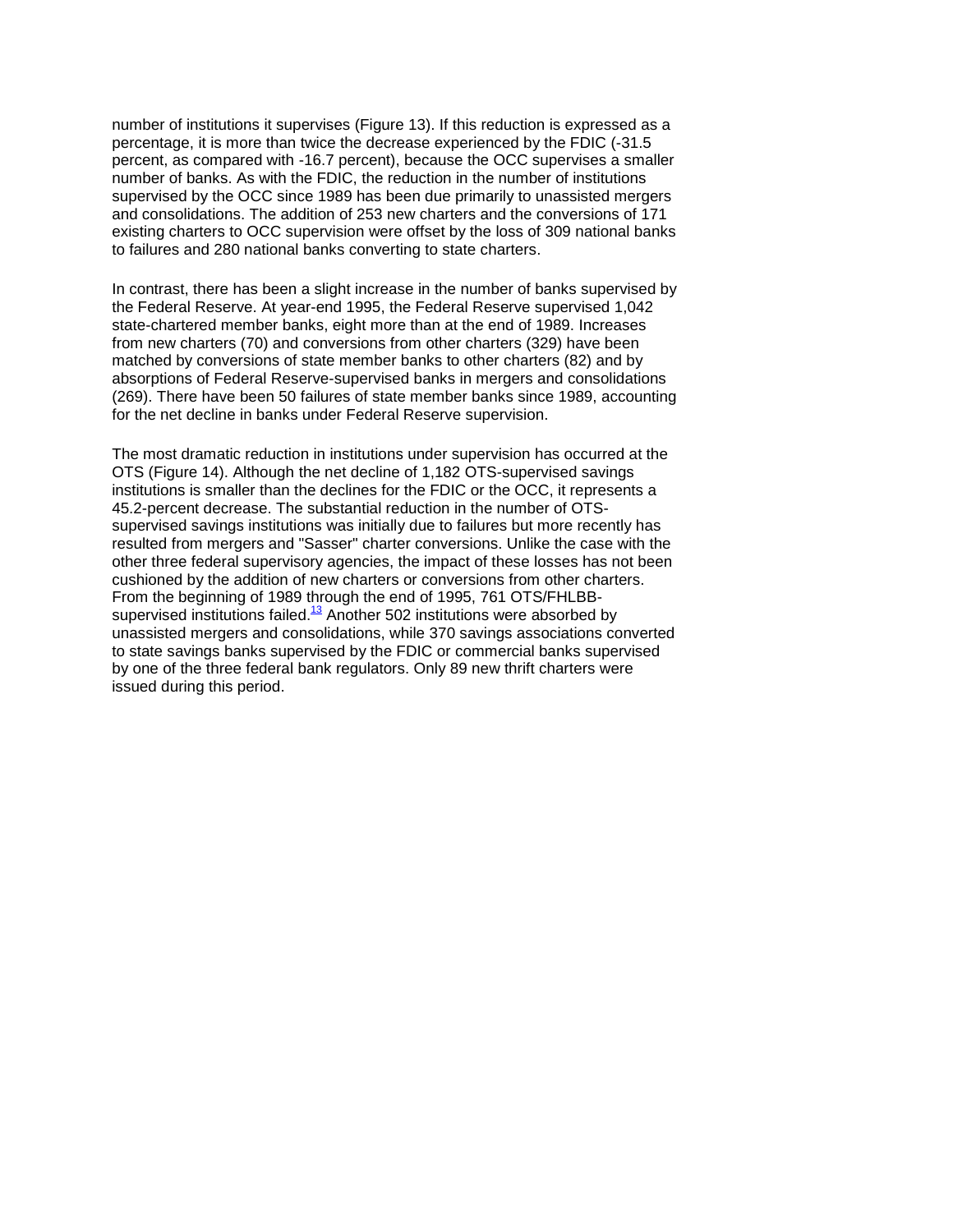

" Failures do not include open-bank assistance transactions.

 conversions have affected each of the agencies differently. As a result, each It is clear from these trends that the factors determining the number of institutions unassisted mergers and acquisitions, failures, new charters, and charter agency's share of institutions supervised has shifted. The FDIC's share has shown the greatest increase, rising from 49.1 percent of insured banks and thrifts in 1984 to 57.1 percent as of March 31, 1996 (Table 7). The OTS/FHLBB share experienced the greatest decrease, declining from 17.6 percent in 1984 to 12.0 percent at year-end 1995. During the same period, the OCC's share declined slightly, from 27.4 to 23.8 percent, and the Federal Reserve's share rose modestly, from 5.9 to 8.8 percent.

The shifts in shares of the number of institutions regulated can be largely explained by changes in the thrift industry. If only commercial banks are considered, the shares of the three bank regulatory agencies show little movement (Table 8). Between year-end 1984 and the end of the first quarter of 1996, the FDIC's share of the number of commercial banks supervised increased from 58.9 percent to 60.1 percent, and its share of industry assets under supervision shrank slightly, from 22.1 percent to 21.4 percent. The OCC's shares of institutions and assets supervised both showed small declines, while the Federal Reserve's shares both rose slightly.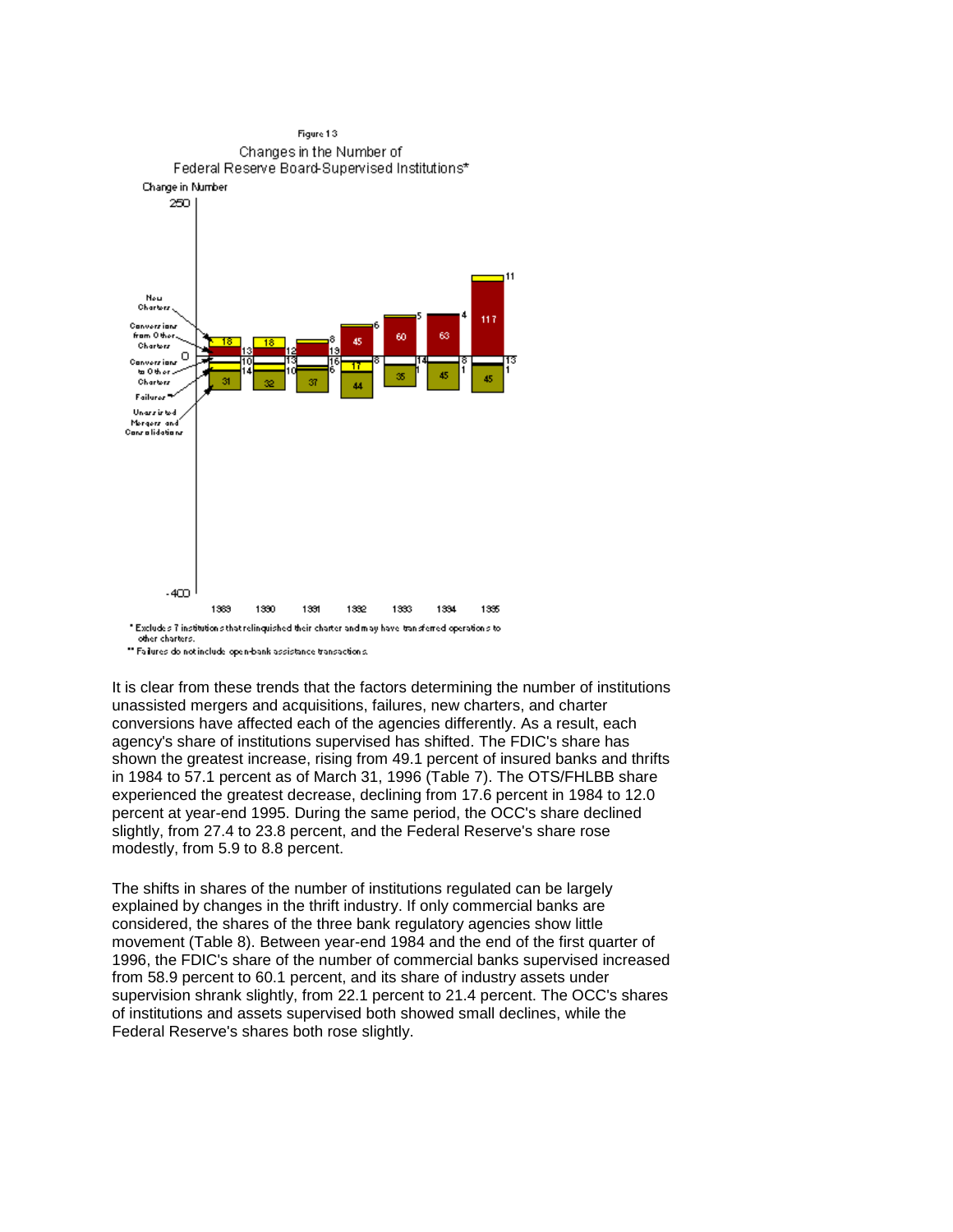

" Excludes 24 institutions that relinquished their charter and may have transferred operations to other charters. \*\* Failures do not include open-bank assistance transactions.

 decline in the OTS/FHLBB share is largely a result of financial difficulties The portion of the thrift industry supervised by the OTS/FHLBB has decreased over the last ten years, while that of the FDIC has increased (Table 9). The experienced by thrifts in the 1980s. Much of the shift has occurred since the creation of the RTC in 1989, when large numbers of insolvent savings-and-loan associations began to be resolved. From August 1989 through July 1995, 745 insolvent OTS-supervised thrifts were resolved by the RTC. In addition, large numbers of OTS institutions have either been acquired without government assistance or have converted their charters and are now supervised by one of the other federal regulators. From the end of 1984 to the end of the first quarter of 1996, the OTS/FHLBB's share of thrifts supervised declined from 92.2 percent to 70.6 percent, while the FDIC's share rose from 7.8 percent to 29.4 percent. During this period, the OTS/FHLBB's share of thrift assets supervised declined from 88.2 percent to 75.1 percent, while the FDIC's share rose from 11.8 percent to 24.9 percent.

 under OCC supervision grew by 60 percent. Assets under OTS/FHLBB The shrinkage in the number of commercial banks during the past ten years has been accompanied by an increase in industry size as measured by total assets. All three banking regulators have experienced significant increases in assets under supervision since the end of 1984, even as the OTS/FHLBB experienced a decline (Table 7). Total assets under Federal Reserve supervision grew by 117 percent, while assets under FDIC supervision increased by 70 percent, and those supervision declined by 24 percent. The three banking agencies all had minor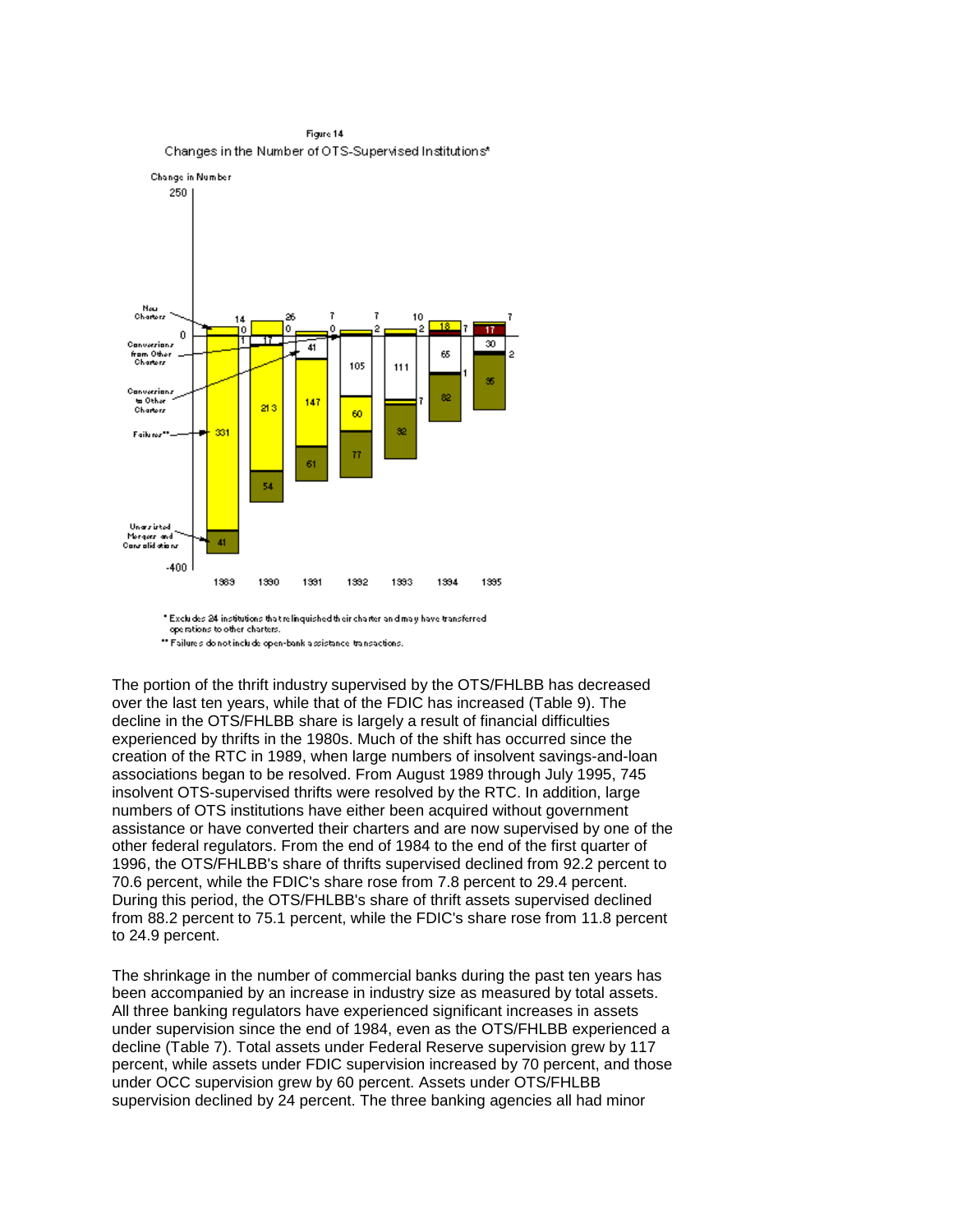percent. The increases were at the expense of the OTS/FHLBB, which saw its increases in the share of assets supervised during this period. The FDIC's share rose from 18.9 percent to 22.1 percent; the OCC's share rose from 41.0 percent to 45.0 percent; and the Federal Reserve's share rose from 12.5 percent to 18.6 share decline from 27.6 percent to 14.3 percent.

|                                |       |       | Table 8 |                                         |       |       |        |  |  |  |  |
|--------------------------------|-------|-------|---------|-----------------------------------------|-------|-------|--------|--|--|--|--|
|                                |       |       |         | Number of FDIC-Insured Commercial Banks |       |       |        |  |  |  |  |
| According to Primary Regulator |       |       |         |                                         |       |       |        |  |  |  |  |
|                                | FDIC  |       |         | <b>OCC</b>                              | FRB   |       |        |  |  |  |  |
| $Yr$ ./                        |       | %೦£   |         | %of                                     |       | %೦£   |        |  |  |  |  |
| Qtr.                           | No.   | Total | No.     | Total                                   | No.   | Total | TOTAL  |  |  |  |  |
| 96:1                           | 5,972 | 60.7  | 2,822   | 28.7                                    | 1,047 | 10.6  | 9,841  |  |  |  |  |
| 95:4                           | 6,044 | 60.8  | 2,855   | 28.7                                    | 1,042 | 10.5  | 9,941  |  |  |  |  |
| 95:3                           | 6,126 | 60.9  | 2,892   | 28.8                                    | 1,034 | 10.3  | 10,052 |  |  |  |  |
| 95:2                           | 6,228 | 61.3  | 2,946   | 29.0                                    | 994   | 9.8   | 10,168 |  |  |  |  |
| 94:4                           | 6,400 | 61.2  | 3,075   | 29.4                                    | 975   | 9.3   | 10,450 |  |  |  |  |
| 93:4                           | 6,685 | 61.0  | 3,304   | 30.2                                    | 969   | 8.8   | 10,958 |  |  |  |  |
| 92:4                           | 6,914 | 60.3  | 3,593   | 31.3                                    | 955   | 8.3   | 11,462 |  |  |  |  |
| 91:4                           | 7,157 | 60.0  | 3,790   | 31.8                                    | 974   | 8.2   | 11,921 |  |  |  |  |
| 90:4                           | 7,355 | 59.6  | 3,979   | 32.2                                    | 1,009 | 8.2   | 12,343 |  |  |  |  |
| 89:4                           | 7,500 | 59.0  | 4,175   | 32.9                                    | 1,034 | 8.1   | 12,709 |  |  |  |  |
| 88:4                           | 7,711 | 58.8  | 4,353   | 33.2                                    | 1,059 | 8.1   | 13,123 |  |  |  |  |
| 87:4                           | 7,999 | 58.3  | 4,623   | 33.7                                    | 1,092 | 8.0   | 13,714 |  |  |  |  |
| 86:4                           | 8,234 | 58.0  | 4,871   | 34.3                                    | 1,094 | 7.7   | 14,199 |  |  |  |  |
| 85:4                           | 8,378 | 58.2  | 4,959   | 34.4                                    | 1,070 | 7.4   | 14,407 |  |  |  |  |
| 84:4                           | 8,525 | 58.9  | 4,902   | 33.8                                    | 1,056 | 7.3   | 14,483 |  |  |  |  |
| 84:1                           | 8,610 | 59.5  | 4,790   | 33.1                                    | 1,059 | 7.3   | 14,459 |  |  |  |  |

## Assets of FDIC-Insured Commercial Banks (Dollars in Millions)

|         | FDIC      |       | <b>OCC</b>                                             |       | FRB       |       |             |  |
|---------|-----------|-------|--------------------------------------------------------|-------|-----------|-------|-------------|--|
| $Yr$ ./ |           | %೦£   |                                                        | 8of   |           | 8of   |             |  |
| Qtr.    | Assets    | Total | Assets                                                 | Total | Assets    | Total | TOTAL       |  |
| 96:1    | \$920,960 | 21.4  | \$2,398,414                                            | 55.7  | \$988,962 | 23.0  | \$4,308,336 |  |
| 95:4    | 928,217   | 21.5  | 2,400,831                                              | 55.7  | 983,630   | 22.8  | 4,312,678   |  |
| 95:3    | 931,486   | 22.0  | 2,319,184                                              | 54.8  | 978,635   | 23.1  | 4,229,305   |  |
| 95:2    | 927,074   | 22.2  | 2,299,720                                              | 55.1  | 943,912   | 22.6  | 4,170,706   |  |
| 94:4    | 909,648   | 22.7  | 2,255,941                                              | 56.2  | 845,067   | 21.1  | 4,010,656   |  |
| 93:4    | 878,754   | 23.7  | 2,100,566                                              | 56.7  | 726,871   | 19.6  | 3,706,191   |  |
| 92:4    | 862,501   | 24.6  | 2,004,940                                              | 57.2  | 638,233   | 18.2  | 3,505,674   |  |
| 91:4    | 852,425   | 24.8  | 1,985,322                                              | 57.9  | 592,893   | 17.3  | 3,430,640   |  |
| 90:4    | 843,906   | 24.9  | 1,987,777                                              | 58.6  | 557,788   | 16.5  | 3,389,471   |  |
| 89:4    | 780,306   | 23.7  | 1,978,226                                              | 60.0  | 540,830   | 16.4  | 3,299,362   |  |
| 88:4    | 746,080   | 23.8  | 1,850,460                                              | 59.1  | 534,256   | 17.1  | 3,130,796   |  |
| 87:4    | 696,915   | 23.2  | 1,773,470                                              | 59.1  | 529,563   | 17.7  | 2,999,948   |  |
| 86:4    | 663,600   | 22.6  | 1,743,902                                              | 59.3  | 533,196   | 18.1  | 2,940,698   |  |
| 85:4    | 602,364   | 22.1  | 1,632,586                                              | 59.8  | 495,721   | 18.2  | 2,730,671   |  |
| 84:4    | 554,964   | 22.1  | 1,498,179                                              | 59.7  | 455,728   | 18.2  | 2,508,871   |  |
| 84:1    | 518,763   | 22.0  | 1,399,298                                              | 59.4  | 438,743   | 18.6  | 2,356,804   |  |
| Source: |           |       | FDIC Division of Research and Statistics, RIS Database |       |           |       |             |  |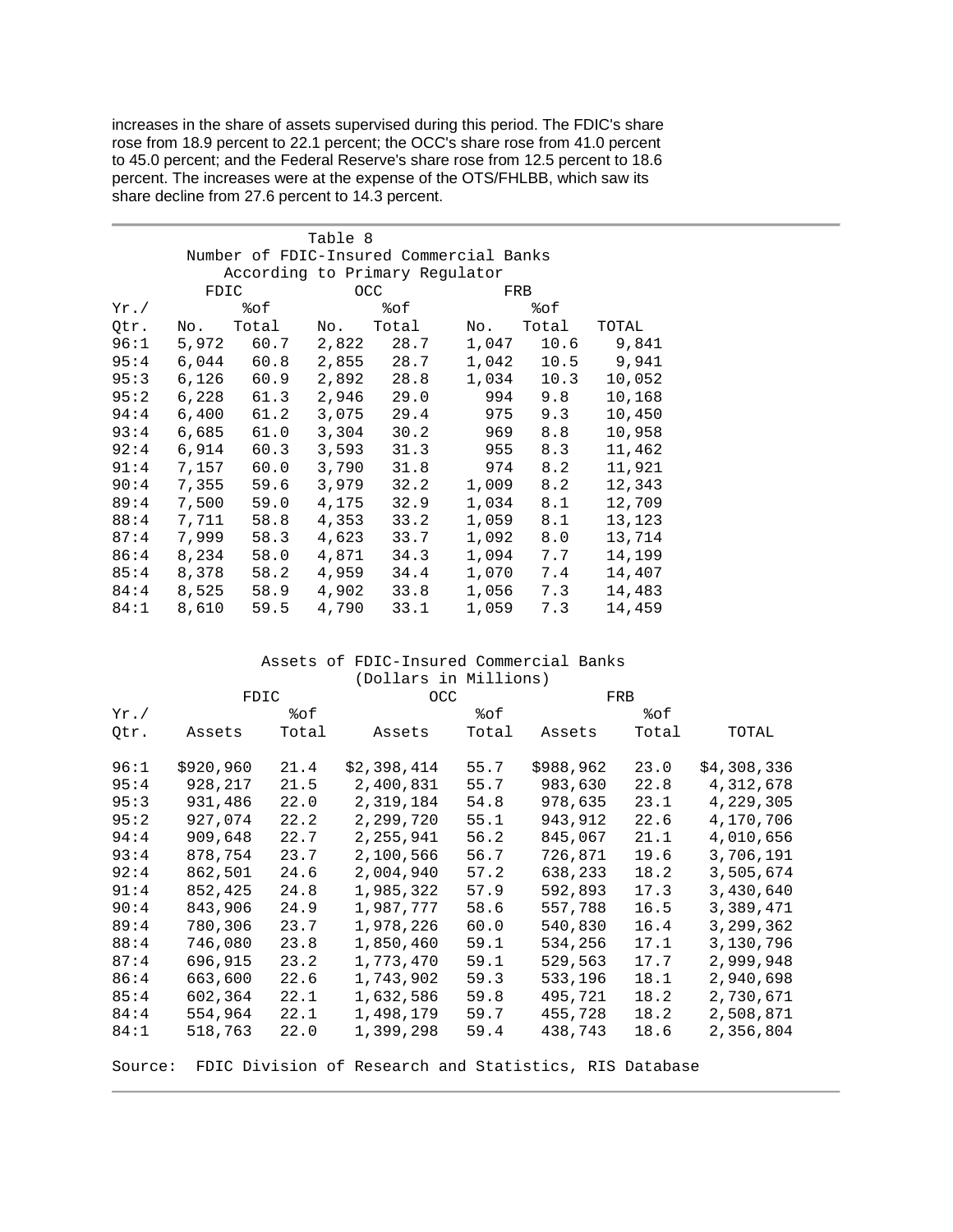Three points summarize the trends in regulatory responsibilities over the last decade. First, the decline in the number of supervised institutions began with a wave of failures in the 1980s extending into the early 1990s. At the same time there was an increase in the pace of unassisted mergers that is still continuing and a sustained decline in new chartering activity. Second, mergers have increased the average sizes of supervised institutions $14$  and have led to a greater concentration of industry assets. Supervisory responsibilities, as measured by assets under supervision, have increased at the three banking agencies. Third, except for the declines experienced by the OTS/ FHLBB, there has been little change so far among the three bank regulatory agencies in shares of institutions and assets supervised. This stability in bank regulators' shares will probably not continue in light of the recent trend in large company mergers. Major acquisitions announced during 1995 involve changes in ownership of 10.2 percent of all commercial bank and thrift assets.

|         |     | Table 9<br>Number of FDIC-Insured Savings Institutions<br>According to Primary Regulator* |         |       |       |
|---------|-----|-------------------------------------------------------------------------------------------|---------|-------|-------|
|         |     | FDIC                                                                                      | $OTS**$ |       |       |
| $Yr$ ./ |     | %ဝ£                                                                                       |         | %ဝ£   |       |
| Otr.    | No. | Total                                                                                     | No.     | Total | TOTAL |
| 96:1    | 589 | 29.4                                                                                      | 1416    | 70.6  | 2,005 |

| 95:4 | 593 | 29.2 | 1436  | 70.8 | 2,029 |
|------|-----|------|-------|------|-------|
|      |     |      |       |      |       |
| 95:3 | 600 | 29.1 | 1460  | 70.9 | 2,060 |
| 95:2 | 604 | 29.0 | 1477  | 71.0 | 2,081 |
| 94:4 | 610 | 28.3 | 1,542 | 71.7 | 2,152 |
| 93:4 | 593 | 26.2 | 1,669 | 73.8 | 2,262 |
| 92:4 | 518 | 21.7 | 1,872 | 78.3 | 2,390 |
| 91:4 | 449 | 17.5 | 2,112 | 82.5 | 2,561 |
| 90:4 | 456 | 16.2 | 2,359 | 83.8 | 2,815 |
| 89:4 | 469 | 15.2 | 2,618 | 84.8 | 3,087 |
| 88:4 | 471 | 13.7 | 2,967 | 86.3 | 3,438 |
| 87:4 | 463 | 12.8 | 3,159 | 87.2 | 3,622 |
| 86:4 | 445 | 12.1 | 3,232 | 87.9 | 3,677 |
| 85:4 | 364 | 10.0 | 3,262 | 90.0 | 3,626 |
| 84:4 | 268 | 7.8  | 3,150 | 92.2 | 3,418 |
| 84:1 | 276 | 8.1  | 3,151 | 91.9 | 3,427 |
|      |     |      |       |      |       |

# Assets of FDIC-Insured Savings Institutions (Dollars in Millions)<br>FDIC 0TS\*\*

|         | FDIC    |       | 0T <sup>st</sup> |       |           |
|---------|---------|-------|------------------|-------|-----------|
| $Yr$ ./ |         | 8of   |                  | %of   |           |
| Otr.    | Assets  | Total | Assets           | Total | TOTAL     |
| 96:1    | 253,553 | 24.9  | 762,851          | 75.1  | 1,016,404 |
| 95:4    | 254,767 | 24.8  | 770,973          | 75.2  | 1,025,740 |
| 95:3    | 249,604 | 24.4  | 775,069          | 75.6  | 1,024,673 |
| 95:2    | 239,572 | 23.6  | 777,657          | 76.4  | 1,017,229 |
| 94:4    | 234,521 | 23.3  | 774,124          | 76.7  | 1,008,645 |
| 93:4    | 226,114 | 22.6  | 774,775          | 77.4  | 1,000,889 |
| 92:4    | 218,166 | 21.2  | 812,049          | 78.8  | 1,030,215 |
| 91:4    | 217,807 | 19.6  | 895,195          | 80.4  | 1,113,002 |
| 90:4    | 229,336 | 18.2  | 1,029,842        | 81.8  | 1,259,178 |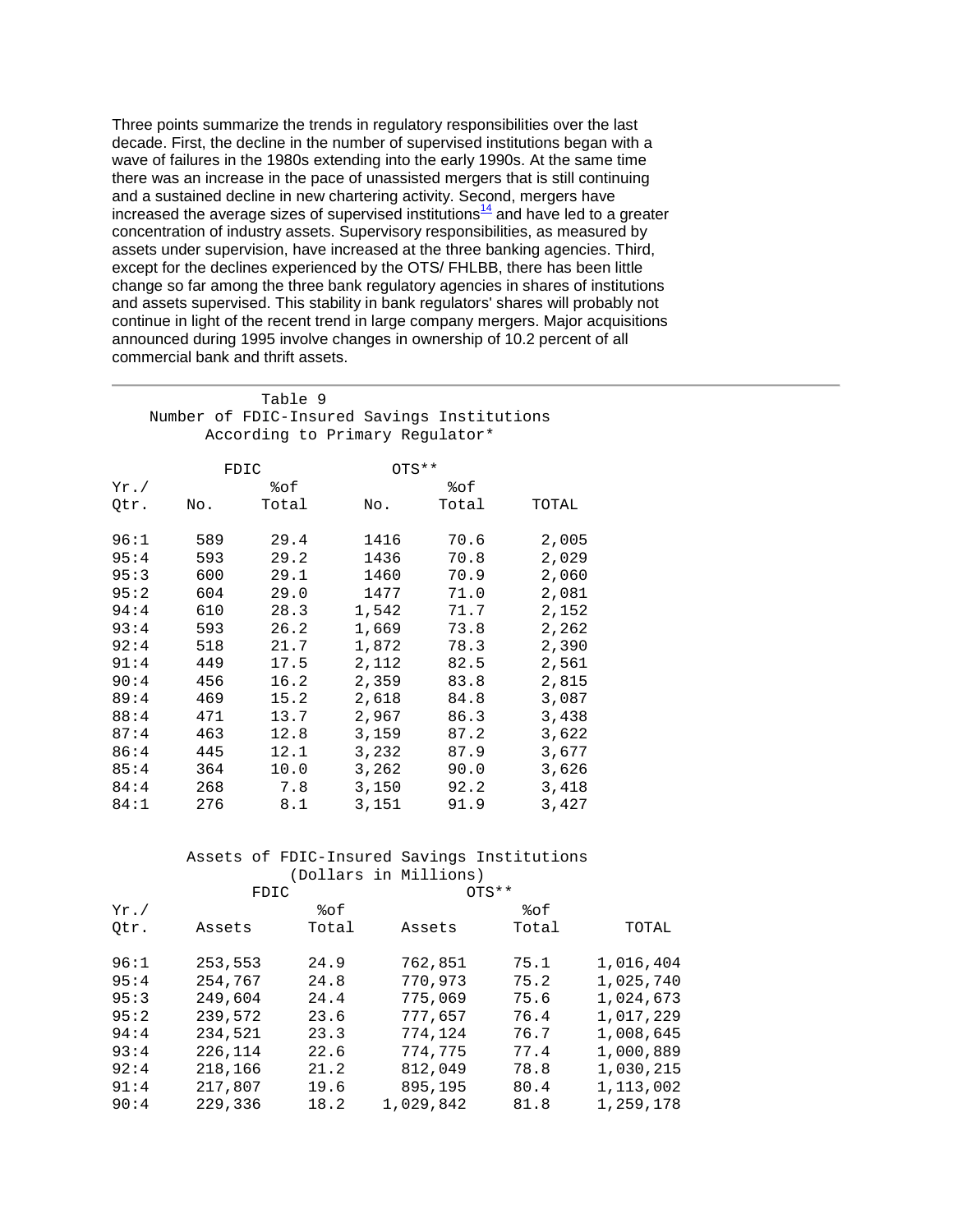| 89:4 | 240,513 | 16.8 | 1,186,999                                                      | 83.2 | 1,427,512 |
|------|---------|------|----------------------------------------------------------------|------|-----------|
| 88:4 | 238,108 | 14.8 | 1,368,381                                                      | 85.2 | 1,606,489 |
| 87:4 | 217,136 | 14.5 | 1,284,974                                                      | 85.5 | 1,502,110 |
| 86:4 | 184,563 | 13.3 | 1,202,303                                                      | 86.7 | 1,386,866 |
| 85:4 | 157,392 | 12.5 | 1,105,262                                                      | 87.5 | 1,262,654 |
| 84:4 | 135,524 | 11.8 | 1,008,722                                                      | 88.2 | 1,144,246 |
| 84:1 | 135,361 | 13.3 | 881,956                                                        | 86.7 | 1,017,317 |
|      |         |      |                                                                |      |           |
|      |         |      | * Excludes institutions operating in RTC conservatorship.      |      |           |
|      |         |      | ** FHLBB prior to the enactment of FIRREA on August 9, 1989.   |      |           |
|      |         |      | Source: FDIC Division of Research and Statistics, RIS Database |      |           |

 early 1984 and March 31, 1996, the number of banks and savings institutions with Table 6 illustrates how the drop in the number of smaller banks has coincided with an increase in the number of very large banks and the assets they hold. Between less than \$1 billion in assets declined by almost one-third, from 17,433 to 11,267. During that period, their share of industry assets declined from 40.2 percent to 24.6 percent. In contrast, the number of institutions with more than \$1 billion in assets increased from 453 to 579. The most significant increase in terms of industry asset share has taken place at the largest institutions. The number of institutions with over \$10 billion in assets increased almost threefold, from 28 in 1984 to 87 as of March 31, 1996. The proportion of bank and thrift assets held by this relatively small number of large institutions increased from 28 percent to 48 percent.

## **Implications**

 have two federal regulators. Although interstate branching, to the extent it encourages such consolidation, may simplify federal jurisdictions, it will complicate the task of state bank supervisors. Branching across state lines will Consolidation within multibank organizations may simplify some aspects of supervision by decreasing the number of federal regulators that have jurisdiction over a banking organization. For example, many bank holding companies have multiple bank subsidiaries. The regulator of each subsidiary is determined by the subsidiary's charter and, if the charter is from a state, the subsidiary's Federal Reserve membership status. Thus, each of the four federal bank and thrift regulators may supervise a portion of a multibank holding company. When banks or thrifts merge, the resultant institution has only one primary federal regulator. In the case of a holding company with national banks the resultant institution would result in a number of banking organizations that must answer to more than one state authority.

Finally, attention to communications and information-sharing both within and between federal and state regulators will assume increasing importance as a nationwide banking system evolves and more institutions find themselves subject to multiple regulatory jurisdictions. Organizations as disparate as the Basle Committee on Bank Supervision and the Conference of State Bank Supervisors have recognized the need for regulatory agencies to communicate adequately with each other.

#### Table 10

Shifts of Federally Insured Depository Institutions Among Primary Federal Regulators If All Institutions Were Consolidated into Largest Institution Under the Top Holder (Regulatory High Holder)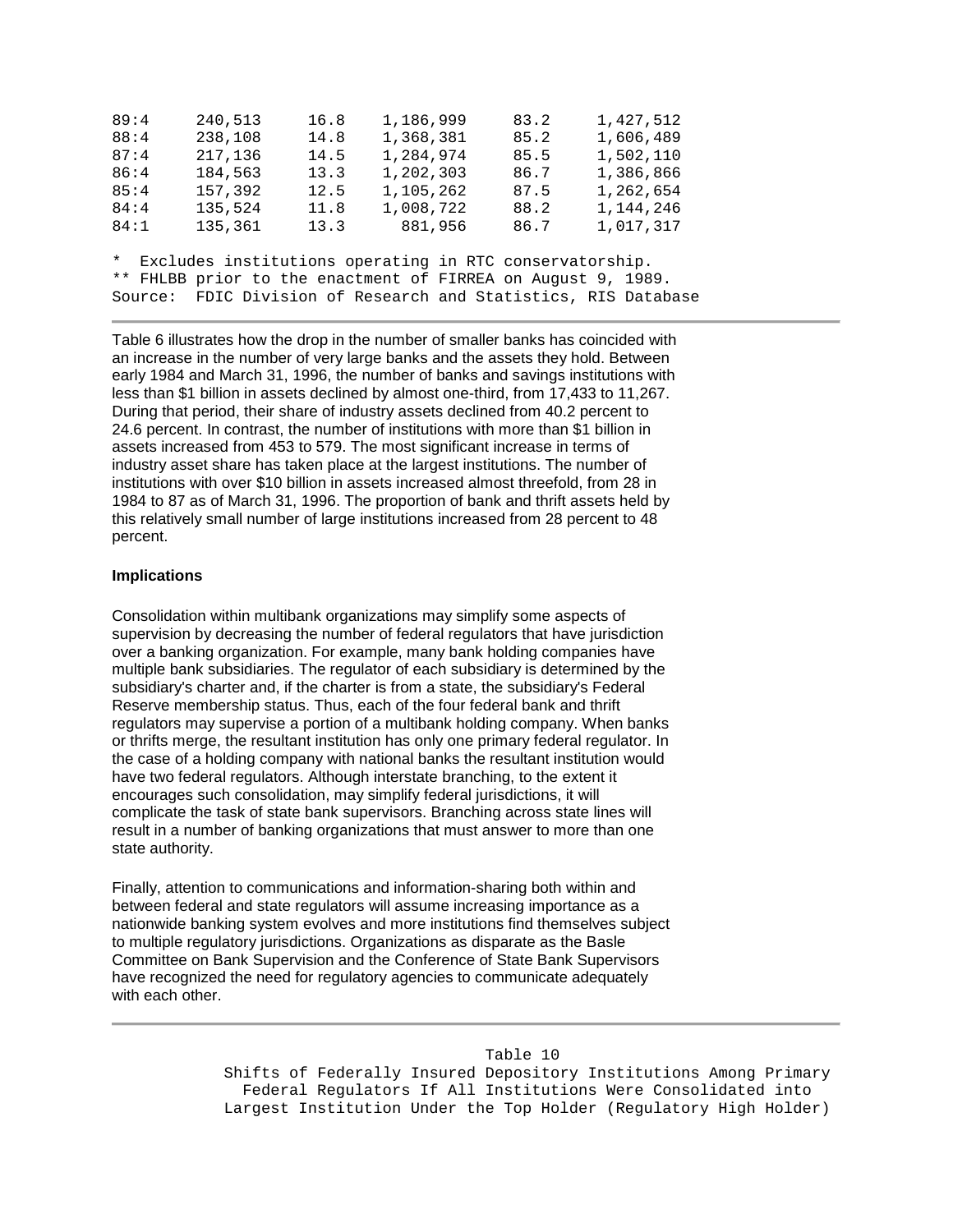|                   | (as of March 31, 1996; excludes IBAs)         |        |             |        |
|-------------------|-----------------------------------------------|--------|-------------|--------|
|                   |                                               |        | Assets      | ⊱      |
| ofTotal           |                                               |        |             |        |
|                   |                                               | Number | (Millions)  | Number |
| Assets            |                                               |        |             |        |
|                   |                                               |        |             |        |
| Total             |                                               | 11,846 | \$5,324,740 |        |
|                   | Institutions regulated by FRB on 3/31/96      | 1,047  | 988,962     | 8.8%   |
| 18.6%             |                                               |        |             |        |
|                   | Institutions that would be regulated by FRB   | 1,083  | 1,135,190   | 9.1    |
| 21.3              |                                               |        |             |        |
| Current regulator |                                               |        |             |        |
| FDIC              |                                               | 88     | 60,686      |        |
|                   |                                               |        |             |        |
| FRB               |                                               | 895    | 860,960     |        |
| <b>OCC</b>        |                                               | 88     | 207,948     |        |
| <b>OTS</b>        |                                               | 12     | 5,595       |        |
|                   | Institutions regulated by FDIC on 3/31/96     | 6,561  | 1,174,513   | 55.4   |
| 22.1              |                                               |        |             |        |
|                   | Institutions that would be regulated by FDIC: | 6,177  | 984,126     | 52.1   |
| 18.5              |                                               |        |             |        |
| Current regulator |                                               |        |             |        |
| FDIC              |                                               | 5,987  | 954,937     |        |
| FRB               |                                               | 46     | 5,545       |        |
| <b>OCC</b>        |                                               | 116    | 17,608      |        |
| <b>OTS</b>        |                                               | 28     | 6,036       |        |
|                   | Institutions regulated by OCC on 3/31/96      | 2,822  | 2,398,414   | 23.8   |
| 45.0              |                                               |        |             |        |
|                   | Institutions that would be regulated byOCC:   | 3,219  | 2,501,691   | 27.2   |
| 47.0              |                                               |        |             |        |
|                   |                                               |        |             |        |
| Current regulator |                                               |        |             |        |
| FDIC              |                                               | 474    | 156,407     |        |
| FRB               |                                               | 981    | 20,984      |        |
| <b>OCC</b>        |                                               | 2,611  | 2,172,007   |        |
| <b>OTS</b>        |                                               | 36     | 52,293      |        |
|                   | Institutions regulated by OTS on3/31/96:      | 1,416  | 762,851     | 12.0   |
| 14.3              |                                               |        |             |        |
|                   | Institutions that would be regulated byOTS:   | 1,367  | 703,733     | 11.5   |
| 13.2              |                                               |        |             |        |
| Current regulator |                                               |        |             |        |
| FDIC              |                                               | 12     | 2,483       |        |
| FRB               |                                               | 8      | 1,473       |        |
| OCC               |                                               | 7      | 849         |        |
| <b>OTS</b>        |                                               | 1,340  | 698,927     |        |
|                   | Institutions shifiting to a new regulator:    | 1,013  | 637,909     | 8.6    |
| 12.0              |                                               |        |             |        |
|                   |                                               |        |             |        |
|                   | * Excludes insured branches of foreign banks. |        |             |        |
|                   |                                               |        |             |        |

The final chart, Table 10, shows how the balance among the regulators would shift if all bank holding companies were to merge all of their bank and thrift subsidiaries into the "lead" bank.<sup>15</sup> It assumes that the largest subsidiary would retain its current charter and federal regulator. It is apparent that the consolidation process would bring many institutions under the supervision of new regulators. For example, 574 banks and thrifts that are currently regulated by the FDIC would

Source: FDIC Division of Research and Statistics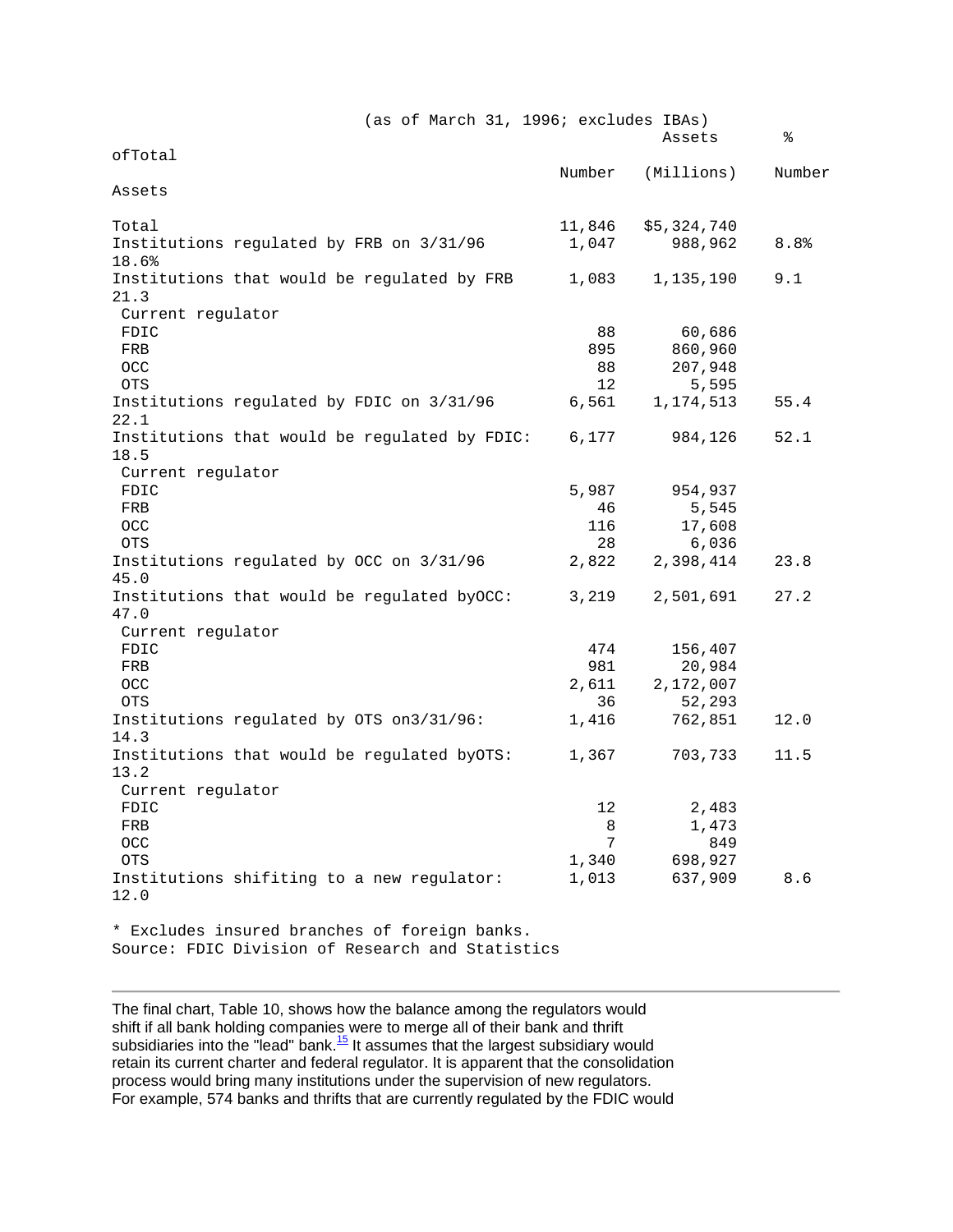be consolidated into "lead" banks supervised either by the Federal Reserve (88 banks), the OCC (474), or the OTS (12). At the same time, 190 banks that are currently regulated by the Federal Reserve (46), the OCC (116) or the OTS (28) would be consolidated into "lead" banks supervised by the FDIC.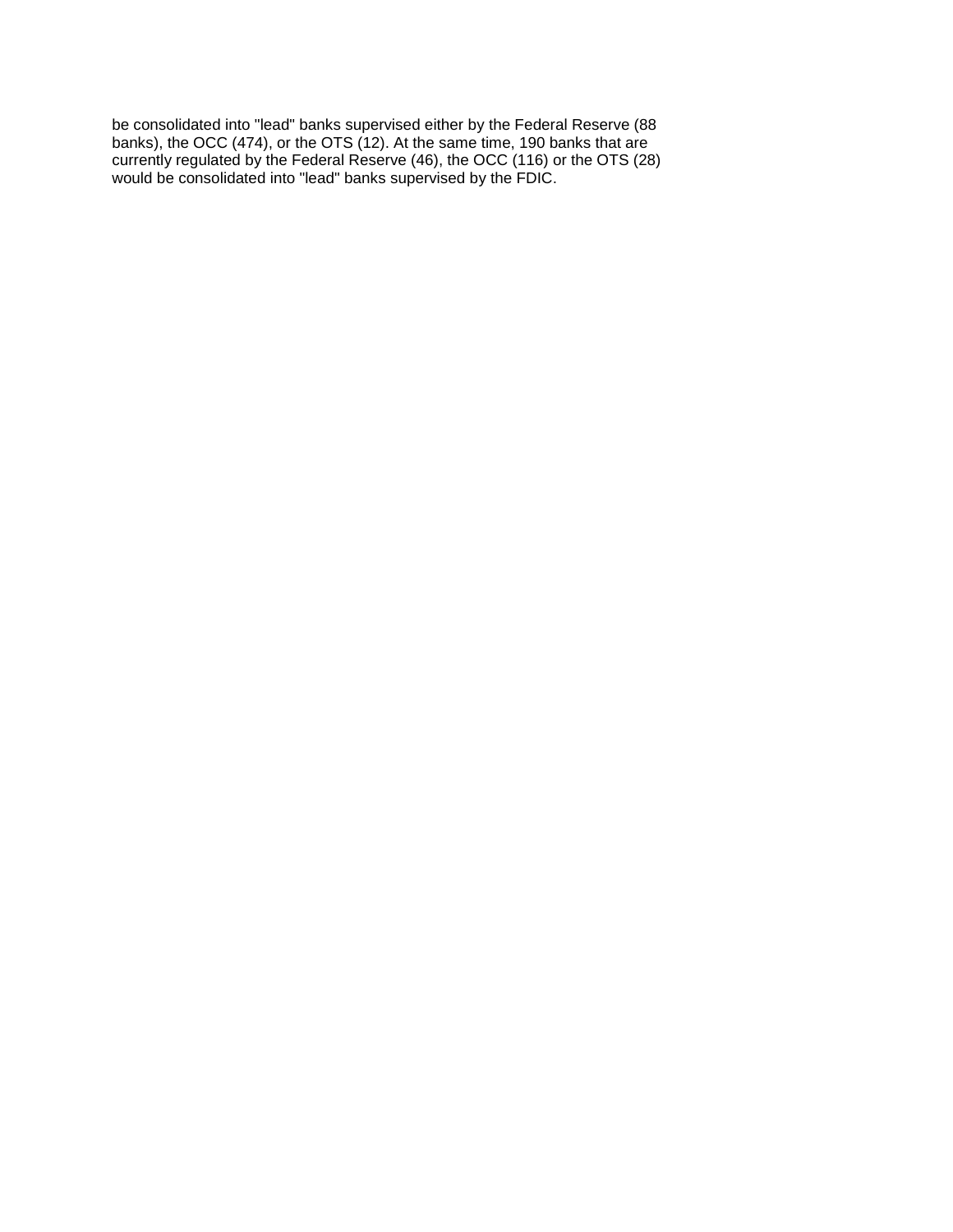## **FDIC Banking Review**

### **by John P. O'Keefe Banking Industry Consolidation: Financial Attributes of Merging Banks**

 for large structural change in the industry and the resultant reallocation of real and Congress eliminated the remaining federal legal restrictions on interstate banking and branching in September 1994, with the passage of the Riegle-Neal Interstate Banking and Branching Efficiency Act of 1994 (Riegle-Neal Act).<sup>1</sup> While many banking organizations had effectively circumvented legal barriers to interstate banking prior to the Riegle-Neal Act, they had to do so through the formation of multibank holding companies. Multibank holding companies may own and establish banks across states, provided they obtain a separate bank charter in each state. $\frac{2}{3}$  Many industry observers expect, therefore, that the Riegle-Neal Act will facilitate the consolidation of multibank holding companies into multistate branch bank networks. Moreover, the reduced legal barriers to market entry might also encourage mergers between unaffiliated banking organizations. The potential financial resources across markets is of interest to market participants and observers.

 understanding of the financial characteristics of many acquirers and target banks In order to analyze what form this structural change might take, this study draws upon merger and consolidation activity among depository institutions between January 1984 and June 1996. Merger and consolidation transactions for the period are used to develop financial profiles of participating banks. Next, those profiles are used to develop statistical models that predict the likelihood that a bank will become involved in a merger, either as the acquirer or target, in the near term. The Riegle-Neal Act represents an unprecedented change in the legal environment in which mergers occur. Empirical merger-prediction models draw upon known merger histories and cannot incorporate the effects that changes to the legal or regulatory environment might have upon mergers. Nevertheless, an should be useful in predicting mergers and consolidations in the near term.

The merger forecasts presented here indicate that the current rapid pace of bank mergers and consolidations is likely to continue into the near future. In addition, the forecasts indicate a substantial divergence between the number of potential acquirers and target banks in several geographic regions. Consequently, the continued growth of interstate banking organizations is also likely. The first section of this study describes recent trends in mergers and consolidations, and discusses the impact of the thrift and banking crises during the 1980s upon industry restructuring. Section two reviews the incentives that bank owners and managers have to act upon the reduced legal restrictions on interstate banking. The potential for merger activity is examined in the third section. Specifically, the financial profiles of acquirers and targets in mergers and consolidations developed previously are used to form statistical models that relate the incidence of mergers and consolidations to important financial characteristics of banks. Those models are then used to predict the likelihood of an institution being a target bank or an acquirer in a merger or consolidation over a two-year horizon.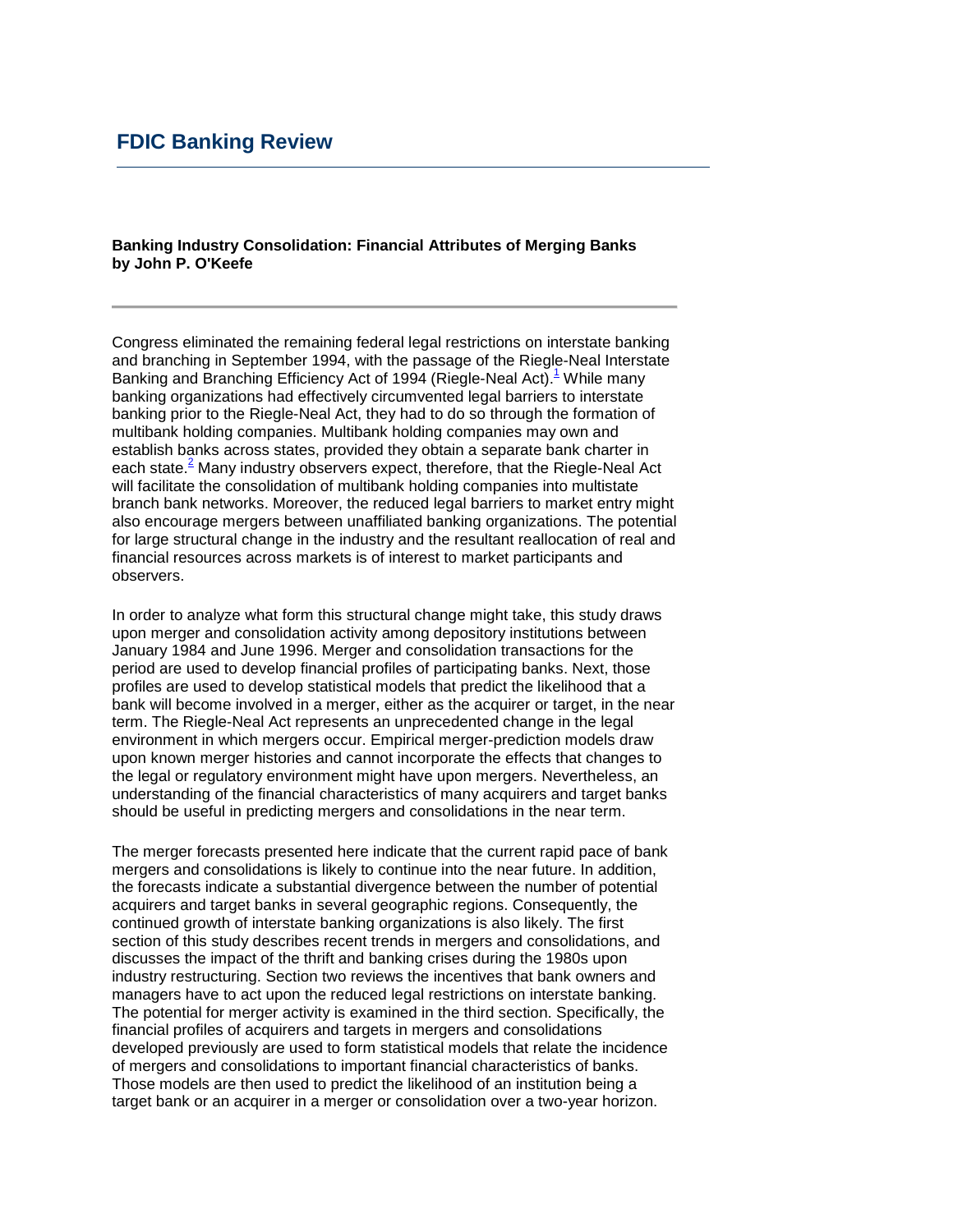The study concludes with a discussion of the merger forecasts, as well as the geographic areas where interstate merger activity appears most likely to occur.

#### **Recent Trends in Mergers and Consolidations**

 alternative to the chartering of a new bank, as was required before the new The recent legalization of full interstate branch banking could alter banking industry structure in two ways. First, many larger banking organizations used the multibank holding company organizational structure to form interstate banks before the passage of the Riegle-Neal Act. Some of these multibank holding companies might consolidate operations into multistate branch-bank networks if such networks offer advantages over existing organizational structures. Second, the ability to enter markets across state lines via branching might be a lower-cost legislation. Consequently, if barriers to market entry are reduced, there might be shifts in merger activity as banks implement their strategic merger plans.

 The removal of legal impediments to interstate banking does not necessarily expected future profitability of the industry will play an important role in such mean that more interstate banking organizations will develop. Mergers involve changes in ownership and, more importantly, can result in the reallocation of real and financial resources across markets. Such reallocations are motivated by the long-term expected risks and returns on invested capital. The present and capital reallocations. In order to gain some perspective on what structural changes might occur, this section first examines recent merger and consolidation trends among depositories.

 failed-bank acquisitions; (4) FSLIC/RTC-assisted failed-thrift acquisitions; and (5) unassisted acquisitions. When a bank or thrift fails, the deposit insurer in its role type of resolution is known as a payoff. The second option is to sell some or all of the failed institution's operations intact to a financially sound bank or thrift; this criterion for selecting a resolution method is to select the method that is least Table 1 shows the number of mergers and consolidations among commercial banks, savings banks and savings associations between January 1984 and June 1996. Mergers and consolidations were partitioned into five groups: (1) the formation of FDIC bridge banks; (2) RTC conservatorships; (3) FDIC-assisted as receiver has two general options to resolve the failure. The first is to liquidate the institution and compensate its creditors, particularly insured depositors; this type of resolution is known as a purchase-and-assumption transaction. The main costly to the deposit insurance fund. $3$  Only those transactions that involve keeping some portion of the failed institution's franchise intact are included in Table 1.

| Associations)             |                                  |    |                               |     | Table 1<br>Mergers and Consolidations: January 1984 - June 1996<br>(All Commercial Banks, Savings Banks and Savings<br>Number and Percent of Regional Total |    |                            |  |
|---------------------------|----------------------------------|----|-------------------------------|-----|-------------------------------------------------------------------------------------------------------------------------------------------------------------|----|----------------------------|--|
| Region<br>Unassisted      | FDIC<br>Bridge<br>Banks<br>Total |    | RTC.<br>Conserva-<br>torships |     | $FDIC-$<br>Assisted                                                                                                                                         |    | FSLIC/<br>RTC-<br>Assisted |  |
| Northeast<br>514<br>66.7% | 0.1%<br>771                      | 59 | 7.7%                          | 119 | 15.4%                                                                                                                                                       | 78 | 10.1%                      |  |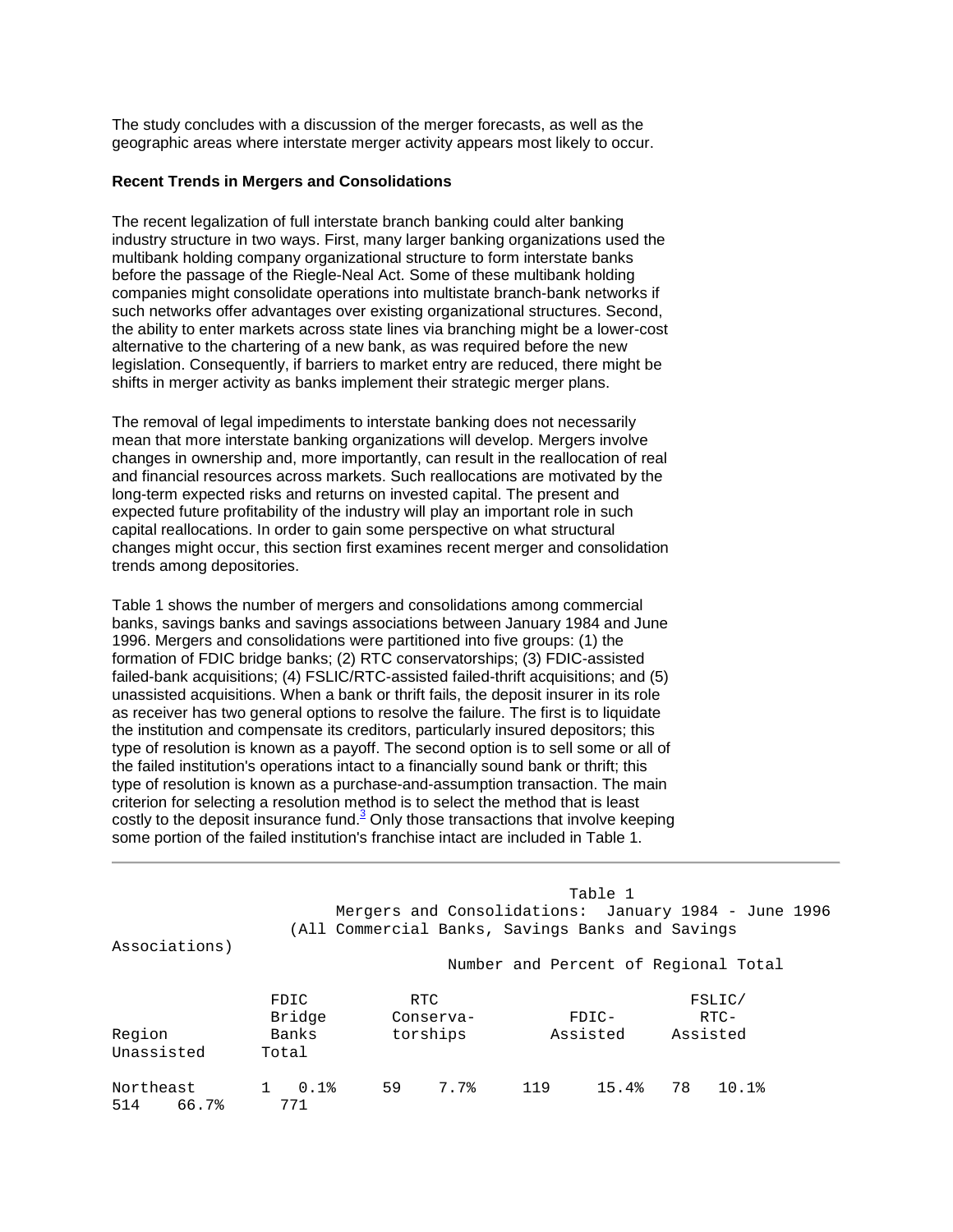| Mid-Atlantic<br>81.3<br>300 | $\Omega$<br>0.0<br>369 | 27           | 7.3  | 11    | 3.0   | 31  | 8.4  |
|-----------------------------|------------------------|--------------|------|-------|-------|-----|------|
| Southeast                   | $\mathbf{1}$<br>0.1    | 132          | 7.7  | 75    | 4.4   | 155 | 9.1  |
| 1,344<br>78.7               | 1,707                  |              |      |       |       |     |      |
| Central                     | 0.0<br>$\Omega$        | 71           | 4.0  | 38    | 2.1   | 118 | 6.6  |
| 1,561<br>87.3               | 1,788                  |              |      |       |       |     |      |
| Midwest                     | $\Omega$<br>0.0        | 59           | 4.0  | 190   | 12.9  | 75  | 5.1  |
| 1,152<br>78.0               | 1,476                  |              |      |       |       |     |      |
| Southwest                   | 0.9<br>20              | 159          | 7.3  | 685   | 31.4  | 311 | 14.2 |
| 1,009<br>46.2               | 2,184                  |              |      |       |       |     |      |
| West                        | 0.0<br>$\Omega$        | 87           | 7.1  | 188   | 15.4  | 150 | 12.3 |
| 794<br>65.1                 | 1,219                  |              |      |       |       |     |      |
| Islands                     | $\Omega$<br>0.0        | $\mathbf{1}$ | 9.1  | 2     | 18.2  | 3   | 27.3 |
| 45.5<br>5                   | 11                     |              |      |       |       |     |      |
| Total                       | 22<br>0.2%             | 595          | 6.2% | 1,308 | 13.7% | 921 | 9.7% |
| 6,679<br>70.1%              | 9,525                  |              |      |       |       |     |      |

 that do not involve the deposit insurers or the RTC are designated as unassisted government-assisted acquisitions of failed banks and failed thrifts by healthy In some cases the government will take over ownership of the failed institution prior to arranging a merger with another bank or thrift (government-assisted mergers). This is included in Table 1 as bridge bank and conservatorship transactions. When the government eventually sells the bridge bank or conservatorship to another depository or sells the failed institution immediately upon closure to another depository, these are shown as either FDIC-assisted or FSLIC/ RTC-assisted mergers in Table 1. All other mergers and consolidations mergers. Table 1 shows that unassisted mergers comprised 70.1 percent of all mergers and consolidations during the period. The remainder involved depositories. $\frac{4}{5}$ 

|               |                |        |             | Table 2    |                                                  |                            |     |          |     |  |
|---------------|----------------|--------|-------------|------------|--------------------------------------------------|----------------------------|-----|----------|-----|--|
|               |                |        |             |            |                                                  | Mergers and Consolidations |     |          |     |  |
|               |                |        |             |            | (All Commercial Banks, Savings Banks and Savings |                            |     |          |     |  |
| Associations) |                |        |             |            |                                                  |                            |     |          |     |  |
|               |                |        |             |            | Number and Percent of Yearly Total               |                            |     |          |     |  |
|               |                | FDIC   |             | <b>RTC</b> |                                                  |                            |     | FSLIC/   |     |  |
|               |                | Bridge |             | Conserva-  |                                                  | $FDIC-$                    |     | $RTC-$   |     |  |
| Year          |                | Banks  |             | torships   |                                                  | Assisted                   |     | Assisted |     |  |
| Unassisted    |                | Total  |             |            |                                                  |                            |     |          |     |  |
| 1984          | $\mathbf 0$    | 0.0%   | $\Omega$    | 0.0%       | 75                                               | 15.6%                      | 14  | 2.9%     | 393 |  |
| 81.5%         | 482            |        |             |            |                                                  |                            |     |          |     |  |
| 1985          | $\mathbf 0$    | 0.0    | $\mathbf 0$ | 0.0        | 94                                               | 18.4                       | 33  | 6.4      | 385 |  |
| 75.2          | 512            |        |             |            |                                                  |                            |     |          |     |  |
| 1986          | $\mathbf 0$    | 0.0    | $\Omega$    | 0.0        | 121                                              | 22.1                       | 52  | 9.5      | 375 |  |
| 68.4          | 548            |        |             |            |                                                  |                            |     |          |     |  |
| 1987          | $\mathbf 0$    | 0.0    | $\mathbf 0$ | 0.0        | 176                                              | 21.0                       | 54  | 6.5      | 607 |  |
| 72.5          | 837            |        |             |            |                                                  |                            |     |          |     |  |
| 1988          | $\overline{0}$ | 0.0    | $\mathbf 0$ | 0.0        | 201                                              | 19.2                       | 189 | 18.0     | 658 |  |
| 62.8          | 1,048          |        |             |            |                                                  |                            |     |          |     |  |
| 1989          | $\mathbf 0$    | 0.0    | 34          | 4.1        | 197                                              | 23.9                       | 138 | 16.7     | 455 |  |
| 55.2          | 824            |        |             |            |                                                  |                            |     |          |     |  |
| 1990          | $\mathbf{1}$   | 0.1    | 259         | 23.8       | 158                                              | 14.5                       | 221 | 20.3     | 448 |  |
| 41.2          | 1,087          |        |             |            |                                                  |                            |     |          |     |  |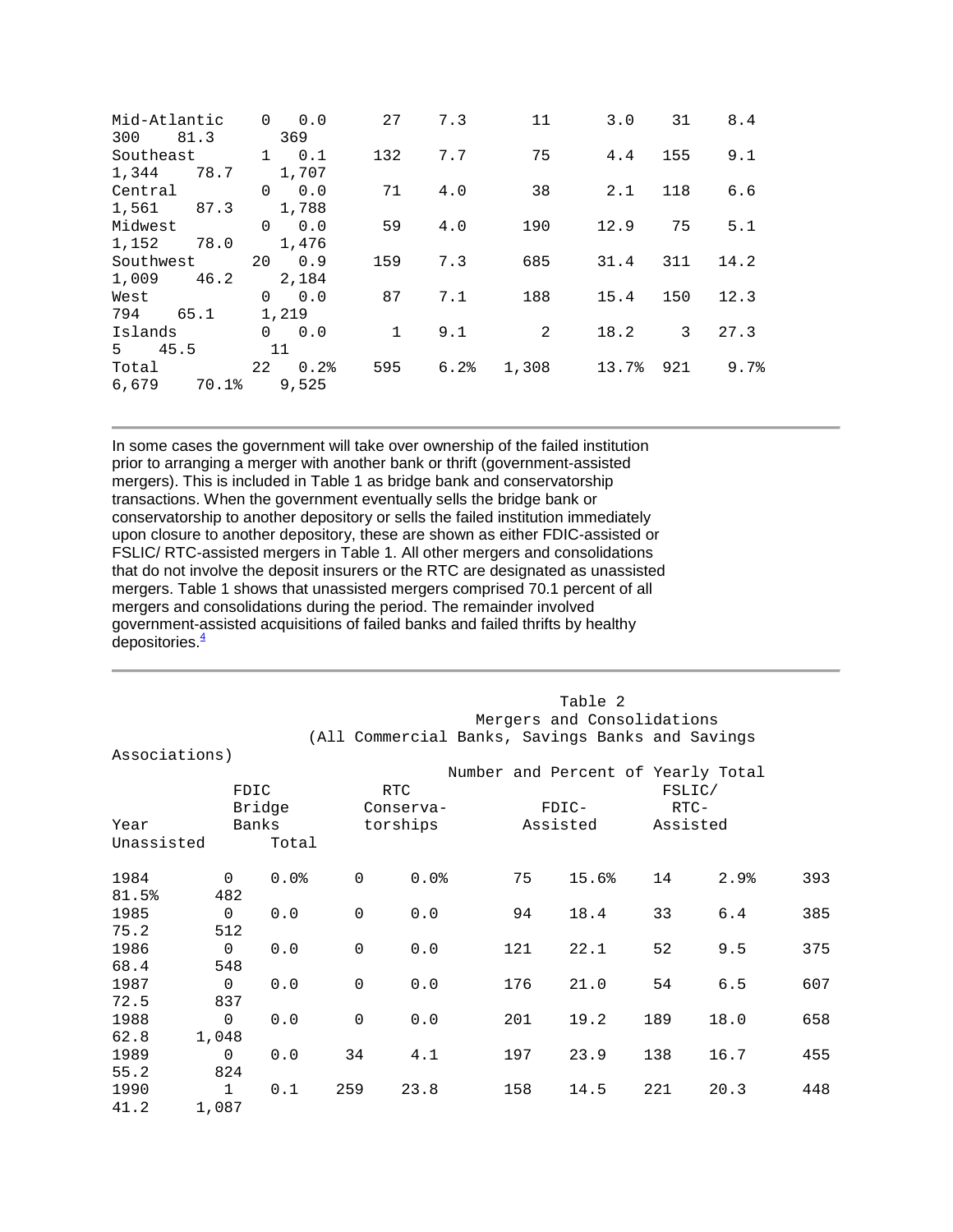| 1991<br>54.6         | 0<br>945           | 0.0  | 166         | 17.6 | 118   | 12.5  | 145         | 15.3 | 516   |
|----------------------|--------------------|------|-------------|------|-------|-------|-------------|------|-------|
| 1992<br>69.1         | 0<br>735           | 0.0  | 54          | 7.3  | 109   | 14.8  | 64          | 8.7  | 508   |
| 1993<br>87.1         | 20<br>682          | 2.9  | 23          | 3.4  | 37    | 5.4   | 8           | 1.2  | 594   |
| 1994                 | $\mathbf{1}$       | 0.1  | 58          | 8.0  | 13    | 1.8   | $\mathbf 1$ | 0.1  | 655   |
| 90.0<br>1995         | 728<br>0           | 0.0  | $\mathbf 1$ | 0.1  | 6     | 0.8   | 2           | 0.3  | 723   |
| 98.8<br>June 1996    | 732<br>$\mathbf 0$ | 0.0  | $\Omega$    | 0.0  | 3     | 0.8   | $\mathbf 0$ | 0.0  | 362   |
| 99.2<br>All<br>70.1% | 365<br>22<br>9,525 | 0.2% | 595         | 6.2% | 1,308 | 13.7% | 921         | 9.7% | 6,679 |

Regional differences in merger activity during the period have been driven in large part by economic conditions, as well as by changes in state banking laws. For example, the regional recessions in the Southwest and Northeast in the late 1980s and early 1990s, respectively, contributed to the high proportions of government-assisted mergers in those regions. Table 2 also shows that both the number and proportion of unassisted mergers rose steadily after 1990 as the economy improved.

 data show a marked increase in consolidation activity in 1995, driven partly by the Another interesting aspect of industry restructuring is the proportion of industry consolidation that has involved affiliated versus unaffiliated banks. Table 3 identifies consolidations of multibank holding companies versus mergers between unaffiliated banks. Because historical information on thrift holding company affiliations was not available, savings associations are excluded from Table 3. The recent relaxation of federal restrictions on interstate banking and branching.

| TABLE 3<br>Mergers and Consolidations<br>Commercial Banks and Savings Banks<br>January 1984 - December 1995 |        |                                    |                                   |        |                               |                                 |  |  |  |  |
|-------------------------------------------------------------------------------------------------------------|--------|------------------------------------|-----------------------------------|--------|-------------------------------|---------------------------------|--|--|--|--|
|                                                                                                             |        | Consolidations<br>With Holding Co. | Banks in<br>Multibank<br>Holding* |        | Non-afflicted<br>Transactions | Banks in<br>One-Bank<br>Holding |  |  |  |  |
| Total                                                                                                       |        |                                    |                                   |        |                               |                                 |  |  |  |  |
| Year                                                                                                        | Number | (Yearly %)                         | Company                           | Number | (Yearly %)                    | Companies                       |  |  |  |  |
| Mergers                                                                                                     |        |                                    |                                   |        |                               |                                 |  |  |  |  |
| 1984<br>296                                                                                                 | 107    | (36.2)                             | 3,741                             | 189    | (63.9)                        | 11,032                          |  |  |  |  |
| 1985<br>423                                                                                                 | 188    | (44.4)                             | 4,127                             | 235    | (55.6)                        | 10,670                          |  |  |  |  |
| 1986<br>447                                                                                                 | 165    | (36.9)                             | 4,510                             | 282    | (63.1)                        | 10,159                          |  |  |  |  |
| 1987<br>717                                                                                                 | 333    | (46.4)                             | 4,422                             | 284    | (53.6)                        | 9,766                           |  |  |  |  |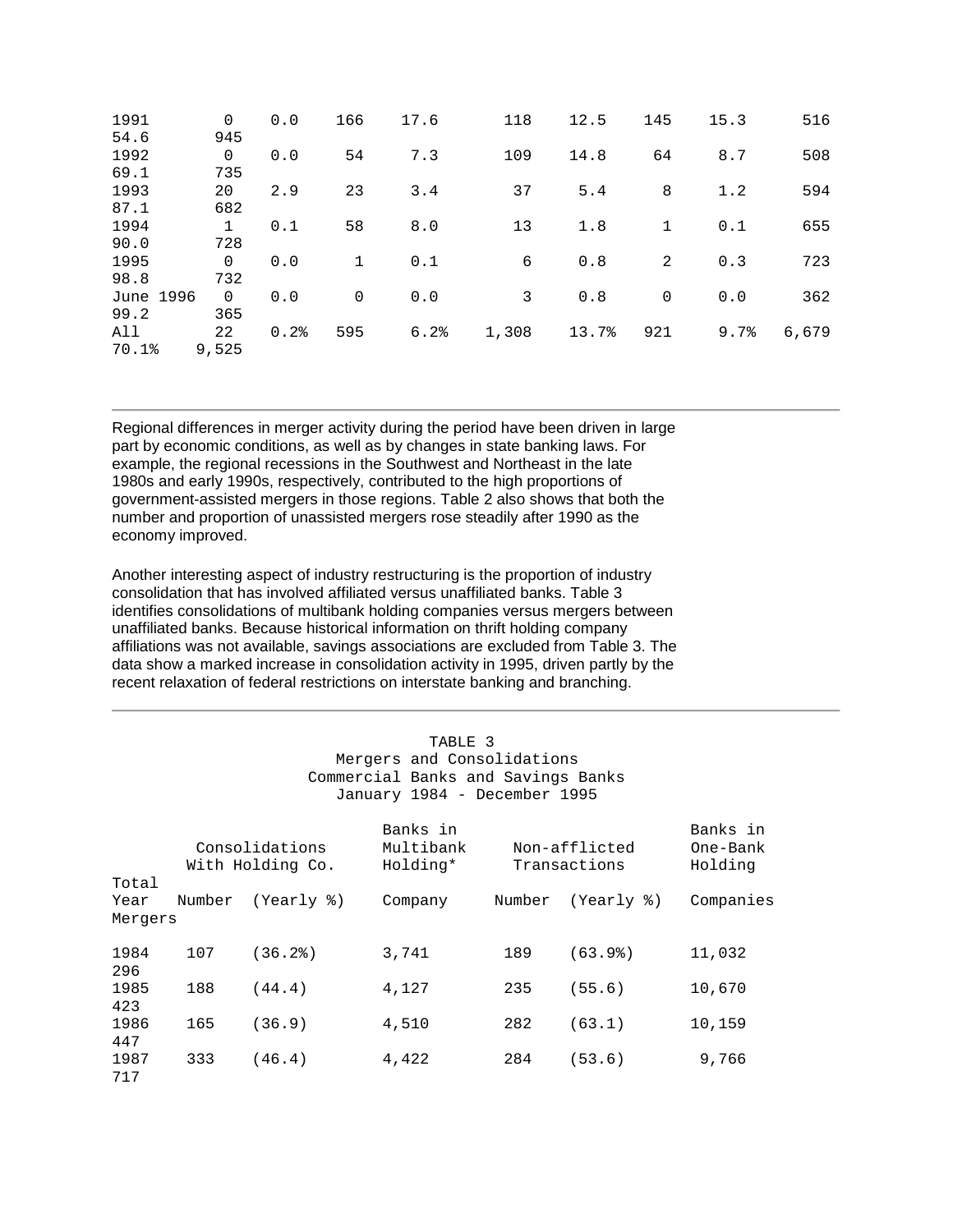| 1988<br>803            | 420 | (52.3) | 4,226 | 283   | (47.7) | 9,388 |
|------------------------|-----|--------|-------|-------|--------|-------|
| 1989<br>613            | 286 | (46.7) | 4,067 | 327   | (53.3) | 9,131 |
| 1990<br>557            | 286 | (51.4) | 3,925 | 271   | (48.7) | 8,892 |
| 1991<br>568            | 314 | (55.3) | 3,677 | 254   | (44.7) | 8,708 |
| 1992<br>530            | 264 | (49.8) | 3,474 | 266   | (50.2) | 8,522 |
| 1993<br>545            | 261 | (47.9) | 3,375 | 284   | (52.1) | 8,192 |
| 1994<br>576            | 298 | (51.7) | 3,287 | 278   | (48.3) | 7,790 |
| 1995<br>617            | 402 | (65.2) | 3,073 | 215   | (34.9) | 7,459 |
| Total $3,324$<br>6,692 |     | (49.7) |       | 3,368 | (50.3) |       |

\*The number of banks in multibank holding companies, as well as in one-bank companies, are as of the calenday year-ends.

 prohibitions in Texas were relaxed in 1987, permitting branching in contiguous It is difficult to know what portions of the national merger trends seen in Tables 2 and 3 were driven by industry and regional economic conditions versus changes in federal and state banking laws. A state-by-state comparison of trends with associated changes in business and regulatory conditions would be too lengthy to present here. To gain some perspective on the impact that local economic conditions and changes in bank regulation can have upon merger activity, Tables 2b and 3b present bank and thrift merger trends for Texas depositories. Texas banking markets provide a useful illustration because of the severe changes in the state's economy and banking laws during the 1980s. Texas underwent a severe business downturn in the late 1980s. In addition, intrastate bank branching counties; subsequently, statewide branching was permitted. Both events contributed to consolidations in Texas banking markets in the late 1980s and early 1990s.

Table 2b shows that merger activity in Texas increased sharply, from 41 to 233 transactions, between 1986 and 1987. Although a portion of this activity was due to commercial bank failures, most of the transactions involved unassisted mergers and consolidations. Table 3b shows that consolidations rose from 9 to 121 between 1986 and 1987. This increase was largely a result of the relaxation of state branching restrictions and consisted of unassisted transactions. Interestingly, mergers of non-affiliated banks between 1986 and 1987 also rose, from 23 to 96. While 45 of the 96 mergers in 1987 involved failed banks, the remaining 51 non-affiliate mergers represented a substantial increase over 1986 mergers.

> Table 2b Texas Mergers and Consolidations (All Commercial Banks, Savings Banks and Savings

Associations)

Number and Percent of Yearly Total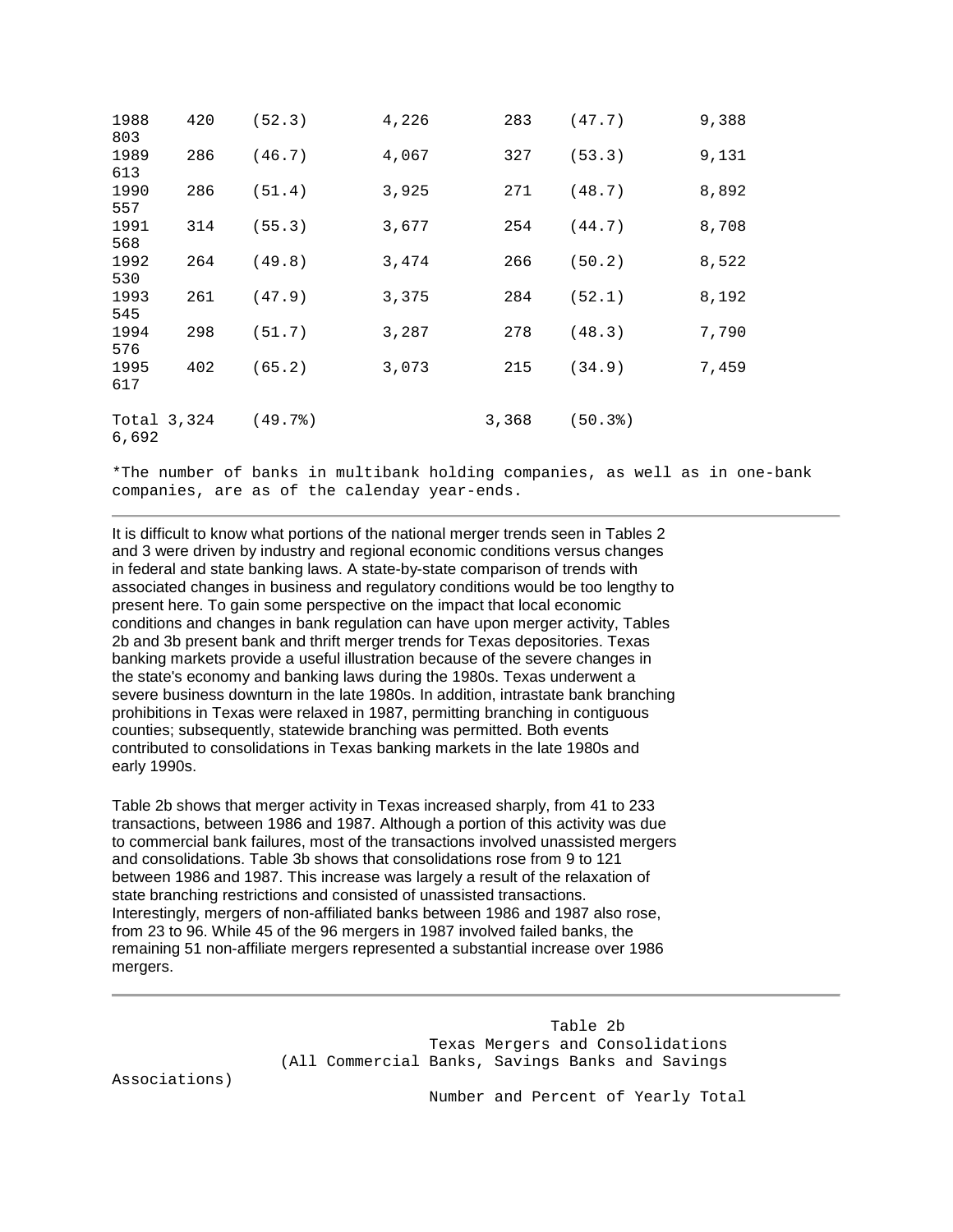| Year<br>Unassisted |                     | FDIC<br>Bridge<br>Banks<br>Total |             | $\mathop{\rm RTC}\nolimits$<br>Conserva-<br>torships |             | FDIC-<br>Assisted |                     | FSLIC/<br>$RTC-$<br>Assisted |     |
|--------------------|---------------------|----------------------------------|-------------|------------------------------------------------------|-------------|-------------------|---------------------|------------------------------|-----|
| 1984               | $\mathbf 0$         | 0.0%                             | $\mathsf 0$ | 0.0%                                                 | 6           | 40.0%             | $\mathbf 1$         | 6.7%                         | 8   |
| 53.3%              | 15                  |                                  |             |                                                      |             |                   |                     |                              |     |
| 1985               | $\mathbf 0$         | $0.0$                            | $\mathbf 0$ | 0.0                                                  | 10          | 47.6              | $\mathbf 0$         | 0.0                          | 11  |
| 52.4               | 21                  |                                  |             |                                                      |             |                   |                     |                              |     |
| 1986               | $\mathsf{O}\xspace$ | $0.0$                            | $\mathsf 0$ | ${\bf 0}$ . ${\bf 0}$                                | 22          | 53.7              | 6                   | 14.6                         | 13  |
| 31.7               | 41                  |                                  |             |                                                      |             |                   |                     |                              |     |
| 1987               | $\mathbf 0$         | 0.0                              | $\mathbf 0$ | $0.0$                                                | 45          | 19.3              | 5                   | 2.1                          | 183 |
| 78.5               | 233                 |                                  |             |                                                      |             |                   |                     |                              |     |
| 1988               | $\mathsf 0$         | ${\bf 0}$ . ${\bf 0}$            | $\mathsf 0$ | $0.0$                                                | 110         | 29.9              | 89                  | 24.2                         | 169 |
| 45.9<br>1989       | 368                 |                                  | 8           |                                                      |             |                   |                     |                              |     |
| 24.9               | $\mathbf 0$<br>237  | $0.0$                            |             | 3.4                                                  | 131         | 55.3              | 39                  | 16.5                         | 59  |
| 1990               | $\mathsf{O}\xspace$ | $0.0$                            | 45          | 19.9                                                 | 99          | 43.8              | 45                  | 19.9                         | 37  |
| 16.4               | 226                 |                                  |             |                                                      |             |                   |                     |                              |     |
| 1991               | $\mathbf 0$         | $0.0$                            | 28          | 27.2                                                 | 30          | 29.1              | 10                  | 9.7                          | 35  |
| 34.0               | 103                 |                                  |             |                                                      |             |                   |                     |                              |     |
| 1992               | $\mathsf 0$         | 0.0                              | 5           | 7.7                                                  | 29          | 44.6              | $\mathsf{O}\xspace$ | $0.0$                        | 31  |
| 47.7               | 65                  |                                  |             |                                                      |             |                   |                     |                              |     |
| 1993               | 20                  | 23.8                             | $\mathbf 0$ | 0.0                                                  | 10          | 11.9              | $\mathbf 0$         | 0.0                          | 54  |
| 64.3               | 84                  |                                  |             |                                                      |             |                   |                     |                              |     |
| 1994               | $\mathsf 0$         | $0.0$                            | $\mathsf 0$ | $0.0$                                                | $\mathsf 0$ | $0.0$             | $\mathsf{O}\xspace$ | $0.0$                        | 31  |
| 100.0              | 31                  |                                  |             |                                                      |             |                   |                     |                              |     |
| 1995               | $\overline{0}$      | $0.0$                            | $\mathbf 0$ | $0.0$                                                | $\mathbf 0$ | $0.0$             | $\mathbf 0$         | 0.0                          | 51  |
| 100.0              | 51                  |                                  |             |                                                      |             |                   |                     |                              |     |
| June 1996          | $\mathsf 0$         | ${\bf 0}$ . ${\bf 0}$            | $\mathbf 0$ | 0.0                                                  | 2           | 4.7               | $\mathbf 0$         | $0.0$                        | 41  |
| 95.3               | 43                  |                                  |             |                                                      |             |                   |                     |                              |     |
| All                | 20                  | 1.3%                             | 86          | 5.7%                                                 | 494         | 32.5%             | 195                 | 12.8%                        | 723 |
| 47.6%              | 1,518               |                                  |             |                                                      |             |                   |                     |                              |     |

### **Incentives for Mergers and Consolidations Merger Theory**

 Because of the high degree of regulatory oversight of bank mergers, nearly all decision, drawing upon the bank merger studies of Rose (1987), (1988).<sup>5</sup> There are two participants in all mergers, the acquiring firm and the target firm. bank mergers result from the joint decisions of the controlling directors and shareholders of both of the merging banks. A discussion of the decision on whether to merge should, therefore, consider both the acquiring and target bank's perspectives. This section reviews the potential motives underlying the merger

> TABLE 3B Texas Mergers and Consolidations Commercial Banks and Savings Banks, January 1994 - December 1995 Banks in Banks in Consolidations Multibanks Non-afflicted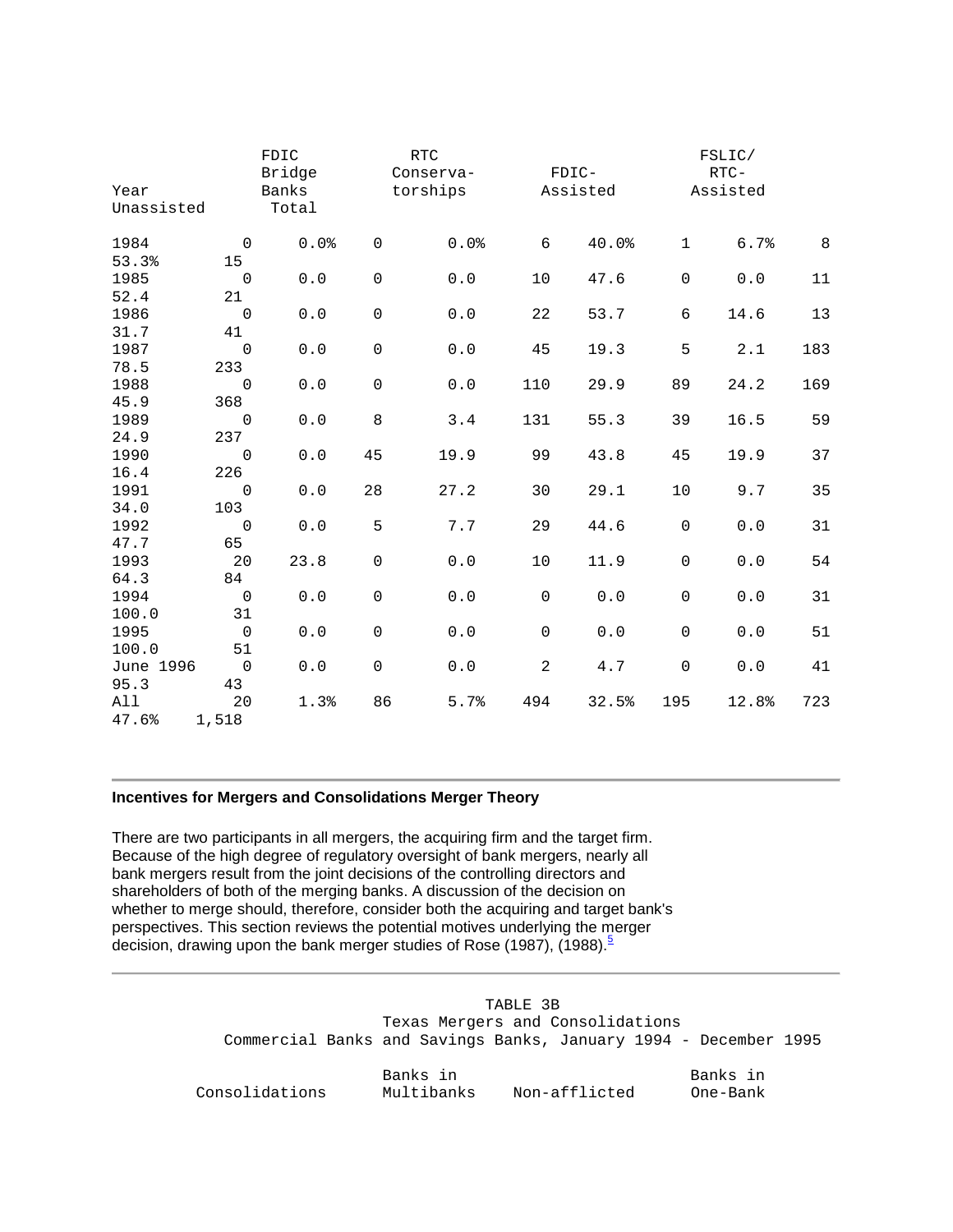|                          | Within Holding Co. |            | Holding    | Transactions | Holding   |           |
|--------------------------|--------------------|------------|------------|--------------|-----------|-----------|
| Total<br>Year<br>Mergers | Number             | (Yearly %) | Companies* | Number       | (Yearly%) | Companies |
| 1984<br>6                | $\mathbf{1}$       | (16.7)     | 757        | 5            | (83.3)    | 1,096     |
| 1985<br>16               | 7                  | (43.8)     | 819        | 9            | (56.3)    | 1,117     |
| 1986<br>32               | 9                  | (28.1)     | 860        | 23           | (71.9)    | 1,111     |
| 1987<br>217              | 121                | (55.8)     | 675        | 96           | (44.2)    | 1,091     |
| 1988<br>278              | 132                | (47.5)     | 467        | 146          | (52.5)    | 1,025     |
| 1989<br>190              | 50                 | (26.3)     | 323        | 140          | (73.7)    | 990       |
| 1990<br>134              | 22                 | (16.4)     | 255        | 112          | (83.6)    | 928       |
| 1991<br>63               | 19                 | (30.2)     | 223        | 44           | (69.8)    | 898       |
| 1992<br>56               | 9                  | (16.1)     | 191        | 47           | (83.9)    | 898       |
| 1993<br>78               | 24                 | (30.8)     | 172        | 54           | (69.2)    | 839       |
| 1994<br>31               | 5                  | (16.1)     | 186        | 26           | (83.9)    | 802       |
| 1995<br>47               | 15                 | (31.9)     | 193        | 32           | (68.1)    | 755       |
| Total<br>1,148           | 414                | (36.1)     |            | 734          | (63.9)    |           |

\*The number of banks in multibank holding companies, as well as in one-bank campanies, are as of the calendar year-ends.

 of the target bank's franchise or when the merged entity is expected to perform Merger motives can be classified into two broad categories: shareholder wealth maximization and managerial"well being." The notion that mergers are motivated by shareholder wealth maximization is a fundamental assumption of most economic theories on firm investment decisions. Under the wealth-maximization motive,mergers are treated like any other investment decision. Target firms in mergers are priced by bidders based upon the present discounted value of the expected returns on the acquisition, where the discount rate and return expectations consider the assumed firm's performance within the acquirer's portfolio of assets. In mergers, acquirers can share a portion of expected gains from the transaction with target firm owners to help encourage the merger. Such gains can result from post-merger improvements in the efficiency and profitability better than both of the individual firms. In either situation, the target bank's owners can be offered more than the current market value of their shares, because the "going concern value" of the target bank will be less than its value when combined with the acquirer's franchise.<sup>6</sup> If the merged firm has greater long-term market value than the simple sum of the parts, merger synergies are said to have occurred. Specific sources of merger synergies are risk diversification in revenues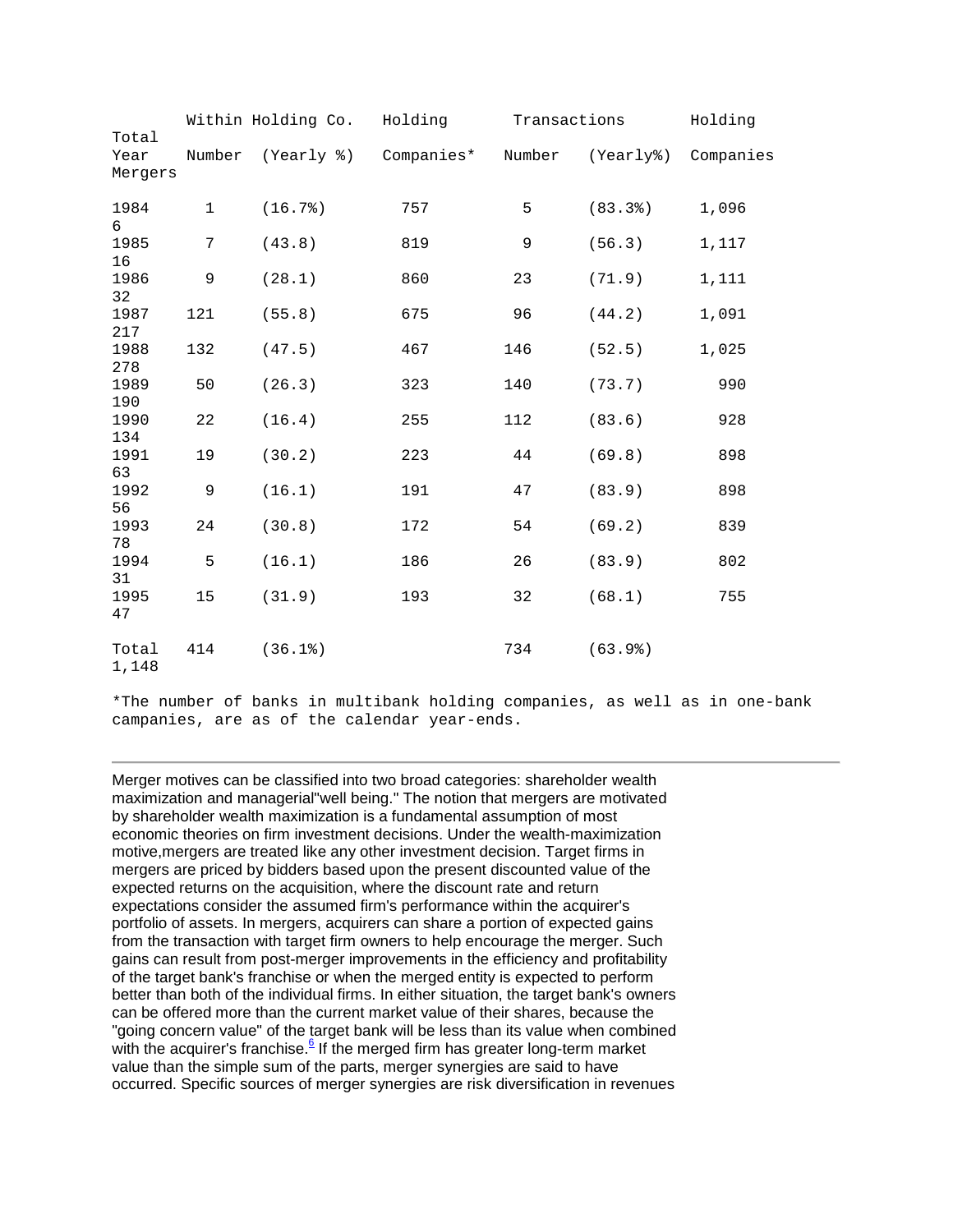and costs, economies of scale and scope, and market power.

Investment theory shows that as one increases the number of assets in an investment portfolio whose returns are positively correlated, the total variance in the portfolio's return decreases and approaches the average covariance between individual asset returns.<sup> $7$ </sup> If bank mergers increase portfolio diversification, the risk-reduction will benefit bank owners. The potential for increased geographic loan exposure diversification is probably the most likely source of benefits from interstate banking and branching. The regional concentrations of bank failures during the 1980s and 1990s were fueled by many banks' geographic lending concentrations, particularly those in commercial real estate.

 Economies of scale refer to the ability to spread fixed operating costs over larger output levels, thereby reducing average total production costs. For example, bank costs of issuing debt and equity include a substantial fixed component. mergers can reduce average costs when overlapping branch offices are closed, or fixed information processing costs and advertising costs are spread over increased revenues. In addition, personnel costs can be reduced when tasks overlap. Acquirers can benefit from applying "fixed" managerial and technical expertise to a larger business operation. Economies of scope are similar in nature, except that the cost savings result from applying fixed resources to a broader range of services, as opposed to simply increasing the level of the current mix of services. In addition, economies of scale can be achieved in financing. The Consequently, larger banking organizations can spread fixed financing costs over larger equity issues, reducing per share issuance costs.

 that restrict merger activity are the Clayton Act of 1914, the Sherman Act of 1980 interpretation of appropriate merger practices.<sup>8</sup> Mergers can also enhance market shares for acquirers for both balance-sheet and off-balance-sheet activities. This can confer some pricing advantages and improve profitability; however, there are limits to the extent to which mergers can be used to garner market power. Federal antitrust laws and regulatory policies restrict merger transactions in banking and other industries and are intended to prevent undue concentrations of market power. The primary federal antitrust laws and the Federal Trade Commission Act of 1914. The Bank Merger Act of 1960, which was amended in 1966, clarifies federal bank regulators' role regarding bank merger policy. The U.S. Department of Justice (DOJ) and the Federal Trade Commission (FTC) are responsible for ensuring that bank merger transactions do not violate federal antitrust laws. The DOJ and the FTC have developed and published horizontal merger guidelines that present their policies and

 target." Since the assumed firm's management is often placed at risk of job loss in shareholders' interests and managers' interests among targeted firms. The fact If a bank's owners or equity shareholders are not well represented on the firm's board of directors, the merger decision can be driven by managers' interests rather than those of shareholders. For example, managers seeking to protect their employment positions might actively block takeover attempts by many means, such as making preemptive acquisitions to ensure the firm is "too big to be a a merger, there is the potential for this motive to cause a divergence between that managerial compensation usually increases with the revenues and assets of the firm also gives acquiring firms' managers an empire-building motive. This motive might not translate into increased wealth for their shareholders.

Finally, third-party influences on the merger decision can result in mergers with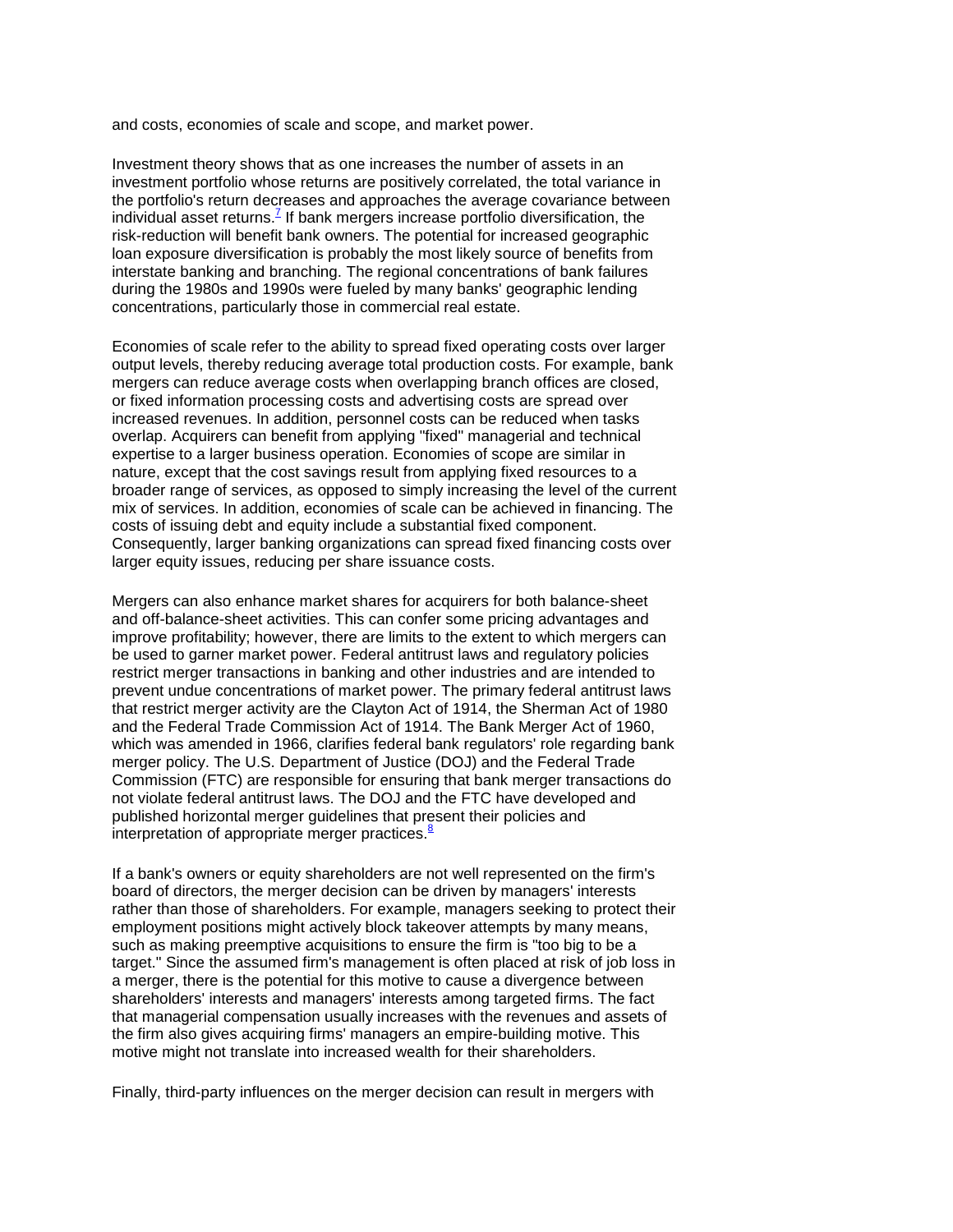the expected benefits to the acquiring firm's shareholders.<sup>9</sup> As Rose (1988) points mergers over the past decade. The empirical analysis of merger motives little or no benefit to either acquirers or target banks. Third parties involved in facilitating the transaction, such as investment bankers and securities dealers and underwriters, can profit from a merger transaction even when it does not produce out, with such a large and diverse array of possible motives for mergers it is not unexpected that empirical studies differ in explaining why mergers occur. One can expect that some combination of the previous factors have influenced bank developed in this study draws upon the motive of shareholder wealth maximization.

### **Practical Considerations: Identifying Likely Targets and Acquirers**

 operating an organization could not be expected to do any better with expanded Banks that are actively seeking to expand operations through mergers can have unique characteristics that distinguish them from their peers. Businesses that are in an expansion mode should be perceived to be in sound financial condition and could be expected to be outperforming their peers. An adequate equity capital base and healthy profit rates are necessary to attract the additional capital often needed to finance mergers. Conversely, managements that are not successfully responsibilities and should not be engaged in mergers.

 banks might not always be able to translate their abilities into action, that is, While these traits could be found among banks actively seeking mergers, such acquire other banks. One reason for inaction might be the lack of worthwhile merger candidates within a bank's geographic market or targeted new markets. State and federal restrictions on branching and interstate banking might also have limited the scope of merger candidates available to some banks. Prior to the Riegle-Neal Act, regional banking compacts limited banks' ability to acquire banks in states that did not have reciprocal agreements. Finally, a variety of factors, such as expectations of regional and national economic recessions, or constraints on existing managements' ability to assume new responsibilities, can delay merger activity. Thus, while acquirers could have common characteristics, these traits might also be present in banks not active in merger markets.

 banks might be underperforming their peers and could benefit from mergers. Deficiencies need not always be present in target banks, however. One consideration. Finally, as with acquirers, to be a target bank implies that acquisition mode banks must exist within the target's geographic market or out-of- target banks might have common traits, one can expect these traits also to be present among banks that have not yet become merger targets. Similar generalizations might be possible for target banks in mergers. Target Inefficient scale and scope of operations can, at times, only be overcome with difficulty when banks have limited access to capital markets. While target banks might be underperforming peers, one would not expect acquirers to seek out targets with substantial problems or weak franchises. Hence, targets are likely to have deficiencies that can be remedied without substantial cost to acquirers. commonly cited example is that of owner-managers of closely held banks. These owners can choose takeovers as a means to cash out on their investment at retirement, particularly when leaving the business to family members is not a market acquirers must find the potential target's market attractive. While many

 If one can identify potential acquirers and targets within markets, more might be said about the likelihood of future merger activity. One first needs to identify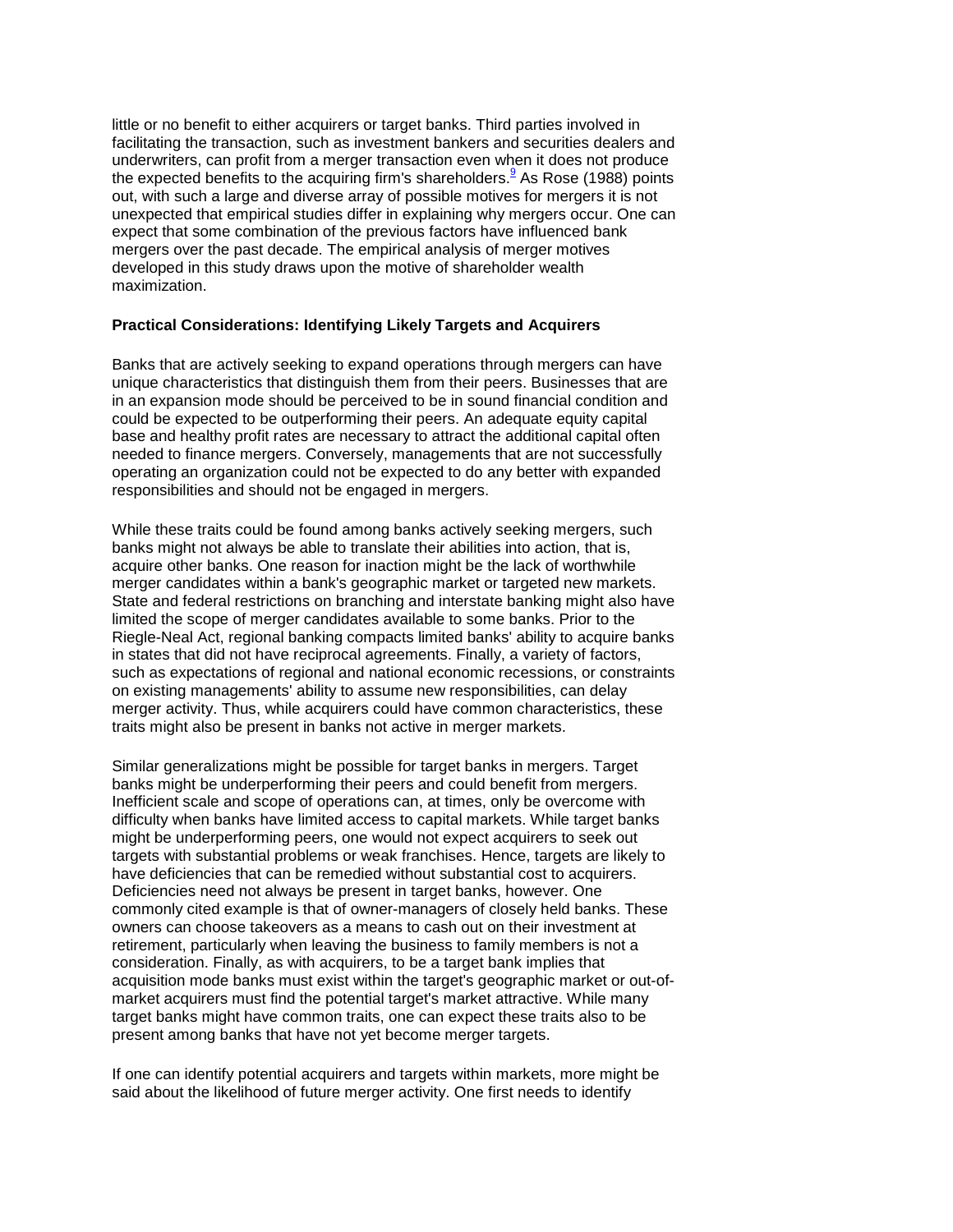common traits of acquirers and target banks. This section looks at the financial characteristics of both groups in three ways. First, acquirers' and target banks' income statements and balance sheets are reviewed to learn whether certain attributes appear just before mergers occur, or whether they are longstanding. Second, comparisons of financial characteristics with peer groups are made to determine whether acquirers and targets differ from banks of similar size and location. Third, acquirers are compared with their targets to investigate possible motives for mergers such as portfolio diversification and improvements in operating efficiency.

 activity. Both market demographics and business cycles affect financial statements; therefore, these factors are not entirely ignored when relying upon vacancy rates in a particular market might be expected to reduce the The attractiveness of target banks' franchises to potential acquirers is influenced by market demographics, as well as current and expected future economic conditions in the local and regional markets. Demographic data and economic activity measures might aid in explaining merger activity. This study relied, however, upon the financial statements of banks, as well as bank examiners' assessments (CAMEL ratings) of banks' financial condition in analyzing merger financial statements. Moreover, because the geographic scope of most banks' markets is not well known, relating merger activity to demographic and economic activity measures involves uncertainties. For example, high commercial property attractiveness of area target banks with substantial commercial real-estate loan exposures; however, banks do not report geographic loan exposures to federal bank regulators. Thus, the relevance of local vacancy rates to all potential target banks is uncertain. Banks do report nonperforming asset levels that directly show the effect of market conditions upon bank asset quality.

## **Peer Group Comparisons**

In order to learn how acquirers and target banks differ from each other and their peers, a sample of 890 mergers occurring among commercial banks and savings banks between January 1984 and December 1995 was obtained. To help ensure that banks' financial profiles would not be distorted by the accounting changes that can appear with mergers and consolidations, acquirers were required to not have made acquisitions nor consolidations over the eight quarters prior to a merger.<sup>10</sup> All financial trends were tracked over the eight quarters prior to mergers. Second, only mergers between unaffiliated organizations were considered; consolidations of banks within the same holding company were excluded. Finally, all government-assisted mergers were excluded because of the unique nature of such mergers. $\frac{11}{1}$  The characteristics of the sample of acquirers and their target banks are given in Tables 4, 5 and 6. As shown in these tables, the sample of mergers is fairly diverse across geographic regions and over time.

 income statement and balance-sheet variables, expressed as a percent of bank groups. The peer groups consisted of banks of similar size, regional geographic All comparisons of financial performance were made based upon mean values of assets, or, for loan portfolio analysis, as a percent of gross loans and leases. Financial ratios were computed over each of the eight quarters prior to mergers. In order to determine whether the financial performance of acquirers and targets differed from that of their peers, samples of peer banks were selected for both location, and timing of financial data as the target banks (acquirers). Financial trends were computed using an abstract time measure, the number of quarters from a merger. As a result, each quarter consists of data "pooled" from several points in time for the 890 banks. For comparability, peer banks that had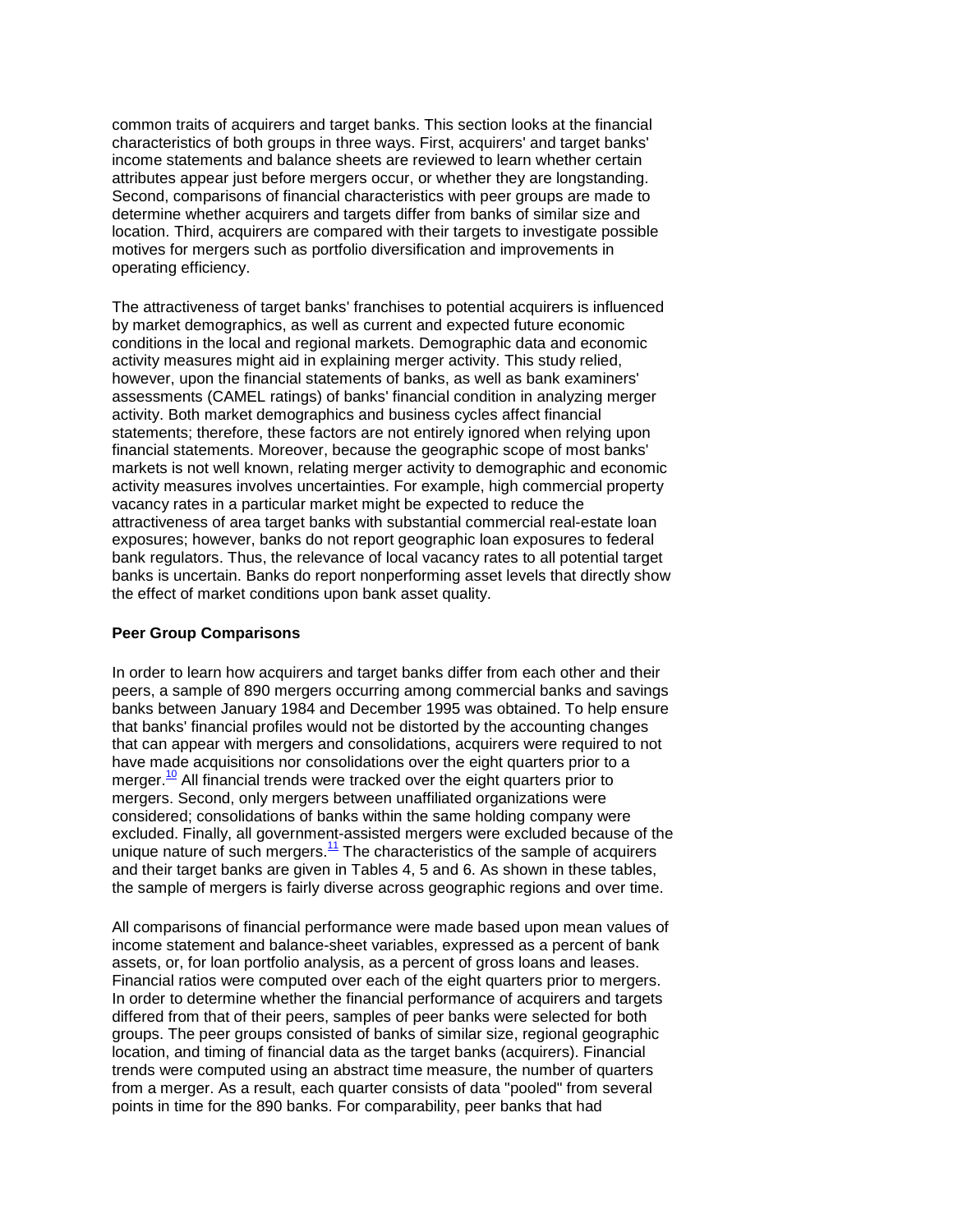contemporaneous financial data with the target banks (acquirers) were selected. The mean values of several important financial ratios and their differences between groups of banks are available from the author upon request. The results of that analysis are summarized next.

Table 4 Sample of 890 Mergers Commercial Banks and Savings Banks, 1984 - 1995(Dollars in Billions) Acquirer Location\* Acquirers' Targets' Region Number (Percent) Northeast 56 (6) \$72.6 \$17.8<br>Mid-Atlantic 36 (4) 47.8 6.6 Mid-Atlantic 36 (4) 47.8 6.6<br>Southeast 138 (16) 115.9 7.3 Southeast 138 (16) 115.9 7.3<br>Central1 40 (16) 39.1 9.0 Central1  $40$  (16)  $39.1$  9.0<br>Midwest 253 (28) 46.6 9.3 Midwest Southwest 140 (16) 63.2 16.4<br>West 127 (14) 226.0 75.2 West 127 (14) 226.0 75.2 Total 890 \$611.3 \$141.6

\* The regional locations of target banks were the same as those for their acquirers in all but one instance.

#### Table 5 Sample of 890 Mergers Commercial Banks and Savings Banks 1984 - 1995

|                               |        | Acquirers | Target Banks |                  |  |
|-------------------------------|--------|-----------|--------------|------------------|--|
| Asset Size                    | Number | (Percent) |              | Number (Percent) |  |
| \$5 Billion or More           | 20     | (2)       | 3            | (0)              |  |
| \$5 Billion to \$1 Billion    | 64     | (7)       | 15           | (2)              |  |
| \$500 Million to \$1Billion   | 57     | (6)       | 10           | (1)              |  |
| \$100 Million to \$500Million | 273    | (31)      | 99           | (11)             |  |
| \$50 Million to \$100Million  | 185    | (21)      | 127          | (14)             |  |
| \$25 Million to \$50Million   | 175    | (20)      | 192          | (22)             |  |
| Under \$25 Million            | 116    | (13)      | 444          | (50)             |  |
| Total                         | 890    |           | 890          |                  |  |

#### **Income and Expenses**

The sample of target banks had significantly higher average loan-loss provisions and total noninterest expenses than did their acquirers.<sup>12</sup> These higher expenses were not offset, on average, by interest and noninterest income among target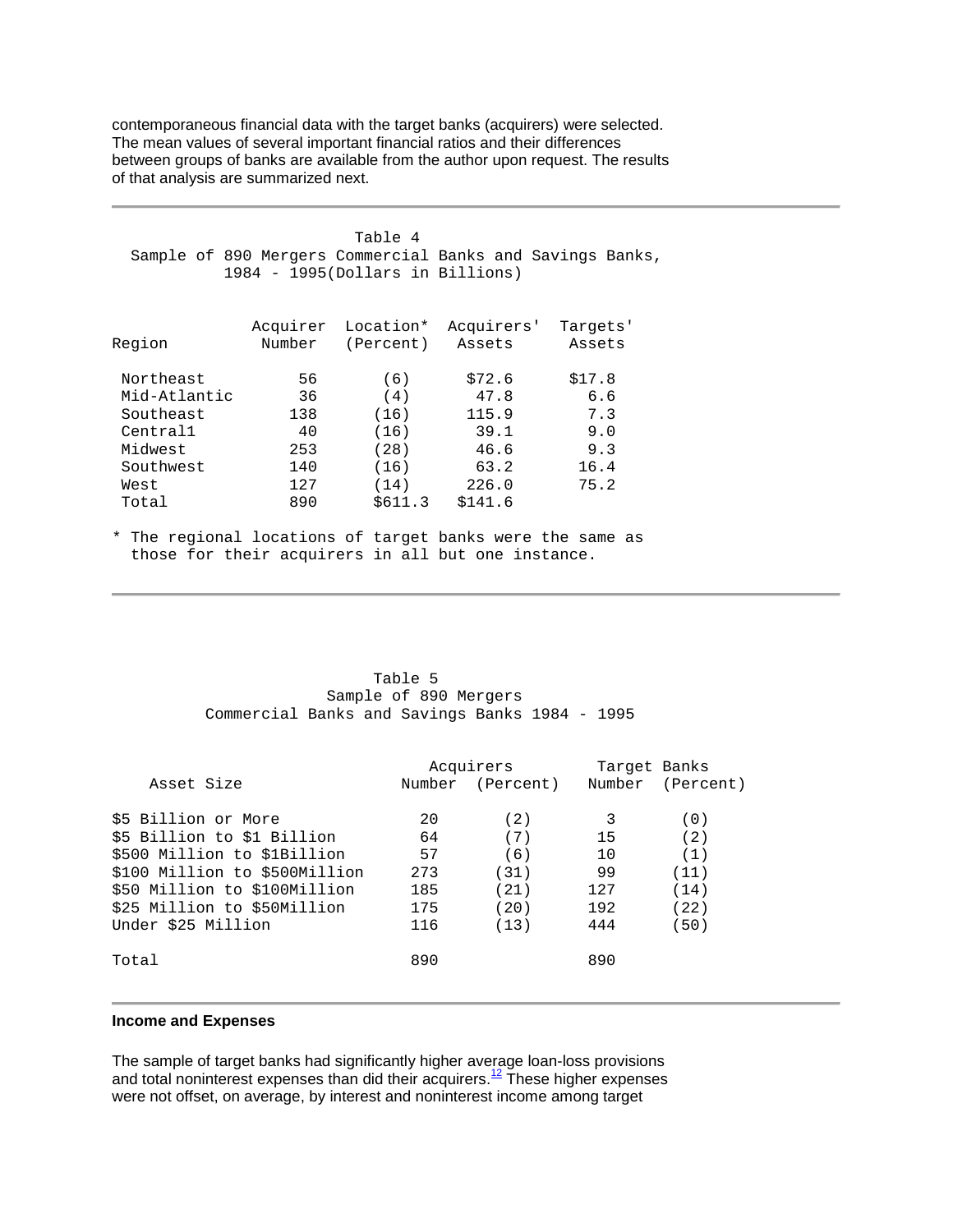lower ROA by increasing leverage; however, this will also increase the volatility in capitalization was somewhat higher, on average, than that of their acquirers. In banks. The result was a significantly lower average return on assets (ROA) among target banks than for their acquirers during the eight quarters before mergers took place. Net interest margins did not differ significantly between the sample of acquirers and their targets, however. The target banks were also typically much smaller than their acquirers. As a result, profit rates on assets (ROA) might differ due to bank size and capitalization. Targets could offset a profits. This was not the case, however, because the target banks' equity order to control for the effect of bank size on performance, peer bank comparisons also were made and are discussed next.

Table 6 Sample of 890 Mergers Commercial Banks and Savings Banks 1984 - 1995

|       |     |                                               | Median     |       |  |
|-------|-----|-----------------------------------------------|------------|-------|--|
|       |     |                                               | Ratio of   |       |  |
|       |     |                                               | Target-to- |       |  |
|       |     |                                               | Acquirer   |       |  |
| Year  |     | Number (Percent)                              | Assets*    |       |  |
| 1986  | 77  | (9)                                           |            | 22.3% |  |
| 1987  | 93  | (10)                                          | 30.2       |       |  |
| 1988  | 99  | (11)                                          | 34.1       |       |  |
| 1989  | 68  | (8)                                           | 28.1       |       |  |
| 1990  | 61  | (7)                                           | 21.9       |       |  |
| 1991  | 77  | (9)                                           | 27.8       |       |  |
| 1992  | 93  | (10)                                          | 31.7       |       |  |
| 1993  | 103 | (12)                                          | 26.3       |       |  |
| 1994  | 124 | (14)                                          | 26.8       |       |  |
| 1995  | 95  | (11)                                          | 22.4       |       |  |
| Total | 890 |                                               |            |       |  |
|       |     | *Asset values were measured as of the quarter |            |       |  |

-end prior to the merger.

 acquisition. Acquirers had significantly higher net interest margins than did their peers. The result was that acquirers had marginally higher ROAs than did their peers during the pre-acquisition period, but the divergence in profit rates was not Target banks had significantly higher rates of loan-loss provisioning and expenses on premises than did their peers. The result was that target banks' ROAs were significantly lower than those of their peers over most of the pre-acquisition period. Target banks were both less efficient than their peers and riskier based upon loan-loss provisioning. There were no significant differences between the net interest margins of target banks and their peers over the eight quarters prior to peers over the pre-acquisition period. Acquirers, however, did not have significantly different loan-loss provisions nor noninterest expenses than their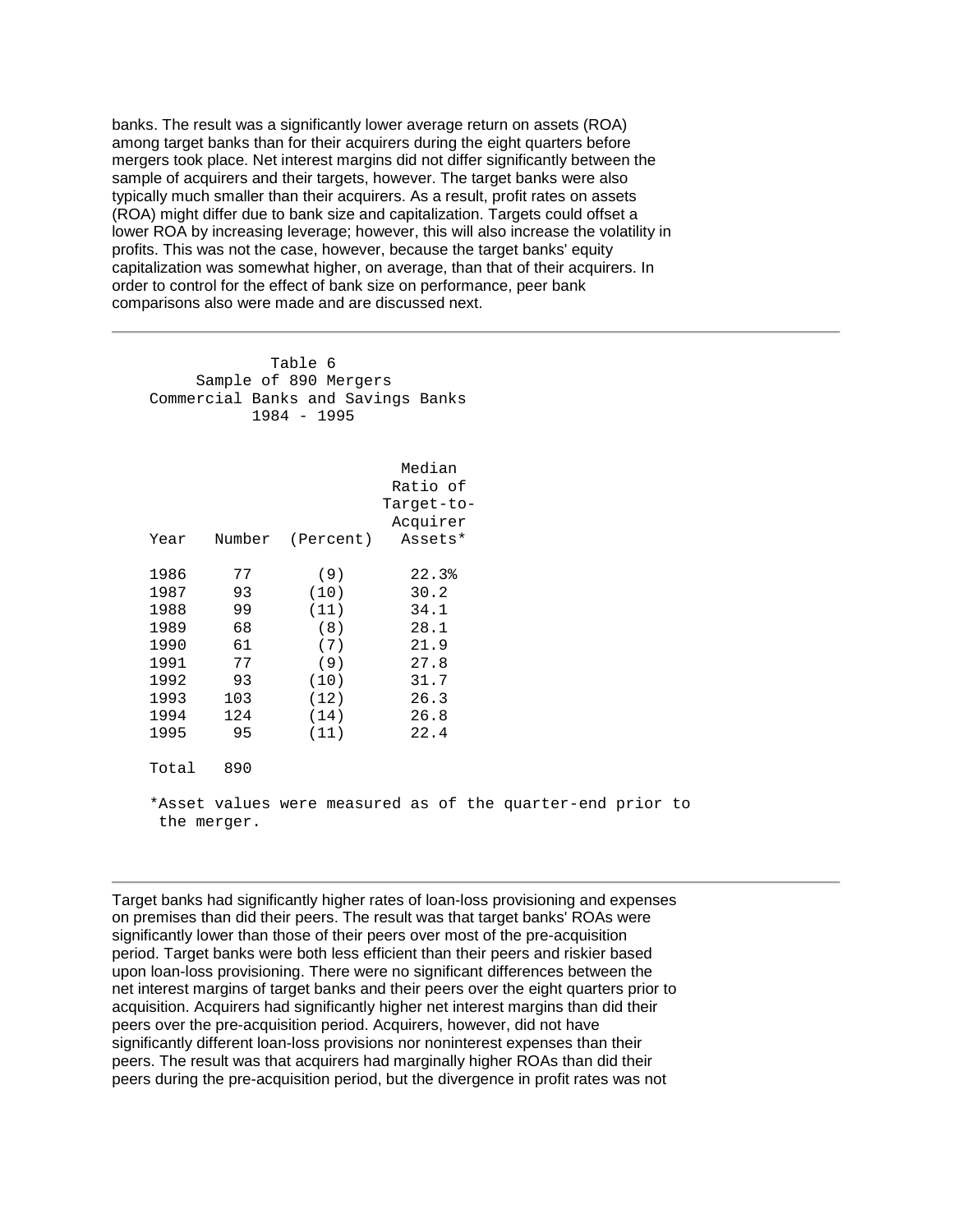statistically significant.

## **Portfolio Composition: Assets**

 Target banks were, on average, significantly more liquid than their acquirers, with leases than did their targets. Acquirers might find target banks' liquid asset levels opportunities exist. One negative aspect of targets was their significantly higher a greater proportion of their assets in cash balances, federal funds sold and resale agreements than their acquirers. Correspondingly, acquirers had significantly higher proportions of total assets comprised of gross loans and attractive because these assets can be turned into loans at low cost if lending proportions of other real estate owned, which includes repossessed real estate, than those of acquirers.

 Target banks had significantly higher proportions of their assets in cash balances, federal funds sold and resale agreements than did their peers; however, targets also had significantly lower levels of securities than did peer banks. Target banks also held significantly higher proportions of their assets in gross loans and leases. Moreover, as one might expect, target banks had higher levels of assets in bank premises and other fixed assets. This might explain the higher overhead expenses found for target banks as compared with their peers. Finally, target banks had higher asset concentrations in other real estate owned, which includes repossessed assets. This latter finding supports the prior statement that targets might be riskier, on average, than their peers in terms of the credit quality of assets.

 banks compared to their peers. Acquirers had higher asset concentrations in cash Surprisingly, acquirers compared to their peers in much the same way that target balances, federal funds sold and resale agreements than did their peers. In addition, acquirers held lower proportions of assets in securities and more in gross loans and leases than did peer banks. Finally, acquirers had higher proportions of assets in premises and other fixed assets than their peers. However, there were no significant differences between acquirers and their peers with respect to levels of other real estate owned.

## **Portfolio Composition: Liabilities**

 were, on average, about one-quarter the asset size of their acquirers, one might There were several differences between acquirer and target banks' liability composition, as measured as a percent of total assets. Acquirers had slightly lower levels of deposit funding than did their target banks and relied more on federal funds purchased and repurchase agreements, other borrowed money, banks' liabilities on acceptances outstanding, and subordinated debt. Interestingly, acquirers had significantly higher levels of volatile liabilities than did target banks and, consequently, lower levels of core deposits. Acquirers might, therefore, seek target banks with a more stable core deposit base. Equity capitalization was slightly lower among acquirers than target banks, but the difference was not statistically significant in most instances. Because target banks have expected significantly higher capitalization for the small target banks than for the larger acquirers, based upon historical capitalization rates across bank size groups. This asset size difference can explain some of the divergence in liability composition difference between acquirers and targets.

Target banks had higher levels of total deposit funding than did their peers but no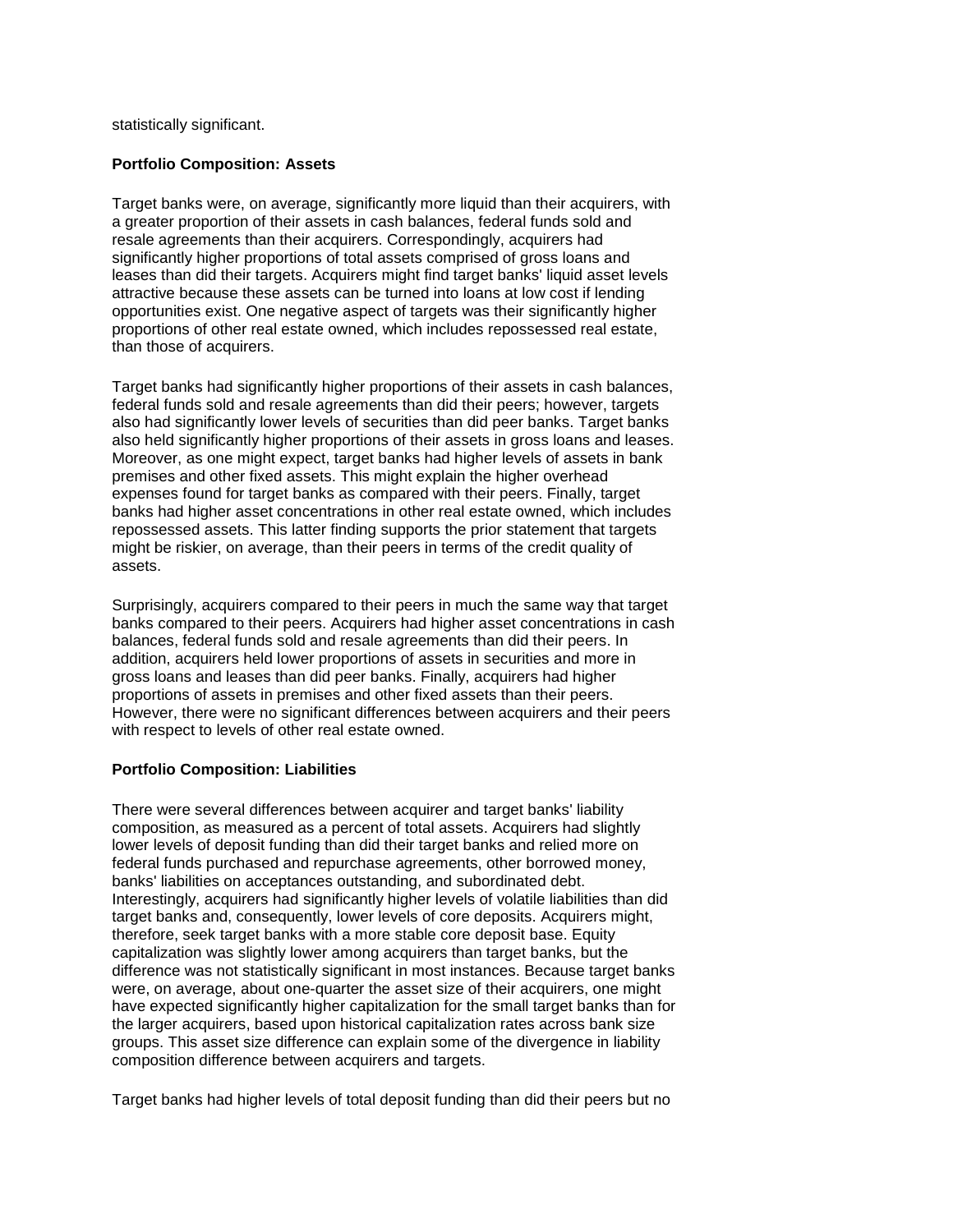significant differences existed for other major liability items, including large time deposit accounts and brokered deposits. Target banks, however, did have significantly lower equity capitalization rates than their peers. Although acquirers' deposit funding levels were similar to those of their peers, acquirers relied significantly more on volatile liabilities. In addition, acquirers had higher levels of federal funds purchased and repurchase agreements than did peer banks. The higher reliance upon volatile liabilities among acquirers could be an important motivator in mergers. Finally, acquirers had significantly lower equity capitalization rates than their peers. Because one must judge capital adequacy in relation to a bank's entire operations, including important factors such as loan-loss reserves, nonperforming asset levels, and profitability, these lower capitalization rates do not necessarily imply acquirers had weaker capital positions than their peers.

## **Portfolio Composition: Loans**

 industrial loans and municipal loans than did target banks. Conversely, acquirers loans and loans to officers, directors and principal shareholders (insider loans) There were some significant differences in the loan concentrations of acquirers and their target banks. Comparisons of loan portfolio composition, as a percent of gross loans and leases, indicated that acquirers had a slightly different mix of loans than did target banks and acquirers appear to have somewhat riskier loan concentrations than target banks. Acquirers had significantly higher average loanto-asset ratios than did target banks and higher concentrations of both short- and long-term commercial real- estate loans (construction and land development loans and loans secured by nonfarm nonresidential real estate) than did target banks. Acquirers also had significantly higher concentrations of commercial and had lower proportions of loans in 1-to-4 family residential mortgages, consumer than did their targets.

 estate loans, particularly loans secured by nonfarm nonresidential properties Target banks had significantly higher ratios of gross loans and leases to assets than their peers. Target banks differed from their peers primarily in terms of realestate lending, with higher loan concentrations in all areas of real-estate loans, including commercial real estate, than that of peer banks. Acquirers had significantly higher ratios of gross loans and leases than their peers. Among major loan categories, acquirers were somewhat more heavily concentrated in real-(long-term commercial real-estate loans).

## **Predicting Acquirers and Target Banks**

The previous section indicated that the sample of acquirers and their target banks differed systematically from each other and their peers prior to mergers. If these differences in financial characteristics are common and persistent over time, as the prior analysis indicates, it might be possible to use this information to identify banks that will become acquirers or targets in mergers. This section presents the results of logit estimation of models predicting the likelihood of being an acquirer or target bank in a merger. Logit estimation is used to relate mergers, either from the acquirers' or target banks' perspective, to a number of the factors, both endogenous and exogenous to a bank that the previous analysis indicated can affect the incidence of mergers. $13$  Because acquirers differ from their target banks, and both groups differ from their peers, separate logit estimations were obtained for acquirers and target banks.

Acquirers and their target banks appear to differ from their peers in terms of many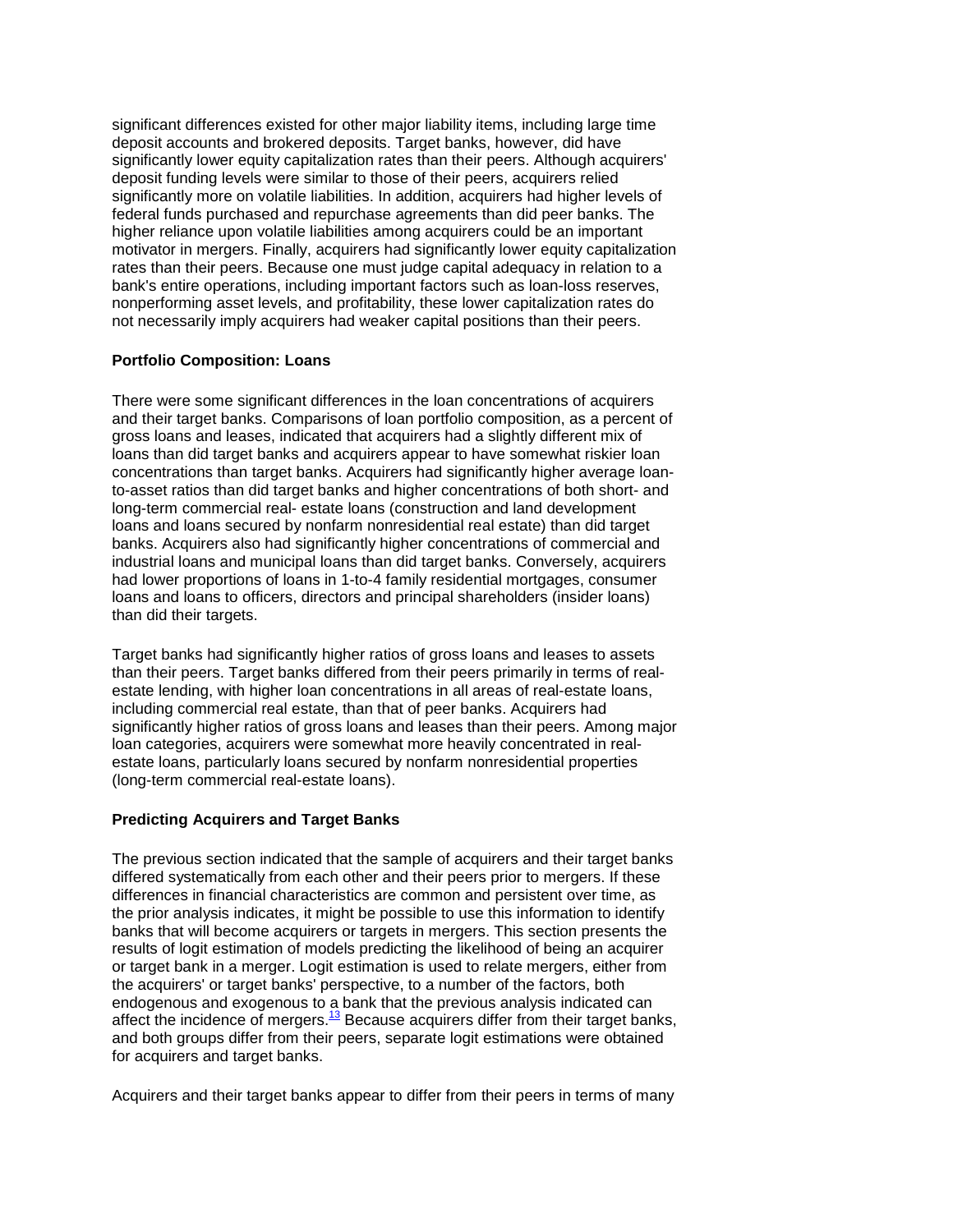important financial characteristics. Therefore, logit models were formed relating the incidence of mergers to the major attributes of banks' financial condition: capital adequacy, asset quality, management, earnings, and liquidity (henceforth, CAMEL attributes). Broad measures of bank condition were used in order to obtain models that would be robust across time and geographic regions. Therefore, details on loan portfolio composition and other factors likely to be correlated with time or location were excluded from the logit analysis.

 sum of cash balances due, securities, and federal funds sold plus resale assets were defined as the sum of loans and leases past due 90 days or more, nonaccrual loans and leases, other real estate owned, and goodwill. To obtain general measures of condition, bank assets were partitioned into broad groups based upon earnings, liquidity, risk, and asset quality. Total assets were first partitioned into risk and nonrisk assets. Nonrisk assets were defined as the agreements. Risk assets were, therefore, defined as total assets minus nonrisk assets. Nonrisk assets were further partitioned into two groups, noninterestbearing nonrisk assets (that is, noninterest-bearing cash balances due) and interest-bearing nonrisk assets (that is, the sum of interest-bearing cash balances due, securities, and federal funds sold plus resale agreements). Risk assets were partitioned into performing and nonperforming risk assets. Nonperforming risk

 Specifically, total bank loans were divided into 15 well-defined categories of loans, which comprised nearly all of total loans. Next, the loan portfolio shares were (HHI).<sup>14</sup> Two additional aspects of banks' asset portfolios were included in the analysis: lending levels and loan portfolio concentration. The proportion of banks' total assets comprised of loans and investment securities with maturities of five years or more was included as a measure of asset liquidity. In addition, a summary measure of loan-portfolio concentration was devised and included in the analysis. obtained for these loan categories and the sum of squared shares were computed to form a concentration index analogous to the Herfindahl-Hirschman Index

 noninterest expense were considered: expenses on salaries and employee The peer group analysis also indicated that measures of operating expense and profitability would be useful in predicting merger activity. Three components of benefits, expenses on fixed assets and premises, and all other noninterest expense. Bank profitability was measured by the return on earning assets (ROEA), which was defined as the ratio of operating income to earning assets. Operating income was measured by income before taxes and extraordinary items, gross of loan-loss provisions. Earning assets were defined as the sum of interestearning cash balances, securities, federal funds and repurchase agreements sold, net loans and leases, and assets held in trade accounts, minus nonperforming assets.

 money. Previous studies have also shown core deposit growth rates, as well as Profitability and financial health are ultimately reflected in banks' capital adequacy; therefore, bank equity capital and loan-loss reserves were included in the models. Further, a bank's deposit franchise appeared to be an important factor in merger decisions. The main deposit measure considered was core deposits, defined as total deposits minus volatile liabilities. Volatile liabilities were defined as the sum of time deposits of \$100,000 or more, all foreign-office deposits, federal funds purchased and securities sold under repurchase agreements, demand notes issued to the U.S. Treasury, and other borrowed growth rates in gross loans and leases, might be important terms in predicting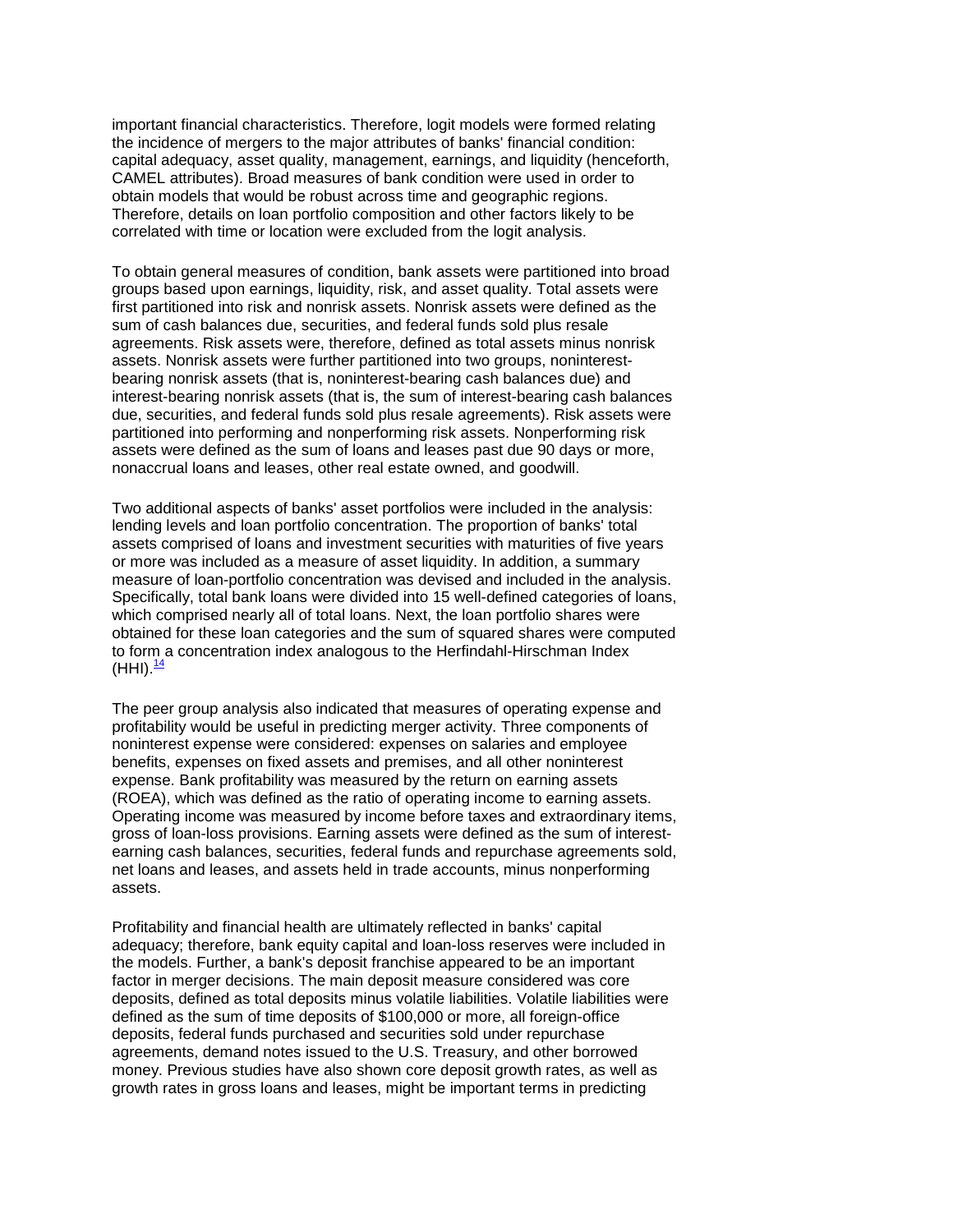#### target banks.

 Bank performance also varies systematically with bank asset size. It was establishment by their chartering authority. Consequently, a de novo bank dummy hypothesized that the influence of asset size upon performance and condition decreases as total assets increase; therefore, the logarithm of bank assets was included as a size measure. In addition, de novo or recently established banks often have unusual financial characteristics when compared to established banks. These banks can also be precluded from being targets for a period after variable, set equal to one for all banks in existence for three years or less (as of the model estimation date) and zero for all other banks, was included.

 ratings in each of the five CAMEL component areas that vary in integer levels from "1" to "5." Generally speaking, ratings of "3," "4," or "5" are given to banks addressed by bank management. These deficiencies can present risks that CAMEL component ratings were included in the analysis using dummy variables set equal to one for banks rated "3," "4," or "5" for the component area and zero Because bank mergers require regulatory approval before transactions can proceed, bank regulators' assessments of banks' financial condition were particularly relevant to merger prediction. Bank regulators rate five aspects of banks' condition during periodic safety-and-soundness examinations: capital adequacy, asset quality, management, earnings, and liquidity. Banks receive considered to have moderate to serious deficiencies, respectively, that need to be increase the chances of failure. Banks rated "1" are considered to be performing well-above-average, while a rating of "2" is given to banks with adequate performance, as dictated by regulatory safety-and-soundness standards. To gauge the extent of regulatory concern regarding banks' condition, the five otherwise.

Equation 1 presents the most general form of the predictive equation, henceforth referred to as model  $1.\overline{15}$  Model 1 was used to predict the likelihood of being either an acquirer or a target bank. Model 1 was estimated separately for target banks and acquirers, yielding two different sets of coefficient estimates. Finally, to control further for systematic differences in condition measures across bank asset-size groups, all balance-sheet variables were measured as percents of bank assets, and income and expense items were measured as percents of average assets. A second model, which excluded the bank examination terms, was also tested and is presented below (model 2). Comparisons of models 1 and 2 allow one to see the additional information that bank examination ratings add to merger prediction.

 likelihood of being an acquirer or target bank and excludes all other terms. This A stepwise logit estimation procedure was used in all estimations. This procedure systematically identifies those terms that have a significant relationship with the allows one to include several measures of the same attribute in the logit model, allowing the estimation procedure to isolate the most important factors in terms of predicting merger activity.

 banks and savings banks reporting financial data at year-ends between 1984 and (affiliates) were defined as merger events. Assisted mergers were not counted as The samples of banks used in estimating the models consisted of all commercial 1995. Further, two different samples of "merger events" were used for estimating the models. In the first sample all unassisted mergers between unaffiliated banks, as well as consolidations of member banks of a multibank holding company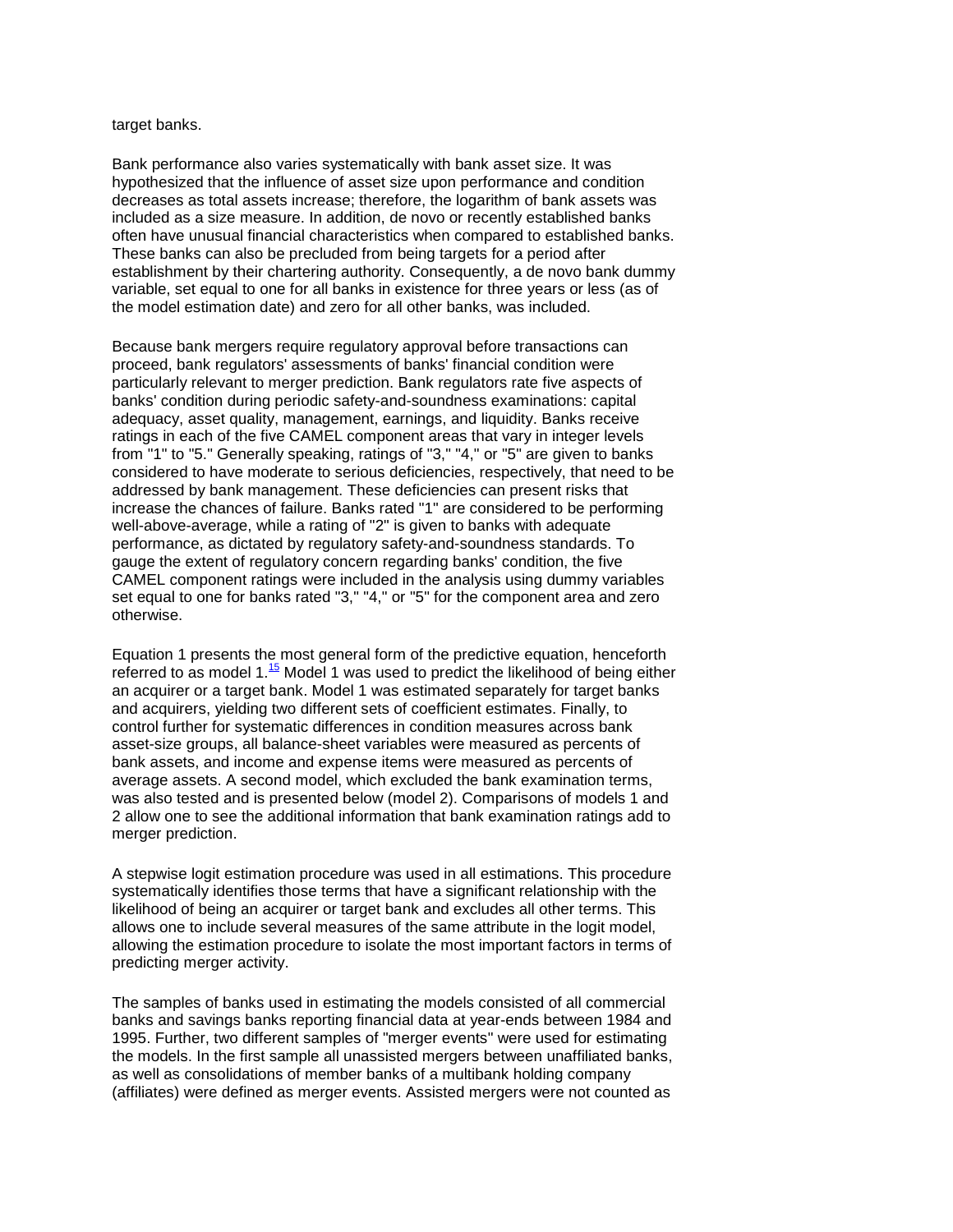study. As shown in Tables 1 and 2, the proportions of assisted transactions were merger events, but were, however, left in the population of all other nonmerging banks. The assisted mergers were excluded from the definition of merger events because identification of assisted target banks would yield bank-failure prediction models rather than the type of target-bank prediction models of interest to this quite high during part of the estimation period; therefore, the "failure-prediction" results could best be avoided by the exclusion of assisted transactions. In addition, while consolidations might be of interest to some groups, such consolidations do not alter the actual number of economic agents or banking firms. Therefore, a second sample of merger events was defined as all unassisted mergers between unaffiliated banks. Banks involved in consolidations and assisted mergers were, however, left in the population of nonmerging banks. By construction, these two samples of merger events will allow for predictions on both aspects of industry consolidation from the population of banks.

- 1.) Likelihood of Merger<sub>itt+1</sub> =  $\beta_0$  +  $\beta_1$ [Interest-earning nonrisk assets)<sub>it1</sub>
	- +  $\beta_2(N \text{on}$  interest-earning nonrisk as sets) it 1
	- +  $\beta_3$ (Performing risk assets)<sub>it1</sub>
	- +  $\beta_4$ (Loan portfolio concentration index)<sub>it1</sub>
	- +  $\beta_5$ (Total loans plus securities with maturities over 5 years)<sup>it1</sup>
	- +  $\beta_6$ (Expenses on salaries and benefits)<sub>it1</sub>
	- +  $\beta_7$ (Expenses on premises and fixed assets)<sub>it1</sub>
	- +  $\beta$ 8(All other noninterest expenses) it1
	- +  $\beta$ <sup>o</sup>(Return on earning assets)<sup>it1</sup>
	- +  $\beta_{10}$ (Equity Capital)<sub>it1</sub>
	- +  $\beta_{11}$ (Loan-loss allowance)<sub>it1</sub>
	- +  $\beta_{12}$ (Core deposits) it1
	- +  $\beta_{13}$ (Core deposit growth)<sub>it1</sub>
	- +  $\beta_{14}$ (Gross loans growth rate) it1
	- +  $\beta_{15}(De novo bank dummy)_{it1}$
	- +  $\beta_{16}$ (Capital adequacy rating dummy) ti
	- +  $\beta_{17}$ (Asset quality rating dummy) it1
	- +  $\beta_{18}$ (Management rating dummy)<sub>it1</sub>
	- +  $\beta_{19}$ (Earnings rating dummy) it1
	- +  $\beta_{20}$ (Liquidity rating dummy)it1
	- +  $\beta_{21}(Logarithm of total assets)_{it1}$  +  $e_{it}$

The models were estimated by relating year-end financial and related data, to the incidence of mergers and consolidations over the subsequent two years. Estimates were obtained separately for target banks and acquirers. Nine sets of estimates were obtained, starting with 1985 and ending at 1993. The stepwise logit estimations are presented in the Appendix in Tables A-1 through A-6. In interpreting the results, a positive (negative) coefficient estimate, k, implies that an increase in that variable will increase (decrease) the likelihood of being an acquirer (or target) bank. $\frac{16}{16}$ 

 were obtained for each period. Next, a critical probability value was chosen and Tables A-1 through A-6 also give some indication of the accuracy of the prediction models. To do this, estimated probabilities of being an acquirer or target bank banks whose estimated transaction probabilities were above that critical value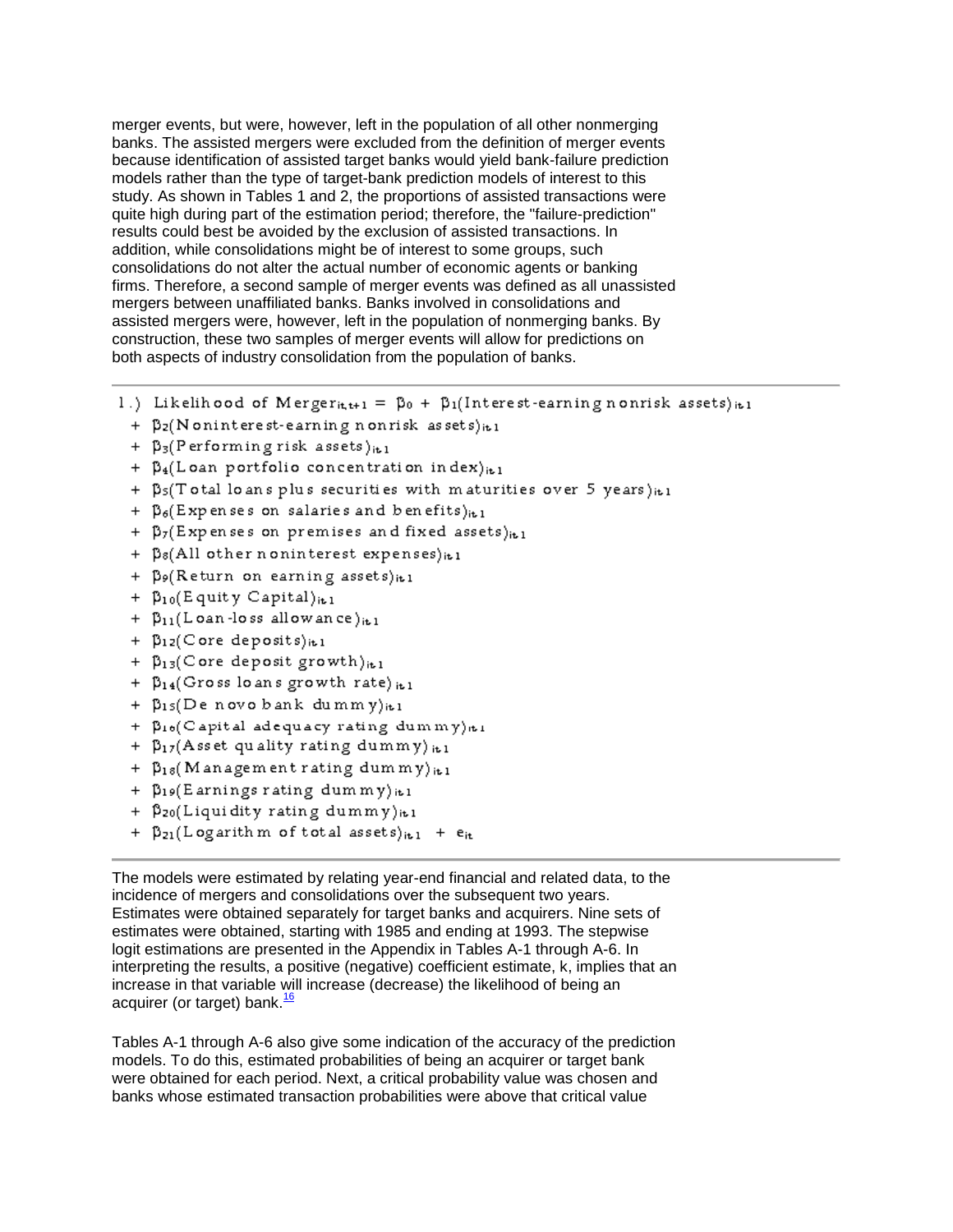was used in all "in-sample" merger forecasts. The five percent value was chosen based upon a subjective judgment that this value yielded fair predictive power. bank mergers, and zero when the explanatory variables provide no predictive were labelled likely acquirers or targets. A critical probability value of five percent Finally, another measure of logit models' explanatory power is the pseudo R2 statistic.<sup>17</sup> The pseudo R2 statistic is equal to 1 when the model perfectly predicts information. For values between zero and 1, the pseudo R2 statistic measures "the percent of uncertainty in the data explained by the empirical results." $18$ 

## **Results of Logit Estimations**

The results of the logit estimations were generally consistent with the profitmaximization, cost-reduction motives often given for mergers and consolidations. For brevity, the discussion will focus on positive results and will not attempt to explain why certain factors tested did not affect merger activity. Generally speaking, estimates of models 1 and 2 for target banks suggest that target banks had lower earnings, higher expenses on fixed assets and more liquid asset portfolios than non-target banks (all other banks). Table A-1 shows that the likelihood of being a target bank in an unassisted merger or consolidation increased with the proportion of liquid assets. In addition, the likelihood of being a target rose with expenses on premises and fixed assets, as well as with all other noninterest expenses. Interestingly, Table A-1 shows that the probability of being a target declined as expenses on employee salaries and benefits rose. This latter result, however, did not appear when consolidations were excluded from the definition of merger events (see Tables A-2 and A-3). The employee expense result in Table A-1 seems at odds with the cost-reduction motive for consolidations and might be related to high "trimming costs" that result from paying accrued benefits and severance pay when personnel is cut back. While such costs can occur with all mergers, in consolidations the willingness to incur such costs might play a larger role in decisions.

 component areas also suggest some additional characteristics of target banks. The coefficient estimates for the examination indexes for the five CAMEL Comparisons of Tables A-1 and A-2 indicate that the likelihood of being a target in a consolidation decreases among banks with poorly rated management (Table A-1), but the management rating was not a factor in mergers of unaffiliated banks (Table A-2). The management rating might be expected to be related to acquirers' desire to keep some staff and management of assumed banks. The "human capital" value of the acquired banks' staff can come from knowledge of the local market or general experience and expertise. The result that target banks' management quality is not a determinant of mergers of unaffiliated banks could indicate acquirers' willingness to replace key staff.

 Results for the predictions of acquiring banks (Tables A-4 and A-5) show that the support. Tables A-1 and A-2 also show that the likelihood of being a target bank Because the management of targets in consolidations is from the same holding company organization as the acquirers, the role of the management rating in Table A-1 might actually be driven by the overall organization involved in the consolidation. If this is the case, then the interpretation of the management rating among targets could have more to do with the acquirer side of the transaction. likelihood of being an acquirer decreases among banks with poor management ratings. This result is logical, given the importance of acquiring banks' management in obtaining regulatory approval of mergers, as well as shareholders' deceases the poorer the bank's earnings performance, perhaps indicating weaker franchises. In addition, comparisons of Tables A-1 and A-2 show that smaller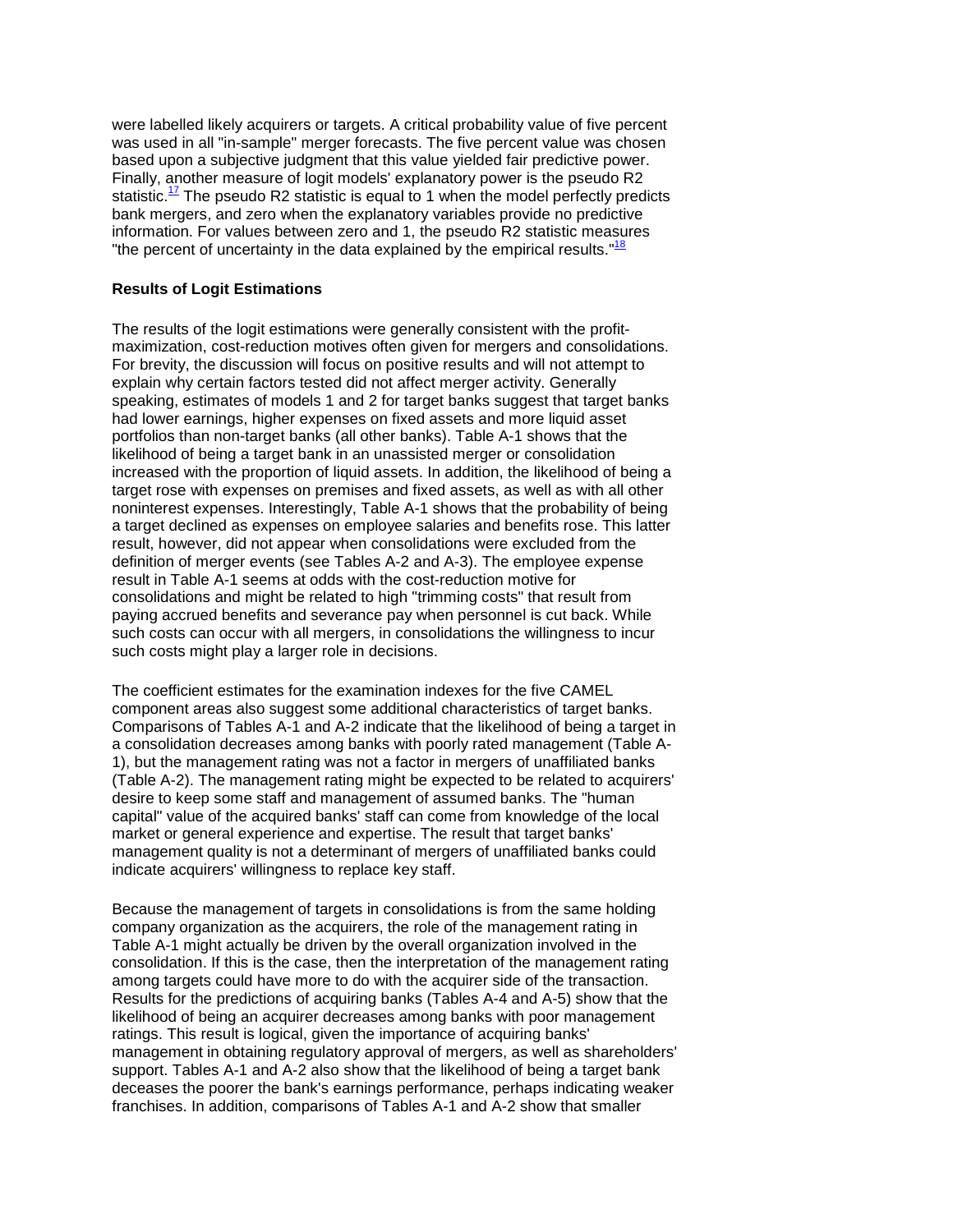is not a significant factor in consolidations. The results of model 2 in Table A-3 banks are more likely to become targets in mergers of unaffiliated banks, but size support the previous results and indicate the importance of some factors, such as earnings strength, to target-bank prediction can be captured by returns on earning assets or by examiners' ratings of earnings strength.

 Tables A-4 through A-6 present similar tests of models relating banks' financial only four appeared to be consistent in significance: asset size, liquidity, loan condition to the likelihood of being an acquirer in a merger or consolidation. Those results generally support the premise that acquirers are larger banks with wellrated management. Banks with more-liquid portfolios and lower loan concentration (loan HHI index) were also more likely to be acquirers. While these results agree with prior expectations regarding the characteristics of acquiring banks, the most striking result is how few factors were useful in predicting acquirers. Stated differently, the results clearly show how difficult it is to forecast merger activity. Of the 22 factors used to explain the characteristics of acquirers, concentration, and the quality of management.

 These results are consistent with a very common portrayal of bank mergers, target bank offers favorable attributes, such as liquidity. The acquirer is also able whereby a large, well-run bank acquires a much smaller, less efficient bank. The to correct any deficiencies of the target bank, thereby maintaining efficiencies for the combined organization. While this study does not investigate the post-merger performance of acquirers, the pre-merger profiles of targets and acquirers fit the scenario.

### **Forecasts of Acquirers and Targets**

 above some critical probability value can be designated potential targets. this approach is the lack of any guide for selecting a critical probability. In An important test of the usefulness of a forecasting model's predictive power is how well it predicts events that occur outside of the period used in estimating the model. For example, estimates obtained by logit estimations that related 1990 financial data to 1991 and 1992 merger events can be applied to 1992 financial data to forecast likely targets (acquirers) in 1993 and 1994. A series of such "outof-sample" forecasts were made for the period 1987 to 1997 and are presented in this section. Forecasts on the number and asset size of the group of potential target banks and acquirers can be done in two ways. First, estimates of the probability of being a target can be obtained for an out-of-sample period for all banks. Second, all banks whose measured probabilities of being a target are Comparisons of actual targets with predicted targets will give an indication of model accuracy, much like the in-sample forecasts presented in Tables 1 through 3. The same approach can also be used to predict acquirers. One difficulty with practice, the lower the critical probability, the more likely one will correctly forecast actual targets or acquirers. However, this will also result in a large number of nonmerging banks being identified as targets or acquirers.

 number of predicted targets during the two-year forecast period. While this also of interest. To measure the asset size of the potential target-bank group, one Because the models assign all banks some probability of being a target bank, one can simply take the sum of the predicted probabilities of being a target as the alternative approach cannot be used to identify individual banks likely to be engaged in mergers, it can give an indication of the total level of merger activity predicted by the model. Whether these banks are large or small in asset size is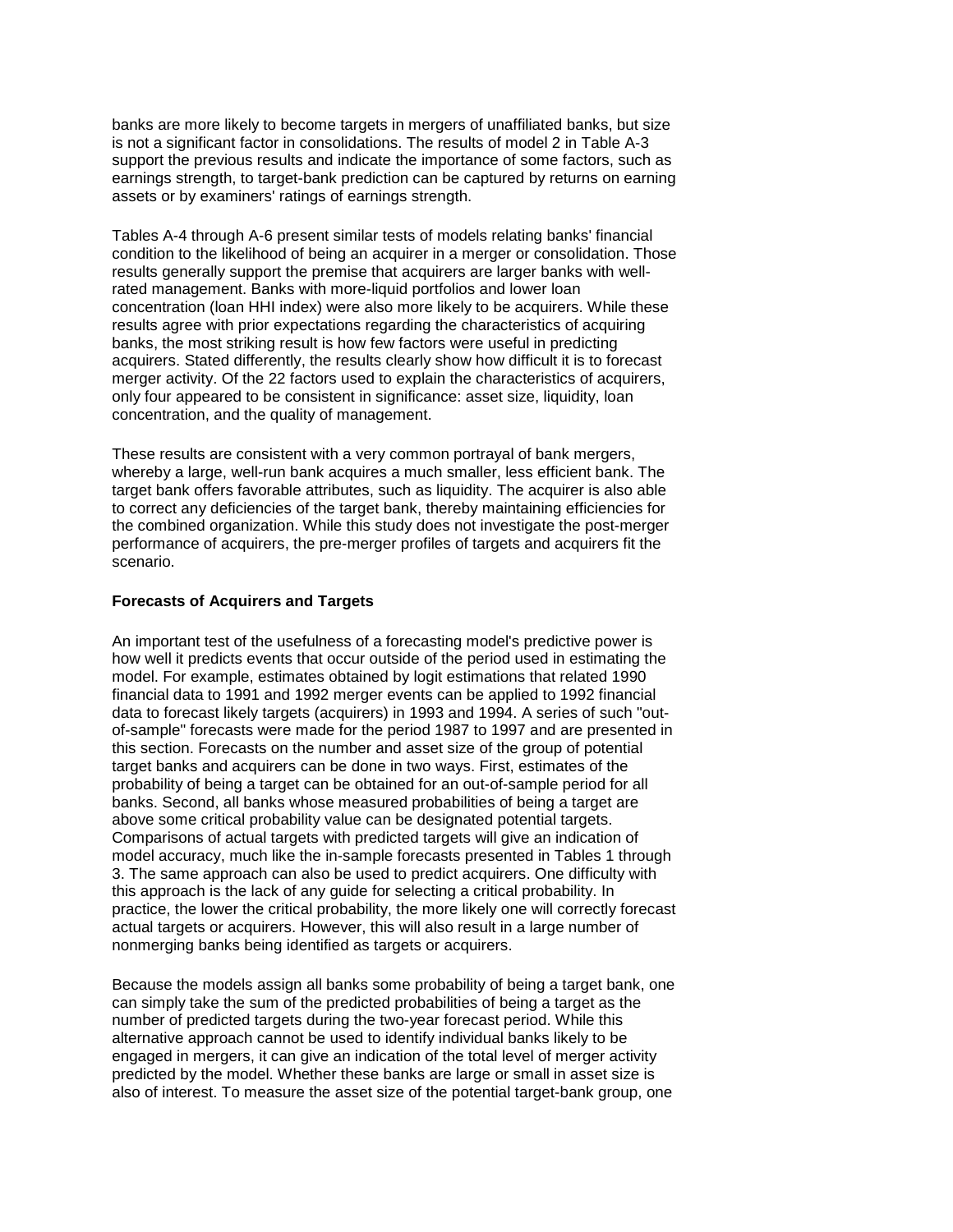were made for the period 1987 to 1997, based upon the logit estimations of bank populations. More specifically, Figure 1 shows the asset size of all target can multiply each bank's predicted probability of being a target by its total assets. Such statistical forecasts of the size of the target and acquiring bank populations unassisted mergers and consolidations (Tables A-1 and A-4). Those forecasts are shown in Figures 1 and 2, along with the size of the actual target and acquiring banks as of the start of the two-year forecast period, as well as that of the forecasted targets. Figure 2 shows similar forecasts for acquirers.



 target banks might not have been acquired during 1989 and 1990 because acquirers made government-Figures 1 and 2 show that the asset sizes of groups of potential targets and acquirers have been rising since 1990. The same is true of groups of actual merging banks. There are two interesting aspects of these forecasts. First, the large overestimation of forecasted target banks for the 1989 to 1990 period (Figure 1). This result might be due, in large part, to the higher proportion of assisted mergers in those two years. Assisted mergers accounted for about half of all transactions in 1989 and 1990 (Table 2). The forecasts shown in Figures 1 and 2 are for unassisted transactions. Many banks that fit the profile of assisted acquisitions instead. Acquirers might prefer an assisted acquisition over an unassisted acquisition because of the risk-reducing assurances the government typically grants to failed-bank acquirers.<sup>19</sup> A second feature of the forecasts is the dramatic increase in the size of both the target and acquiring bank populations for the period 1996 to 1997. While the actual extent of mergers and consolidations will fluctuate with economic and regulatory events, Figures 1 and 2 indicate a substantial potential for continued industry consolidation in the near future.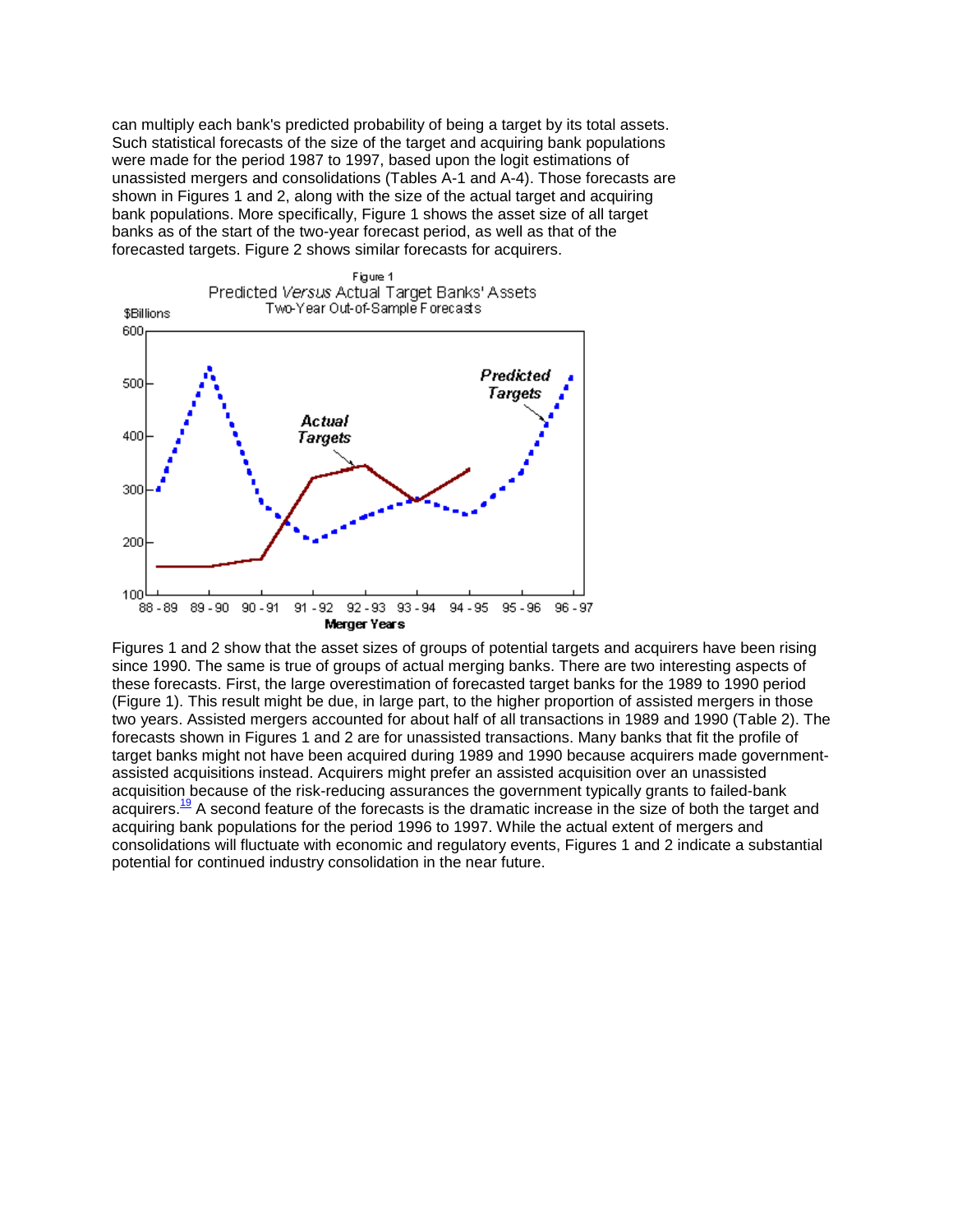

**Changes in States' Banking** 

### **Markets**

 The Riegle-Neal Act will undoubtedly contribute to the continued increase in interstate banking organizations, particularly through the advent of interstate bank branching. Many industry observers are, therefore, curious about which geographic regions will undergo the greatest change. Such information banks is extremely difficult because those decisions are driven by the individual characteristics of both would be particularly helpful to state and federal bank regulators who wish to know the future demands upon their organizations. The previous sections showed the difficulties in profiling acquirers and target banks. Forecasting the geographic location of merger activity adds additional unknowns to the forecasting question by requiring one to know the likely pairs of targets and acquirers. Predicting pairs of merging sides of the transaction. Statistical forecasts, however, are driven by the average attributes of groups. Consequently, this section looks at the geographic distribution of future merger activity indirectly, through forecasts of potential targets and acquirers at the state level.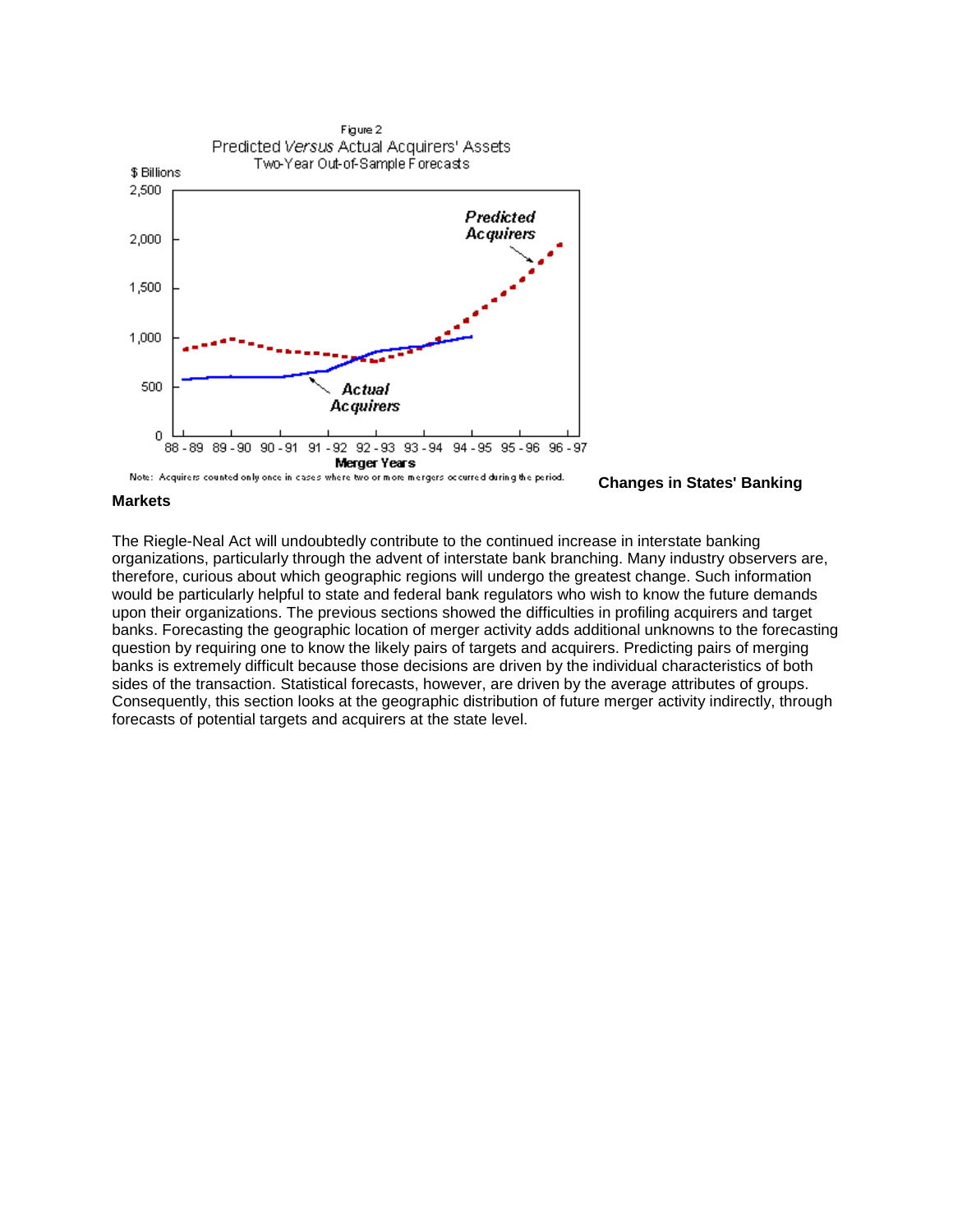

 averaged about 26 percent. To gauge the extent of potential targets and acquirers within each state, Figure 3 and Table 7 compare forecasts of the relative size of groups of potential targets and acquirers within each state for the period 1996 to 1997. Those forecasts were done using the same methodology outlined previously for national forecasts of unassisted bank mergers and consolidations. Target banks in mergers and consolidations are typically much smaller in asset size than acquirers. Table 6 showed that for a sample of 890 mergers between 1984 and 1995, the ratios of target-bank assets-to-acquirer assets Figure 3 shows the ratio of forecasted target banks' assets to acquirers' assets within each state. There might be greater potential for interstate activity in regions where there is a high relative surplus of target banks, as indicated by a ratio of target-bank assets to acquirer assets much higher than the average rate of 26 percent.

30% to 70% 70% OR MORE

 Figure 1 shows the Midwest region has a high concentration of states where potential target banks' assets exceed 70 percent of potential acquirers' assets. Conversely, in regions where potential target their geographic markets. Figure 3 shows this is the case in California and Texas, as well as in several banks are relatively few compared to potential acquirers, acquirers might be encouraged to look outside large East Coast markets where potential target banks' assets averaged 30 percent or less than acquirers' assets. Following this line of reasoning, one might infer from Figure 3 forecasts of increased mergers between coastal banks and Midwestern banks in the near future. There are, however, some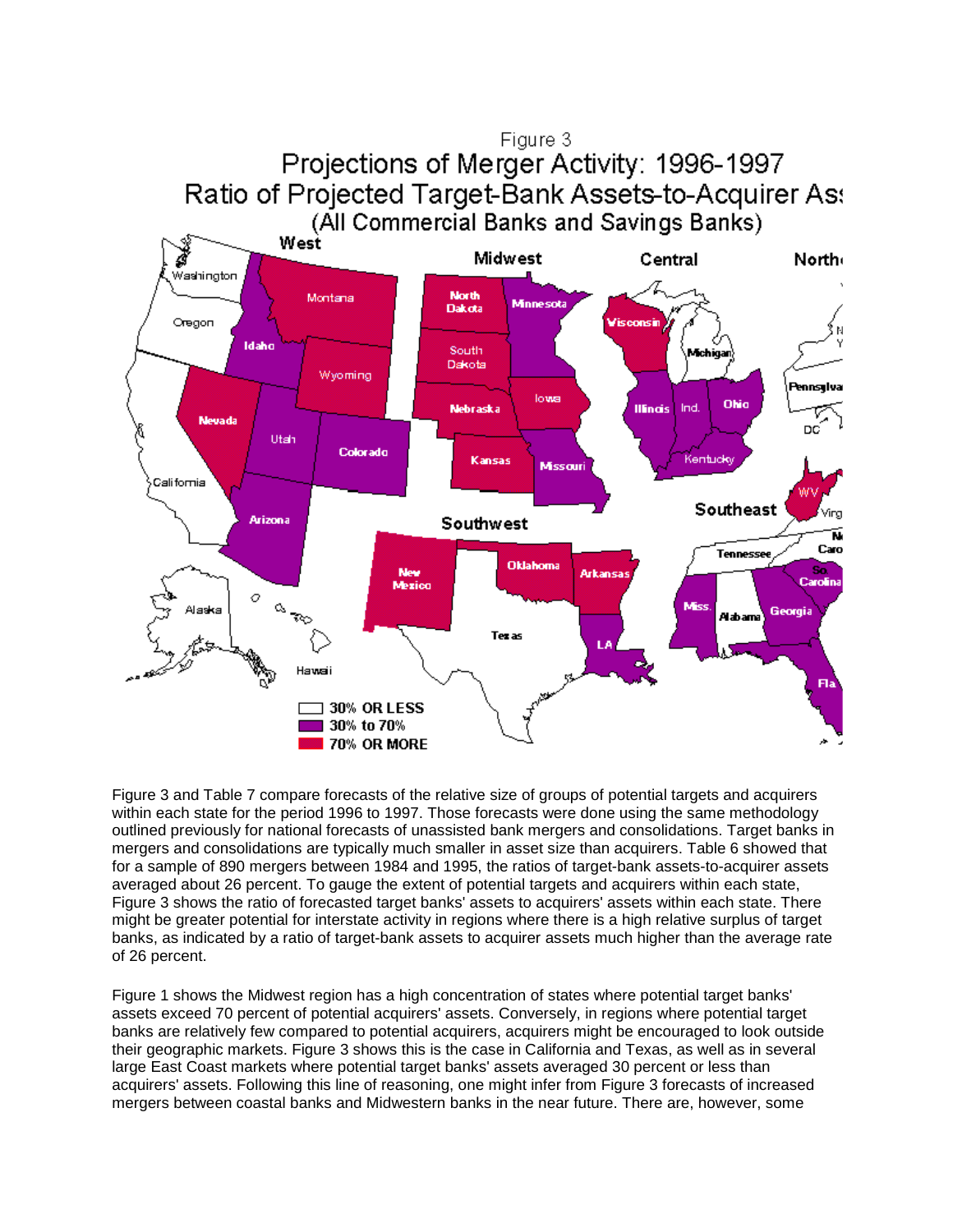models this study develops can, at best, only give an indication of banks that have the attributes of important caveats to such predictions. First, acquirers might not seek out small banks that fit the profiles of targets if market demographics are not attractive and offer limited growth opportunities. Second, the acquirers and targets in mergers. Forecasting which banks will pair up in mergers requires more information than these statistical models can provide.

|                    |              |     |                                                                      |                     | Table 7                        |
|--------------------|--------------|-----|----------------------------------------------------------------------|---------------------|--------------------------------|
| Banks: 1996 - 1997 |              |     |                                                                      |                     | Projected Acquirers and Target |
|                    |              |     |                                                                      |                     | Unassisted Mergers &           |
| Consolidations     |              |     |                                                                      |                     | Dollars in                     |
| Thousands          |              |     |                                                                      |                     |                                |
|                    |              |     | Number of State Banking Projected Projected                          |                     |                                |
|                    | State Banks  |     | Targets' Projected Projected brojected Projected Projected<br>Assets | Target Assets State |                                |
|                    |              |     | Assets Acquirer Acquirer State                                       | Number              | Number                         |
|                    |              |     |                                                                      |                     | Ratio                          |
| Assets             | Assets Ratio |     | of Acquirers                                                         | of Targets          |                                |
| AК                 |              | 9   | 5,603,888                                                            | 493,232             | 8.8                            |
| 1,555,104          | 27.8         |     | 1.4                                                                  | 0.7                 |                                |
| AL                 |              | 186 | 56, 322, 295                                                         | 6,149,388           | 10.9                           |
| 27,535,026         | 48.9         |     | 12.8                                                                 | 15.5                |                                |
| AR                 |              | 243 | 29, 157, 505                                                         | 3,328,037           | 11.4                           |
| 3,947,776          | 13.5         |     | 16.7                                                                 | 24.9                |                                |
| ΑZ                 |              | 34  | 51,393,634<br>4.6                                                    | 7,866,666<br>3.3    | 15.3                           |
| 23,173,264<br>CA   | 45.1         | 383 | 368, 222, 678                                                        | 42,646,860          | 11.6                           |
| 246,549,406        | 67.0         |     | 29.8                                                                 | 36.4                |                                |
| CO                 |              | 231 | 37, 351, 782                                                         | 5,083,485           | 13.6                           |
| 11,621,795         | 31.1         |     | 13.1                                                                 | 19.0                |                                |
| СT                 |              | 86  | 66,818,979                                                           | 9,746,381           | 14.6                           |
| 23,148,034         | 34.6         |     | 7.1                                                                  | 8.9                 |                                |
| DC                 |              | 13  | 9,836,783                                                            | 1,374,280           | 14.0                           |
| 2, 231, 971        | 22.7         |     | 1.3                                                                  | 1.6                 |                                |
| DE                 |              | 42  | 111, 177, 750                                                        | 3,539,376           | 3.2                            |
| 6,672,123          | 6.0          |     | 2.2                                                                  | 2.8                 |                                |
| FL                 |              | 333 | 150, 762, 005                                                        | 21, 325, 205        | 14.1                           |
| 60,004,077         | 39.8         |     | 30.8                                                                 | 33.1                |                                |
| GА                 |              | 383 | 132,670,009                                                          | 25, 315, 300        | 19.1                           |
| 69,383,306         | 52.3         |     | 27.4                                                                 | 34.2                |                                |
| НI                 | 51.9         | 14  | 21,722,636<br>2.1                                                    | 2,547,194           | 11.7                           |
| 11,278,133<br>ΙA   |              | 491 | 42,018,384                                                           | 1.1<br>4,567,017    | 10.9                           |
| 8,265,976          | 19.7         |     | 25.2                                                                 | 46.4                |                                |
| ID                 |              | 18  | 12,890,701                                                           | 2,330,384           | 18.1                           |
| 5,201,836          | 40.4         |     | 2.6                                                                  | 2.2                 |                                |
| ΙL                 |              | 917 | 244, 479, 856                                                        | 26, 336, 931        | 10.8                           |
| 80,644,262         | 33.0         |     | 56.4                                                                 | 86.7                |                                |
| ΙN                 |              | 221 | 70,041,613                                                           | 9,802,370           | 14.0                           |
| 23,341,953         | 33.3         |     | 21.1                                                                 | 22.7                |                                |
| ΚS                 |              | 433 | 31, 428, 922                                                         | 3,578,873           | 11.4                           |
| 4,961,034          | 15.8         |     | 18.0                                                                 | 37.8                |                                |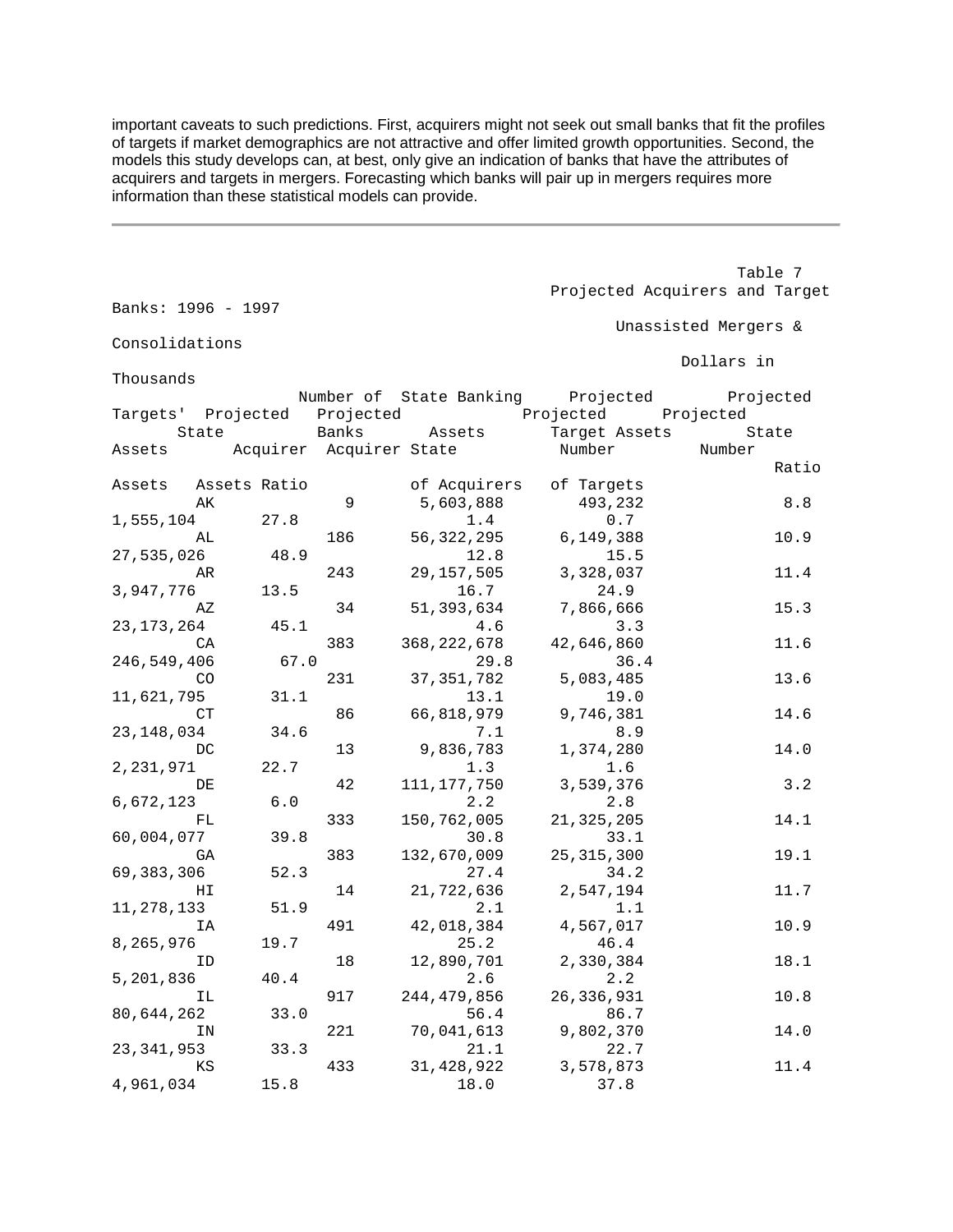| ΚY               |      | 276 | 49,638,651        | 6,351,407        | 12.8  |
|------------------|------|-----|-------------------|------------------|-------|
| 13,750,515       | 27.7 |     | 19.8              | 28.3             |       |
| LA               |      | 190 | 46, 221, 952      | 4,849,155        | 10.5  |
| 13,249,696       | 28.7 |     | 12.8              | 17.3             |       |
| МA               |      | 235 | 163, 138, 452     | 15,034,191       | 9.2   |
| 57,059,667       | 35.0 |     | 13.3              | 17.7             |       |
| MD               |      | 93  | 69,033,564        | 8,662,148        | 12.5  |
| 34,804,499       | 50.4 |     | 9.3               | 8.5              |       |
| MЕ               |      | 37  | 15, 212, 125      | 2,047,830        | 13.5  |
| 4,177,485        | 27.5 |     | 3.5               | 3.0              |       |
| МI               |      | 180 | 118,900,391       | 15, 425, 932     | 13.0  |
| 65,769,103       | 55.3 |     | 16.2              | 16.1             |       |
| ΜN               |      | 525 | 70,201,176        | 8,555,405        | 12.2  |
| 26,564,292       | 37.8 |     | 27.1              | 45.4             |       |
| МO               |      | 459 | 80, 481, 252      | 14,834,989       | 18.4  |
| 31,330,691       | 38.9 |     | 31.0              | 44.8             | 9.4   |
| ΜS               |      | 112 | 27,183,016        | 2,558,715        |       |
| 7,543,576<br>MТ  | 27.8 | 104 | 9.2<br>8,193,543  | 9.6<br>963,920   | 11.8  |
| 1,854,750        | 22.6 |     | 5.1               | $8.4$            |       |
| ΝC               |      | 104 | 185,083,269       | 34,073,825       | 18.4  |
| 137,493,851      | 74.3 |     | 10.8              | 8.8              |       |
| ΝD               |      | 127 | 8,036,833         | 785,129          | 9.8   |
| 1,096,467        | 13.6 |     | 5.8               | 10.8             |       |
| ΝE               |      | 336 | 26,688,333        | 3,269,710        | 12.3  |
| 4,815,469        | 18.0 |     | 15.2              | 30.7             |       |
| NH               |      | 42  | 17,763,748        | 3,996,050        | 22.5  |
| 4,154,242        | 23.4 |     | 3.2               | 4.6              |       |
| ΝJ               |      | 110 | 121,721,651       | 15,039,922       | 12.4  |
| 52,692,790       | 43.3 |     | 11.3              | 10.5             |       |
| ΝM               |      | 68  | 14,773,677        | 1,726,965        | 11.7  |
| 2,844,086        | 19.3 |     | 5.3               | 6.4              |       |
| ΝV               |      | 25  | 26, 334, 174      | 2,106,497        | $8.0$ |
| 3,954,798        | 15.0 |     | 2.3               | 2.0              |       |
| ΝY               |      | 214 | 987, 473, 090     | 78,001,125       | 7.9   |
| 518,616,102      | 52.5 |     | 21.6              | 16.1             |       |
| OН               |      | 287 | 162, 398, 816     | 22,490,673       | 13.8  |
| 70,605,006       | 43.5 |     | 26.5              | 28.6             |       |
| OK               |      | 342 | 34,526,994        | 3,880,763        | 11.2  |
| 6,424,699        | 18.6 |     | 17.2              | 28.0             |       |
| 0R               |      | 45  | 31,570,733        | 4,249,998        | 13.5  |
| 15,703,178       | 49.7 |     | 5.5               | 3.3              |       |
| ΡA               |      | 271 | 202, 354, 452     | 24,778,430       | 12.2  |
| 105,860,073      | 52.3 |     | 25.0              | 26.0             |       |
| RI               | 47.6 | 11  | 22,708,039<br>1.9 | 2,644,297<br>0.8 | 11.6  |
| 10,814,279<br>SC |      | 71  | 24,588,928        | 3,061,755        | 12.5  |
| 9,148,011        | 37.2 |     | 6.2               | 5.7              |       |
| SD               |      | 116 | 28,614,803        | 633,473          | 2.2   |
| 513,370          | 1.8  |     | 4.5               | 9.0              |       |
| TN               |      | 240 | 66,595,870        | 6,865,736        | 10.3  |
| 22,540,387       | 33.8 |     | 18.8              | 22.5             |       |
| TХ               |      | 948 | 210,076,213       | 22,519,635       | 10.7  |
| 82,562,199       | 39.3 |     | 53.8              | 84.8             |       |
| UT               |      | 45  | 19,912,754        | 2,468,610        | 12.4  |
| 6,939,982        | 34.9 |     | 3.9               | 4.3              |       |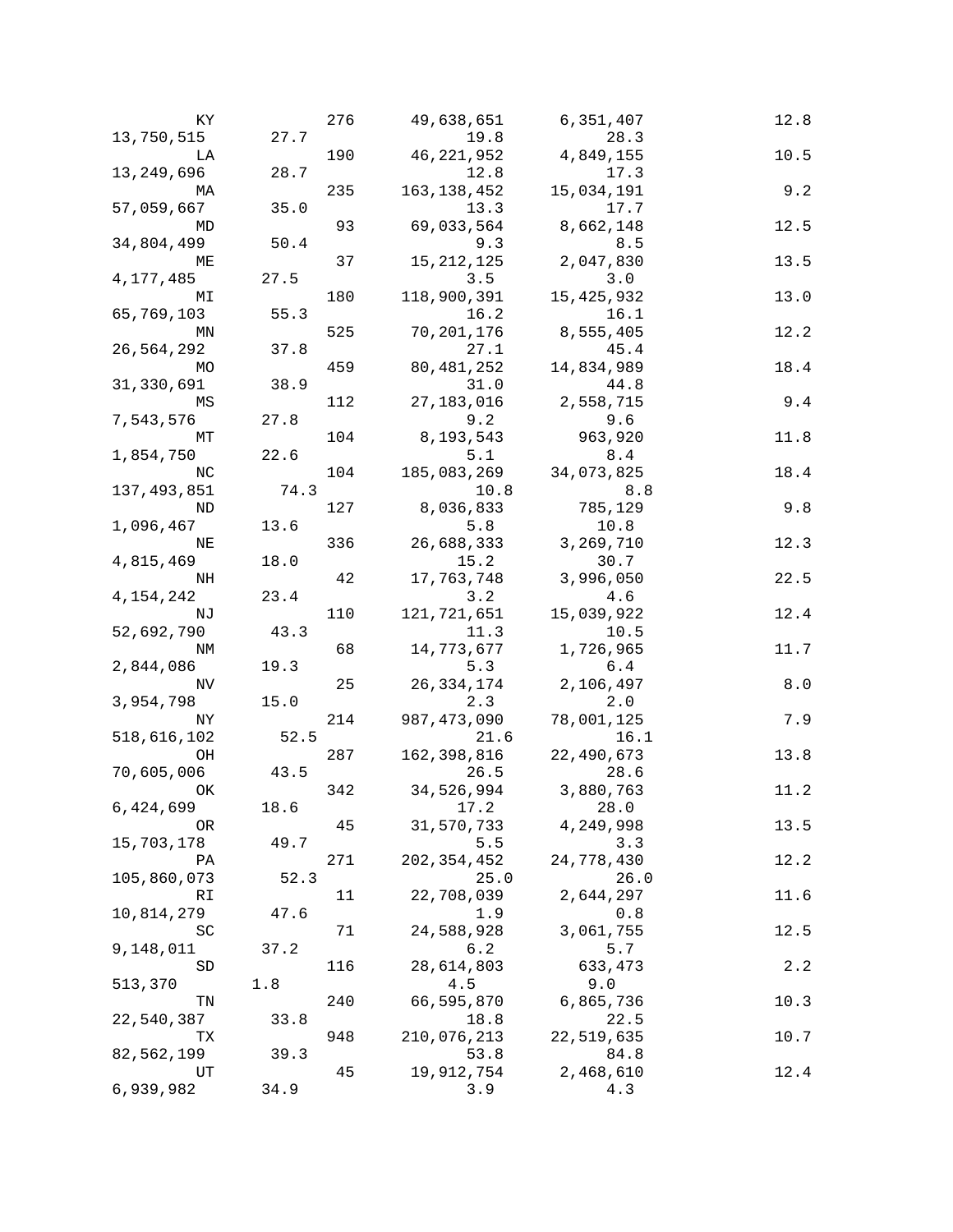VA 158 77,818,910 7,401,301 9.5<br>78 41.2 13.5 15.0 32,086,378 41.2 13.5 15.0 VT 25 7,659,631 954,146 12.5<br>3 17.0 2.5 2.8 1,300,318 17.0 2.5 2.8<br>WA 99 74,214,908 12,243,496 WA 99 74,214,908 12,243,496 16.5<br>53 60.1 10.4 8.1 44,599,653 60.1 10.4 8.1<br>WI 411 69,320,911 8,476,630 411 69,320,911 8,476,630 12.2<br>23.5 30.5 41.7 16,290,528 23.5 30.5 41.7<br>WV 118 21,255,773 2,177,964  $118$  21, 255, 773 2, 177, 964 10.2<br>18.2 7.6 10.8 3,874,201 18.2 7.6 10.8 WY 53 8,348,581 874,505 10.5<br>5 15.4 3.1 5.2 1,288,045 15.4 3.1 5.2<br>U.S. Total 10,514 4,539,944,633 520,035,306 U.S. Total 10,514 4,539,944,633 520,035,306 11.5<br>7,462 44.5 725.9 962.9 2,021,837,462

\*Note that all asset values were based upon December 1995 Call reports.

TABLE A-1 Model 1. - Predicting Targets in Mergers & Consolidations Stepwise Logit Estimation of the Relationships Between Banks' Year-End Financial Condition and the Incidence of Mergers and Consolidations Over the Succeeding Two Years. (FDIC-Assisted Mergers not classified as Mergers) Estimated Coefficients (Standard Error) Explanatory Variables 1985 1986 1987 1988

| 1989                | 1990                                                   | 1991      | 1992                       | 1993                             |                                     |           |  |
|---------------------|--------------------------------------------------------|-----------|----------------------------|----------------------------------|-------------------------------------|-----------|--|
| Intercept<br>2.5419 | $-3.4490$                                              | $-3.5004$ | $-4.4129 -1.4954$          | $-14.6565 -8.3238$               | $-1.2914$                           | 0.8515    |  |
|                     |                                                        |           |                            | $(2.0932)$ $(1.8343)$            | $(0.1912)$ $(0.5576)$               |           |  |
|                     | $(0.1197)$ $(0.2711)$ $(0.2986)$ $(0.4977)$ $(0.1592)$ |           |                            |                                  |                                     |           |  |
| Interest-Bearing    |                                                        |           | 0.1016                     | 0.0734                           |                                     | $-0.0284$ |  |
|                     |                                                        |           |                            |                                  |                                     |           |  |
| Nonrisk Assets      |                                                        |           | $(0.0211)$ $(0.0182)$      |                                  |                                     | (0.0052)  |  |
| Noninterest-Bearing |                                                        |           |                            | 0.1586   0.1169                  | 0.0425                              |           |  |
| $0.0651$ $0.0583$   |                                                        |           | $0.0671$ $0.0621$ $0.0288$ |                                  |                                     |           |  |
| Nonrisk Assets      |                                                        |           |                            | $(0.0234)$ $(0.0201)$ $(0.0117)$ |                                     |           |  |
|                     | $(0.0116)$ $(0.0118)$ $(0.0106)$ $(0.0116)$ $(0.0119)$ |           |                            |                                  |                                     |           |  |
| Performing          |                                                        |           | 0.1292                     | 0.1011                           | 0.0260                              |           |  |
|                     |                                                        |           |                            |                                  |                                     |           |  |
| Risk Assets         |                                                        |           |                            | $(0.0215)$ $(0.0181)$            | (0.0051)                            |           |  |
| Loan Portfolio      |                                                        |           |                            | $-0.0001$                        | $-0.0001$                           | $-0.0001$ |  |
|                     |                                                        |           |                            | $-0.0001$                        |                                     |           |  |
| (0.00003)           | Concentration (HHI)                                    |           |                            |                                  | $(0.00004)$ $(0.00003)$ $(0.00004)$ |           |  |
|                     |                                                        |           |                            |                                  |                                     |           |  |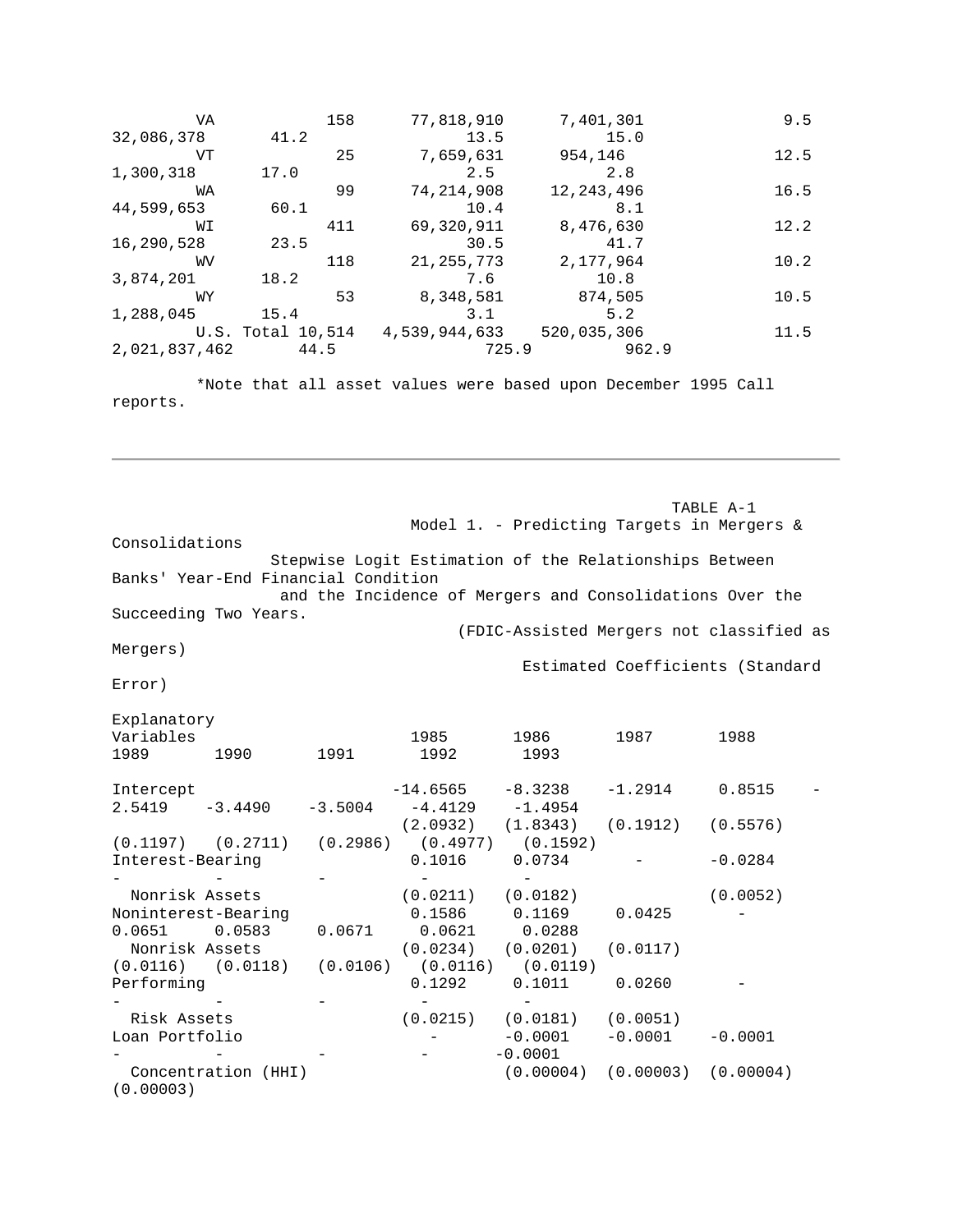- - - and Benefits - -0.1838 -0.1024 -0.1465 Assets - - - - - - - - - - - - - - -  $-0.2678$   $-$  for Capital Dummy - - - for Asset Quality Dummy - - -0.3290 -0.2460 -0.2149 -0.4336 - 0.3831 0.4713 0.4263 0.2438 for Earnings Dummy Total Loans plus Securities with >= 5 yrs maturity Expense on Salaries  $0.6928 -0.6459 -0.5842$ (0.0809) (0.0884) (0.0848) (0.0835) (0.0797) Expense on Premises - 0.6687 0.4559 and Fixed Assets (0.1438) (0.1538) (0.1582) (0.1686) All Other Noninterest 0.4356 0.3417 0.1873 Expense (0.0446) (0.0443) (0.0351) (0.0391) (0.0423) Return on Earning - - - (0.0310) Equity Capital Loan-Loss Allowance - 0.2356 0.2334 0.2480 0.2382 (0.0501) (0.0480) (0.0519) (0.0507) Core Deposits - 0.0065 0.0092 (0.0032) (0.0035) (0.0036) Core Deposit Growth (0.0004) Growth in Gross Loans De Novo Bank Dummy Supervisory Concern (0.1197) Supervisory Concern Supervisory Concern for Management Quality Du (0.1041) (0.0923) (0.0888) Supervisory Concern (0.0934) (0.0885) (0.0859) (0.0945) -0.0187 - (0.0074) -0.5489 -0.6311 (0.0745) (0.0851) (0.0949) (0.0841) 0.7369 0.5536 (0.1106) 0.3942 0.1771 (0.0507) (0.0553) (0.0538) (0.0338) - - - - - 0.0142 - - - -0.4653 - (0.1843) - 100 million - - - (0.0980) - - -0.0343 - (0.0058) -0.7900 -0.7580 0.5554 0.3629 (0.1205) 0.4095 0.3090 -0.0743 (0.0322) (0.0311) (0.0262) - - 0.1612 (0.0552) (0.0493) -0.0134 (0.0025) - 0.0010 - -0.5728 - (0.1745) - 100 minutes - - - -0.3865 -0.4438 -0.3366 (0.0923) (0.0951) (0.1130) -0.0277 (0.0052) -1.1888 0.6779 (0.1342) 0.3247 0.2832 - 0.1616 - -0.0211 (0.0054)  $-0.7964 -$ - - - - - - -- - - - - -  $-$ - 12 - 12 - 12 - 12 - 12 - 12 - 12 -0.4513 (0.1317) - 0.1901 (0.0838) (0.0919) 0.4982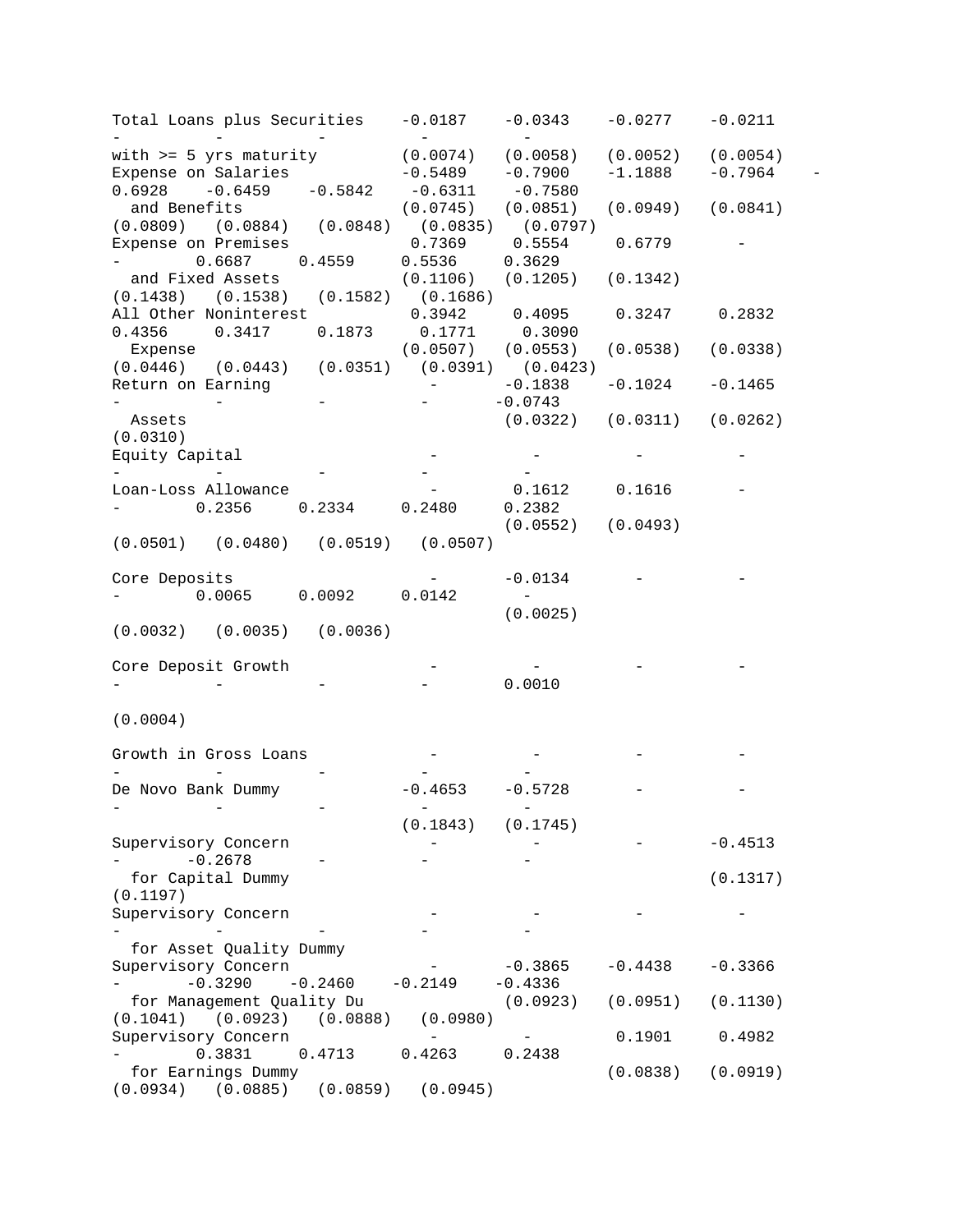| Supervisory Concern                                              |                  | 0.2757   |        |        |
|------------------------------------------------------------------|------------------|----------|--------|--------|
|                                                                  |                  |          |        |        |
| for Liquidity Dummy                                              |                  | (0.1061) |        |        |
| Log of Total Assets                                              | 0.0947           | 0.0710   |        |        |
|                                                                  | 0.0697           |          |        |        |
|                                                                  | (0.0297)         | (0.0297) |        |        |
| (0.0274)                                                         |                  |          |        |        |
| 2x Log of Likelihood                                             | 5875             | 7082     | 6646   | 5647   |
| 5705<br>5864                                                     | 6678<br>6085     | 7213     |        |        |
| Number of Observations                                           | 13,822           | 14,037   | 13,642 | 13,081 |
| 12,715<br>12,395                                                 | 12,024<br>11,659 | 11,272   |        |        |
| Pseudo R2                                                        | 0.040            | 0.065    | 0.047  | 0.040  |
| 0.027<br>0.037<br>0.032                                          | 0.032            | 0.031    |        |        |
| In-Sample of 10% Critical Probability<br>Correct Predictions (%) |                  |          |        |        |
| Targets                                                          | 18.7             | 45.5     | 36.1   | 18.2   |
| 14.2<br>24.9                                                     | 28.7<br>41.1     | 63.1     |        |        |
| Nontargets                                                       | 92.7             | 83.1     | 86.5   | 93.3   |
| 91.1<br>95.6                                                     | 77.2<br>87.0     | 58.3     |        |        |
| Incorrect Predictions (%)                                        |                  |          |        |        |
| False Failures<br>or Type I                                      | 7.3              | 16.9     | 13.5   | 6.7    |
| 4.4<br>13.0<br>8.9                                               | 22.8             | 41.7     |        |        |
| Missed Failures or Type I                                        | 81.3             | 54.5     | 63.9   | 81.8   |
| 85.8<br>75.1                                                     | 71.3<br>58.9     | 36.9     |        |        |
| Total Correct Predictions (%)                                    | 88.5             | 80.2     | 82.9   | 88.8   |
| 90.6<br>86.6                                                     | 82.8<br>74.1     | 58.8     |        |        |
| Number of Targets                                                | 801              | 1,072    | 965    | 775    |
| 783<br>830<br>878                                                | 1,016            | 1,154    |        |        |
| Number of Nontargets                                             | 13,021           | 12,965   | 12,677 | 12,306 |
| 11,932<br>11,565                                                 | 11,146<br>10,643 | 10,119   |        |        |

Model 1 - Predicting Targets in Non-affiliate Mergers Stepwise Logit Estimation of the Relationships Between Banks' Yearend Financial Condition and the Incidence of Mergers Over the Succeeding Two Years. (Consolidations and FDIC-Assisted Mergers Not Classified as Mergers) Estimated Coefficients (Standard Errors) Explanatory Variables 1985 1986 1987 1988

1989 1990 1991 1992 1993

Table A-2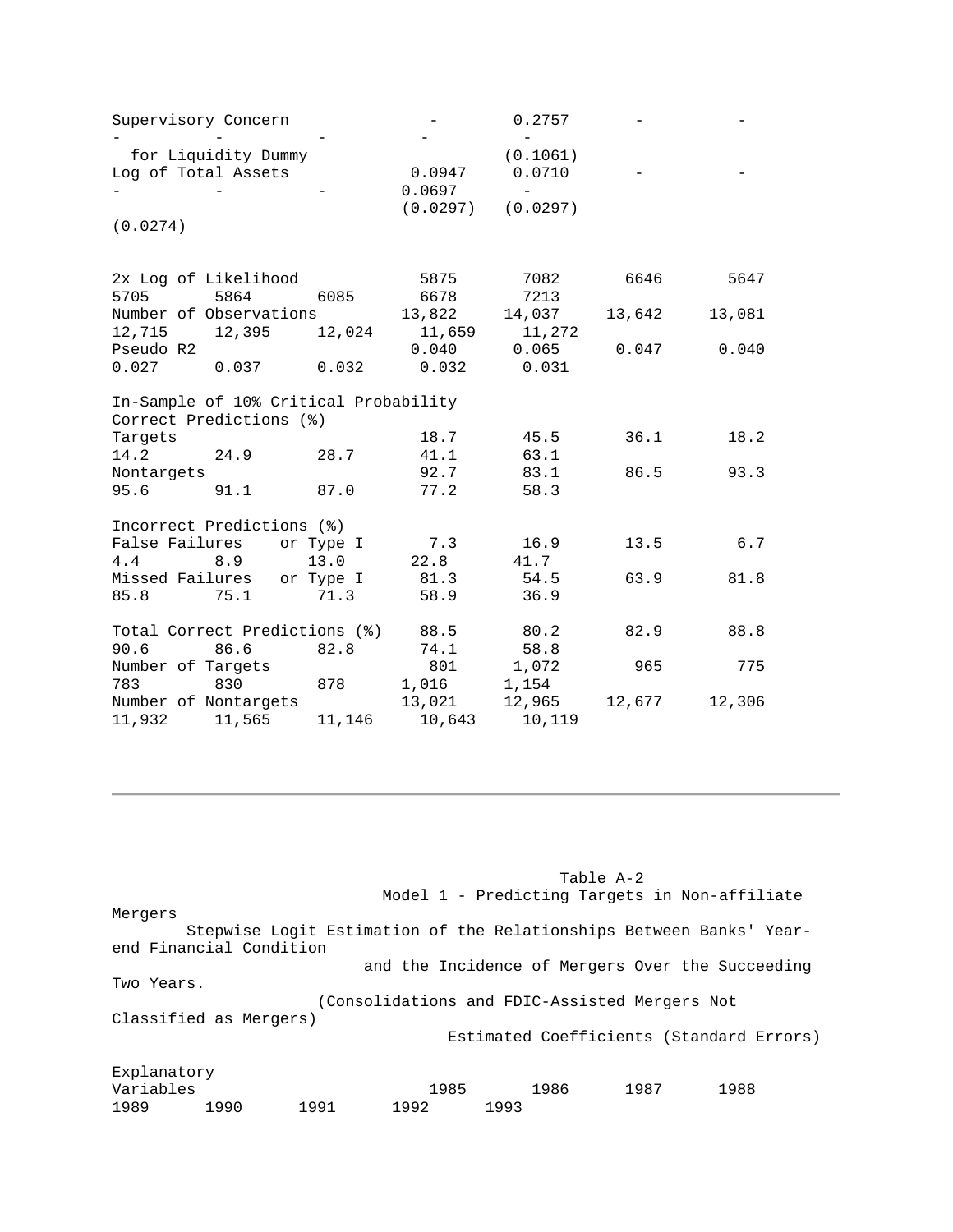$\frac{1}{2} \frac{1}{2} \frac{1}{2} \frac{1}{2} \frac{1}{2} \frac{1}{2} \frac{1}{2} \frac{1}{2} \frac{1}{2} \frac{1}{2} \frac{1}{2} \frac{1}{2} \frac{1}{2} \frac{1}{2} \frac{1}{2} \frac{1}{2} \frac{1}{2} \frac{1}{2} \frac{1}{2} \frac{1}{2} \frac{1}{2} \frac{1}{2} \frac{1}{2} \frac{1}{2} \frac{1}{2} \frac{1}{2} \frac{1}{2} \frac{1}{2} \frac{1}{2} \frac{1}{2} \frac{1}{2} \frac{$  $\mathcal{L}_{\text{max}}$  and  $\mathcal{L}_{\text{max}}$  0.0446 -- 0.0380 0.0384 -- -- --<br>Risk Assets Total Loans Plus Securities  $-0.0318$   $-0.0344$   $-$ -- -- -0.0094 -0.0111 -0.0138  $\begin{array}{cc} -\frac{1}{2} & \mbox{if} \ \frac{1}{2} & \mbox{if} \ \frac{1}{2} & \mbox{if} \ \frac{1}{2} & \mbox{if} \ \frac{1}{2} & \mbox{if} \ \frac{1}{2} & \mbox{if} \ \frac{1}{2} & \mbox{if} \ \frac{1}{2} & \mbox{if} \ \frac{1}{2} & \mbox{if} \ \frac{1}{2} & \mbox{if} \ \frac{1}{2} & \mbox{if} \ \frac{1}{2} & \mbox{if} \ \frac{1}{2} & \mbox{if} \ \frac{1}{2} & \mbox{if} \ \frac$  -- -- -- -- - and the company of the company of 0.1093 0.1501 -- -- -  $\begin{array}{cc} -\frac{1}{2} & \mbox{}\\ \mbox{}\\ \end{array}$  -- -- -- -- -- -- -- -- -- --  $\sim$   $\sim$  -- -- 0.2510 0.1628 0.2067 Core Deposits (and the core of  $\sim$  0.0158 --  $\sim$  --  $\sim$  0.0217 -- -- -- -- --  $\begin{array}{c} \begin{array}{c} -\frac{1}{2} \\ \frac{1}{2} \end{array} \\ \begin{array}{c} \frac{1}{2} \end{array} \end{array}$  -- -- -- -- -- -- -- -- -- -- -- -- -- -- -- 0.3752 -- -- -- -- -- -- -- -- -- -- -- -- -- -- Intercept -5.6309 -3.2043 -1.0598 -4.2086 0.7494 -0.7118 -1.6850 -1.8376 -3.0233 (0.4245) (0.2347) (0.7064) (1.0652)  $(0.7197)$   $(0.6216)$   $(0.5133)$   $(0.4645)$   $(0.2228)$ <br>Interest-Bearing --Interest-Bearing -- -- -0.0264 -- -- Nonrisk Assets (0.0072) Noninterest-Bearing 0.0531 0.0493 -- 0.0389 Nonrisk Assets (0.0132) (0.0116) (0.0196) (0.0189) (0.0126) (0.0146) Performing  $--$  0.0240  $--$ Risk Assets (0.0086) Loan Portfolio -- -- -- - -- -- -- -- -- 0.0001 Concentration (HHI) (0.00003) with >= 5 yrs Maturity (0.0088) (0.0077)  $(0.0040)$   $(0.0036)$   $(0.0033)$ Expense on Salaries -- -- -- and Benefits<br>Expense on Premises Expense on Premises  $0.5498$  --  $-$  --  $-$  --  $-$ -- -- 0.2409 -- and Fixed Assets (0.0999) (0.1079)<br>All Other Noninterest  $-$  --  $-$  --  $-$  0.0966 Expense (0.0390) (0.0513) (0.0387) Return on Earning  $-$ Assets (0.0306)<br>Equity Capital (0.0306) Equity Capital and the set of the set of the set of the set of the set of the set of the set of the set of the Loan-Loss Allowance  $\qquad \qquad \qquad \text{---} \qquad \qquad \text{---} \qquad \qquad \text{---} \qquad \qquad \text{---}$ (0.0653) (0.0704) (0.0631)  $(0.0050)$  (0.0076) Core Deposit Growth<br>-- -- -- -- -- -- --Growth in Gross Loans -- -- -- - De Novo Bank Dummy -- -- -- -- -- -- -- -- --Supervisory Concern for  $-$  --  $-$  --  $-$  --  $-$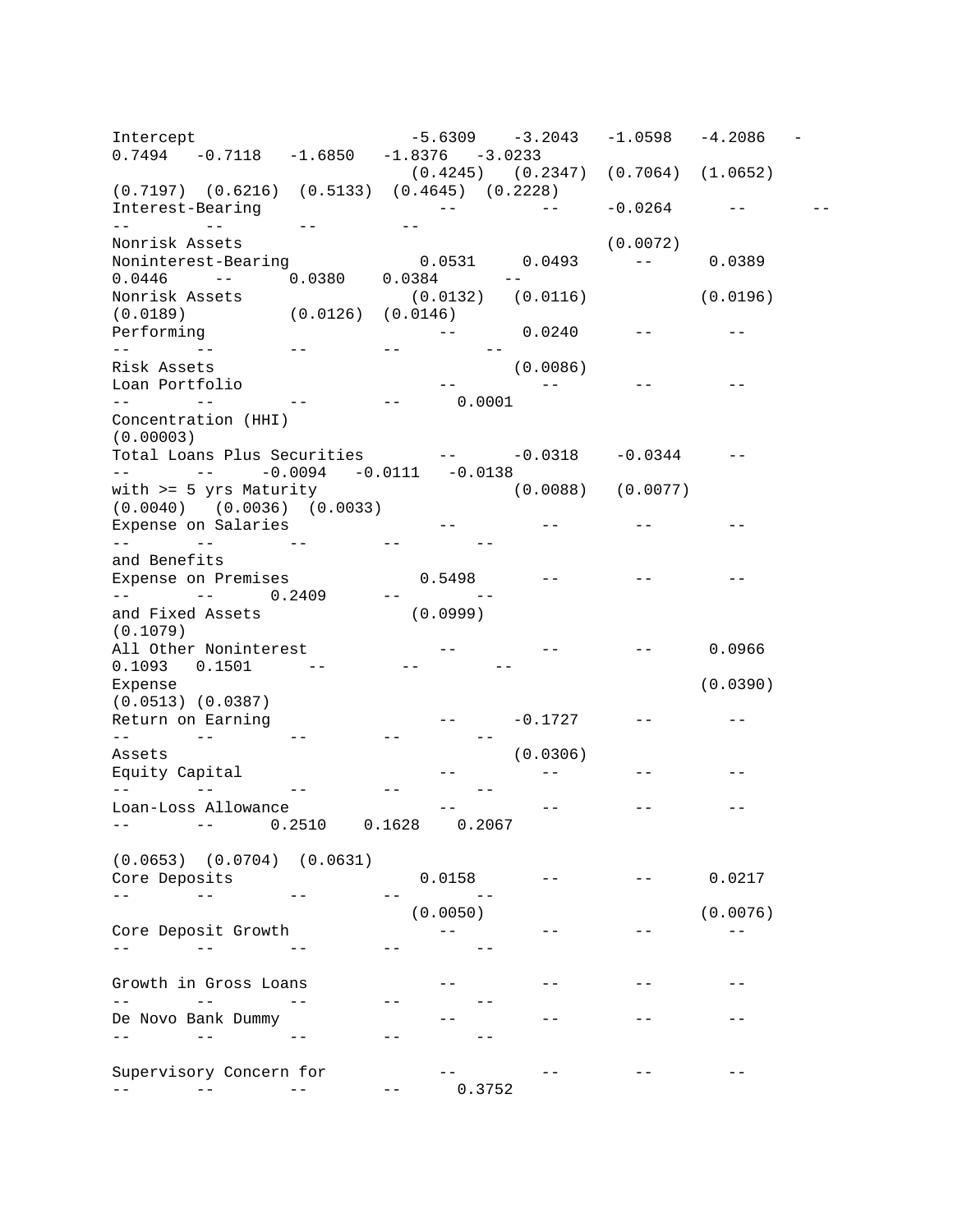Supervisory Concern for  $-$  -- 0.4802 0.4651 0.3618 - -- -- -- -- --  $\mathcal{L}_{\text{max}}$  and  $\mathcal{L}_{\text{max}}$  . The set of  $\mathcal{L}_{\text{max}}$ and the company of the company of -- -- -- 0.3154 - Nontargets 93.0 91.1 96.6 97.4 96.9 Capital Dummy (0.1516) Asset Quality Dummy (0.1471) (0.1359) (0.1234) Supervisory Concern for  $0.3625$  -- -- -- -- --Management Quality Dummy (0.1155) Supervisory Concern for  $\qquad \qquad -- \qquad \qquad 0.5912 \qquad 0.5999$ 0.5115 0.6305 0.4400 0.7165 0.7940<br>Earnings Dummy  $(0.1206)$   $(0.1382)$ (0.1430) (0.1485) (0.1329) (0.1156) (0.1173) Supervisory Concern for  $--$  0.3835 --Liquidity Dummy (0.1440) (0.1469) Log of Total Assets  $--$  --  $--$  -- -0.2014 -<br>0.3684 -0.3480 -0.1975 -0.1351 -- $0.3684$   $-0.3480$   $-0.1975$   $-0.1351$   $-0.1351$ (0.0668) (0.0661) (0.0576) (0.0463) (0.0407) -2x Log of Likelihood 3206 3355 2810 2223 2091 2537 3168 3772 3768 Number of Observations 13,822 14,037 13,345 13,081 12,715 12,115 12,024 11,659 11,272<br>Pseudo R2 0.020 Pseudo R2 0.020 0.028 0.018 0.030 0.034 0.052 0.045 0.046 0.036 In-Sample at 4% Critical Probability Correct Predictions (%) Targets 15.4 22.2 5.4 7.9 13.6<br>38.2 42.7 56.6 49.8 38.2 42.7 56.6 49.8 86.4 78.6 69.1 72.5 Incorrect Predictions (%) False Targets or Type II Error 7.0 8.9 3.4 2.6 3.1 13.6 21.4 30.9 27.5<br>Missed Targets or Type I Error 84.6 77.8 94.6 92.1 86.4 61.8 57.3 43.4 50.2 Total Correct Predictions (%) 91.1 89.3 94.6 95.8 95.5 85.3 77.5 68.6 71.6 Number of Targets 351 374 297 227 213 280 372 472 470<br>Number of Nontargets 13,471 3,663 13,345 12,854 12,502 12,115 11,652 11,187 10,803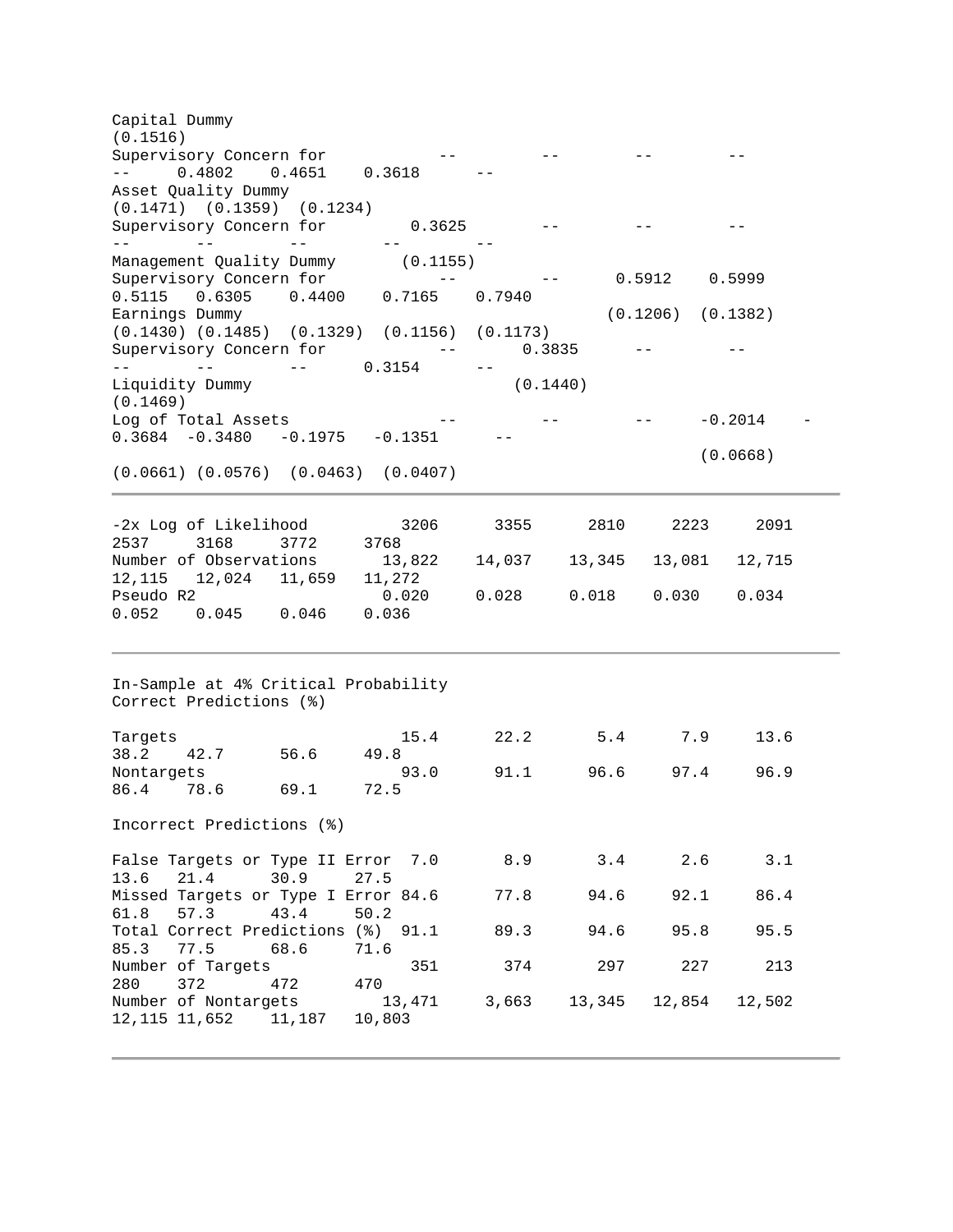Model 2 - Predicting Targets in Non-affiliate Mergers Stepwise Logit Estimation of the Relationships Between Banks' Year-end Financial Condition and the Incidence of Mergers Over the Succeeding Two Years. (Consolidations and FDIC-Assisted Mergers Not Classified as Mergers) Estimated Coefficients (Standard Errors)

Interest-Bearing and the set of the set of the set of the set of the set of the set of the set of the set of t -- -- -- -- Nonrisk Assets  $\sim$   $-$ -- - - - - - - - - - - - Risk Assets Total Loans Plus Securities - -0.0293 - - -  $-- -- -0.0074$   $-0.0109$  - -- - - - - - - - - - - - -0.5631 -- -- -- -- --**Service State**  - -0.1827 -0.1227 -0.1313 - - 0.0761 - -0.0925 -0.1251  $\gamma \rightarrow -$  -- -- -- --  $- -$ Explanatory Variables 1985 1986 1987 1988 1989 1990 1991 1992 1993 Intercept -5.6860 -3.2075 -2.6312 -0.8507 -0.2565 -0.4328 -1.8917 -1.8731 -2.1432 (0.4264) (0.2337) (0.5478) (0.6630) (0.7052) (0.6148) (0.5002) (0.4600) (0.4522) Noninterest-Bearing 0.0533 0.0494 0.0547 0.0400 0.0512 -- 0.0504 0.0411 -- Nonrisk Assets (0.0130) (0.0116) (0.0164) (0.0187) (0.0182) (0.0124) (0.0149) Performing  $0.0228$  -- -- -- --Loan Portfolio - (0.0086) -- - - - - - - - - - -- - - 0.0001 Concentration (HHI) (0.00003) with >= 5 yrs Maturity (0.0035) (0.0035) Expense on Salaries (0.0087) -- - - - - - - - - - - and Benefits Expense on Premises 0.2709 0.3398 0.4089 0.4173 and Fixed Assets (0.0974) (0.1138) (0.0993) (0.1296) (0.1375) All Other Noninterest -- -- -- -- -- 0.1371<br>0.1273 -- -- -- -- --0.1273 - - - Expense (0.0461) Return on Earning (0.0446) Assets (0.0292) (0.0311) (0.0332)<br>(0.0228) (0.0304) (0.0379) (0.0228) (0.0304) (0.0379) Equity Capital  $-$  -- -- -- --Loan-Loss Allowance -- -- -- -- - 0.2507 0.3878 0.3628 0.3226 (0.0721) (0.0564) 0.0605) (0.0607)

Table A-3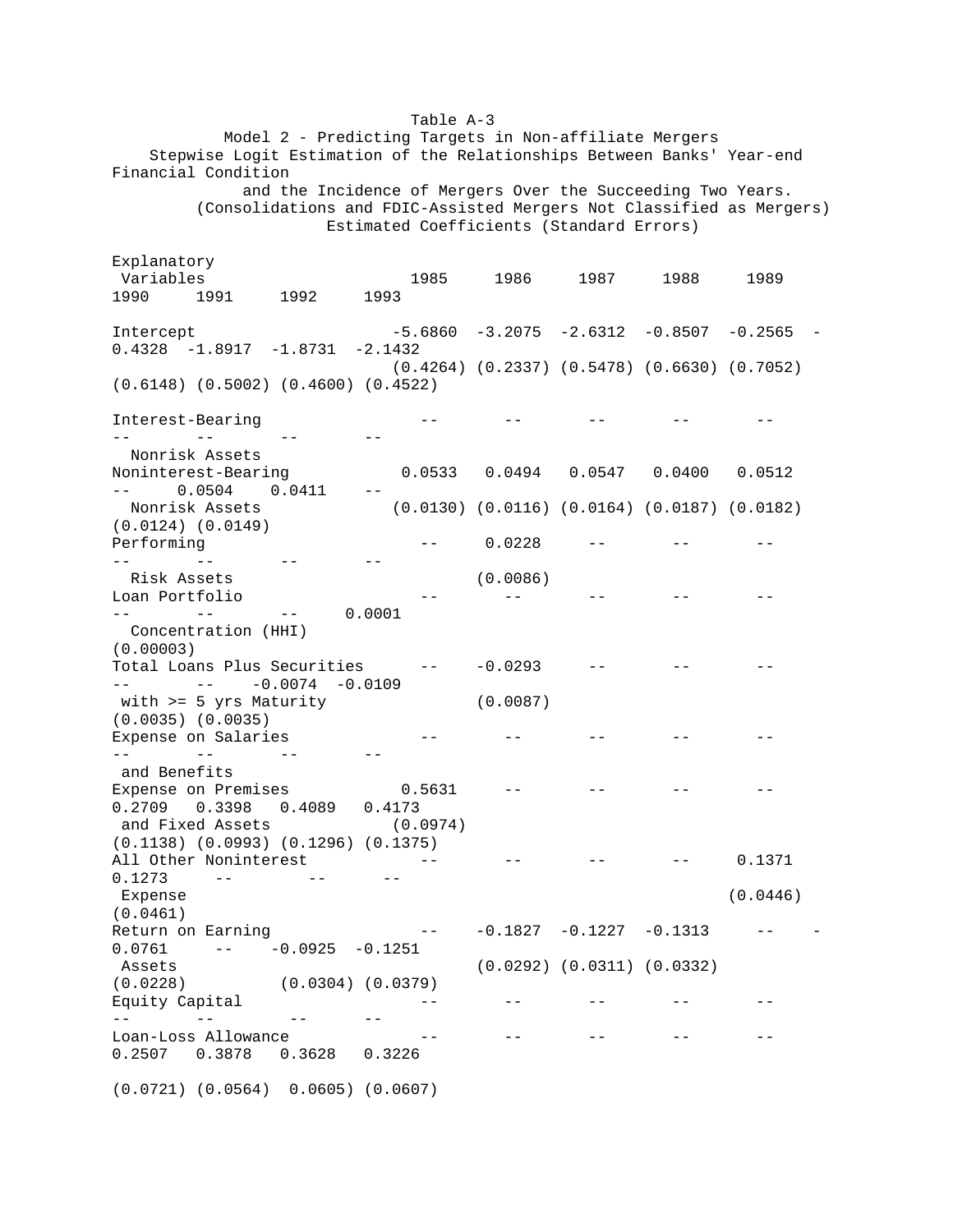| Core Deposits                                           | 0.0178           |          |               |           |                                  |        |
|---------------------------------------------------------|------------------|----------|---------------|-----------|----------------------------------|--------|
|                                                         |                  | (0.0050) |               |           |                                  |        |
| Core Deposit Growth                                     |                  | $ -$     | $- -$         |           |                                  |        |
| $- -$<br>Growth in Gross Loans                          | $- -$            | $- -$    | $- -$         |           |                                  |        |
| $- -$<br>$- -$<br>$- -$<br>De Novo Bank Dummy<br>$- -$  | $- -$            |          |               |           | $-1.2575$                        |        |
| Log of Total Assets<br>$0.3561 - 0.2205 - 0.1348$       | $-0.0834$        |          | $- -$         | $-0.1236$ | (0.5865)<br>$-0.3002 - 0.4028$   |        |
| $(0.0576)$ $(0.0452)$ $(0.0408)$ $(0.0405)$             |                  |          |               |           | $(0.0505)$ $(0.0623)$ $(0.0655)$ |        |
| -2x Log of Likelihood<br>2571<br>3218<br>3847           | 817              | 3240     | 3391 2829     |           | 2253                             | 2110   |
| Number of Observations<br>12,412  12,035  11,660        | 13,928<br>11,272 |          | 14,110 13,695 |           | 13, 116 12, 740                  |        |
| Pseudo R2<br>0.027<br>0.040<br>0.030                    | 0.017<br>0.023   |          |               |           | $0.024$ $0.012$ $0.024$          | 0.029  |
| In-Sample at 4% Critical Probability                    |                  |          |               |           |                                  |        |
| Correct Predictions (%)<br>Targets                      |                  | 12.7     | 19.1          | 5.1       | 7.0                              | 8.9    |
| 24.3<br>32.3<br>56.4<br>Nontargets                      | 60.4             | 94.8     | 92.5          | 97.7      | 98.6                             | 98.0   |
| 93.5 85.1<br>64.8<br>Incorrect Predictions (%)          | 60.0             |          |               |           |                                  |        |
| False Targets or Type II Error<br>6.5<br>14.9<br>35.2   | 40.0             | 5.2      | $7.5$ 2.3     |           | 1.4                              | 2.0    |
| Missed Targets or Type I Error<br>75.7<br>67.7<br>43.6  | 39.6             | 87.3     | 80.9          | 94.9      | 93.0                             | 91.1   |
| Total Correct Predictions (%)<br>83.5<br>91.9<br>64.5   | 60.0             | 92.7     | 90.5          | 95.7      | 97.0                             | 96.5   |
| Number of Targets<br>280<br>372<br>472                  | 470              | 354      | 377           | 297       | 229                              | 214    |
| Number of Nontargets<br>12, 132 11, 663 11, 188 10, 803 | 13,574           |          | 13,733        | 13,398    | 12,887                           | 12,526 |

Table A-4 Model 1 - Predicting Acquirers in Mergers and Consolidations Stepwise Logit Estimation of the Relationships Between Banks' Yearend Financial Condition and the Incidence of Mergers and Consolidations Over the Succeeding Two Years. (FDIC-Assisted Mergers Not Classified as Mergers) Estimated Coefficients (Standard Errors)

Explanatory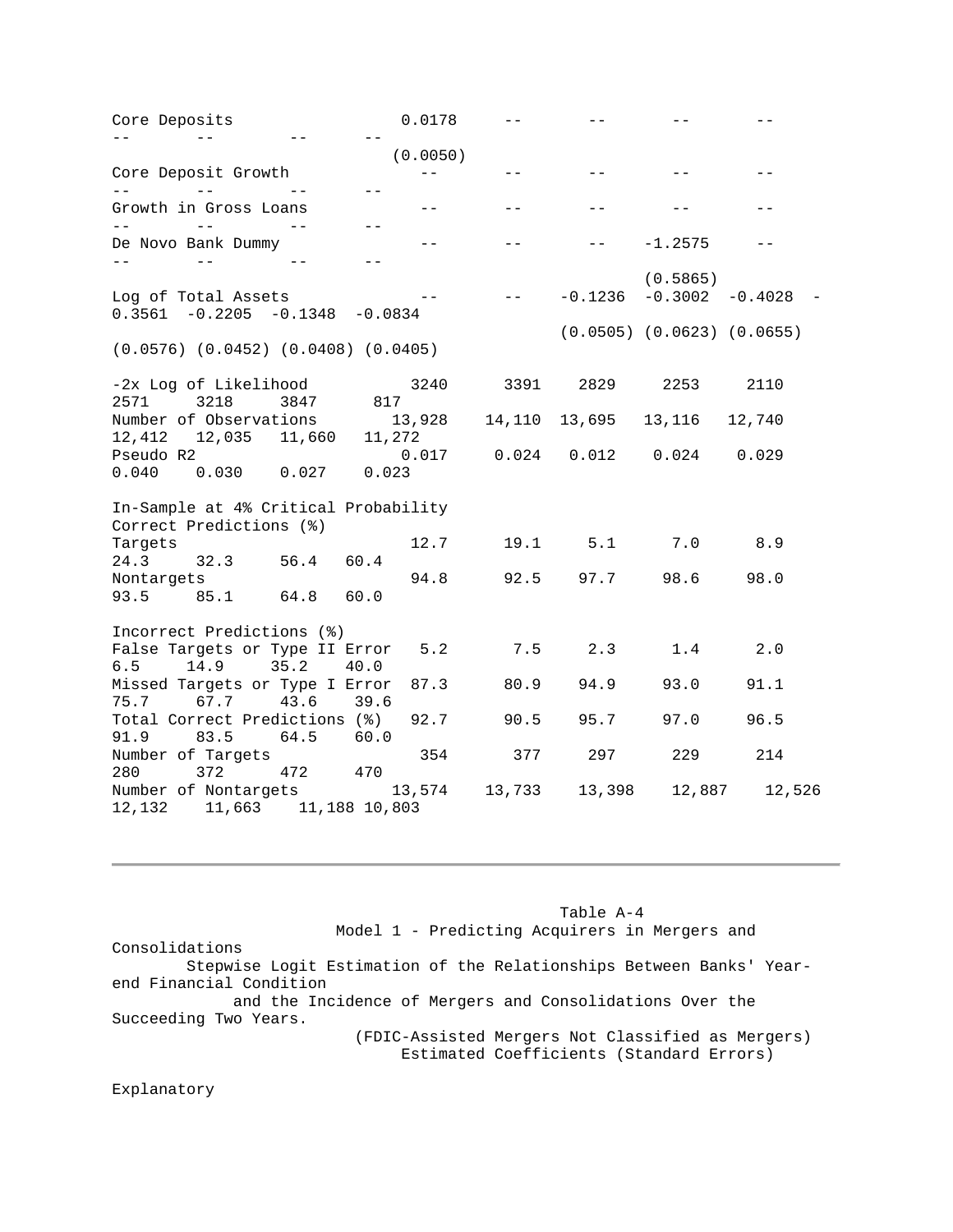$\mathcal{L}^{\mathcal{L}}$  and  $\mathcal{L}^{\mathcal{L}}$  $- -$  Performing 0.0156 -- 0.0081 -- 0.0119 -- --<br>Risk Assets  $\sim$   $\sim$   $-$ 0.0076 -- -- -- -- $- -0.4633$   $- -0.3692$  -- -- -- --  $\frac{1}{2}$  and  $\frac{1}{2}$  -- -- -- --  $\gamma \to -\gamma$  $-$  - -8.5427 - -- - - - - - - - - - - - $\omega = 1$ -- - - - - - - - - - - - - -- - - - - - - - - - - - - - - - 0.0016  $-$ -- - - - - - - - - - - - $\frac{1}{2}$  and  $\frac{1}{2}$  $\Delta \Delta \Delta \Delta \Delta \Delta \Delta \Delta$ -- -- -- -- Variables 1985 1986 1987 1988 1989 1990 1991 1992 1993 Intercept -10.4927 -8.6842 -8.4512 -8.2614 -8.7272 -8.9289 -9.1472 -9.3531 -8.4877 (0.4298) (0.5009) (0.4077) (0.4733) (0.4273) (0.3883) (0.3567) (0.3425) (0.3916)  $-0.0080$   $- - -0.0119$ Nonrisk Assets (0.0035) (0.0031)  $0.0515$  0.0546 0.0977 0.0715 0.0838 0.0776 0.0485 0.0338 --  $(0.0131)$   $(0.0110)$   $(0.0135)$   $(0.0138)$   $(0.0150)$ (0.0137) (0.0128) (0.0153) Risk Assets (0.0040) (0.0035) (0.0038) Loan Portfolio -0.0002 -0.0002 -0.0003 -0.0002 -0.0002  $0.0003$   $0.0003$   $-0.0002$   $-0.0003$ Concentration (HHI) (0.00006)(0.00006)(0.00005)(0.00006)(0.00005)(0.00006)(0.00005)(0.00004)(0.00 005) Total Loans Plus Securities -- -- -- -with >= 5 yrs Maturity (0.0038)<br>Expense on Salaries Expense on Salaries  $-0.4633$   $-0.3692$ --<br>
and Benefits (0.1100)<br>
Expense on Premises -- 0.4342 0.5809 -- -- $0.4342$   $0.5809$  -and Fixed Assets (0.1372) (0.1961)<br>All Other Noninterest -- -- -- --All Other Noninterest -- -- -- -- -- 0.1761<br>0.1117 0.1114 0.1048 --0.1117 0.1114 0.1048<br>Expense Expense (0.0538) (0.0447) (0.0370) (0.0373) Return on Earning - - - -  $- --$  0.0798  $--$ Assets Equity Capital (0.0365) - - Loan-Loss Allowance (3.0338) 0.1604 - - - Core Deposits (0.0761) -- - - - - - - - - - -Core Deposit Growth - - - - - (0.0005) Growth in Gross Loans  $-$ De Novo Bank Dummy  $--$  0.6053  $--$ - - - - -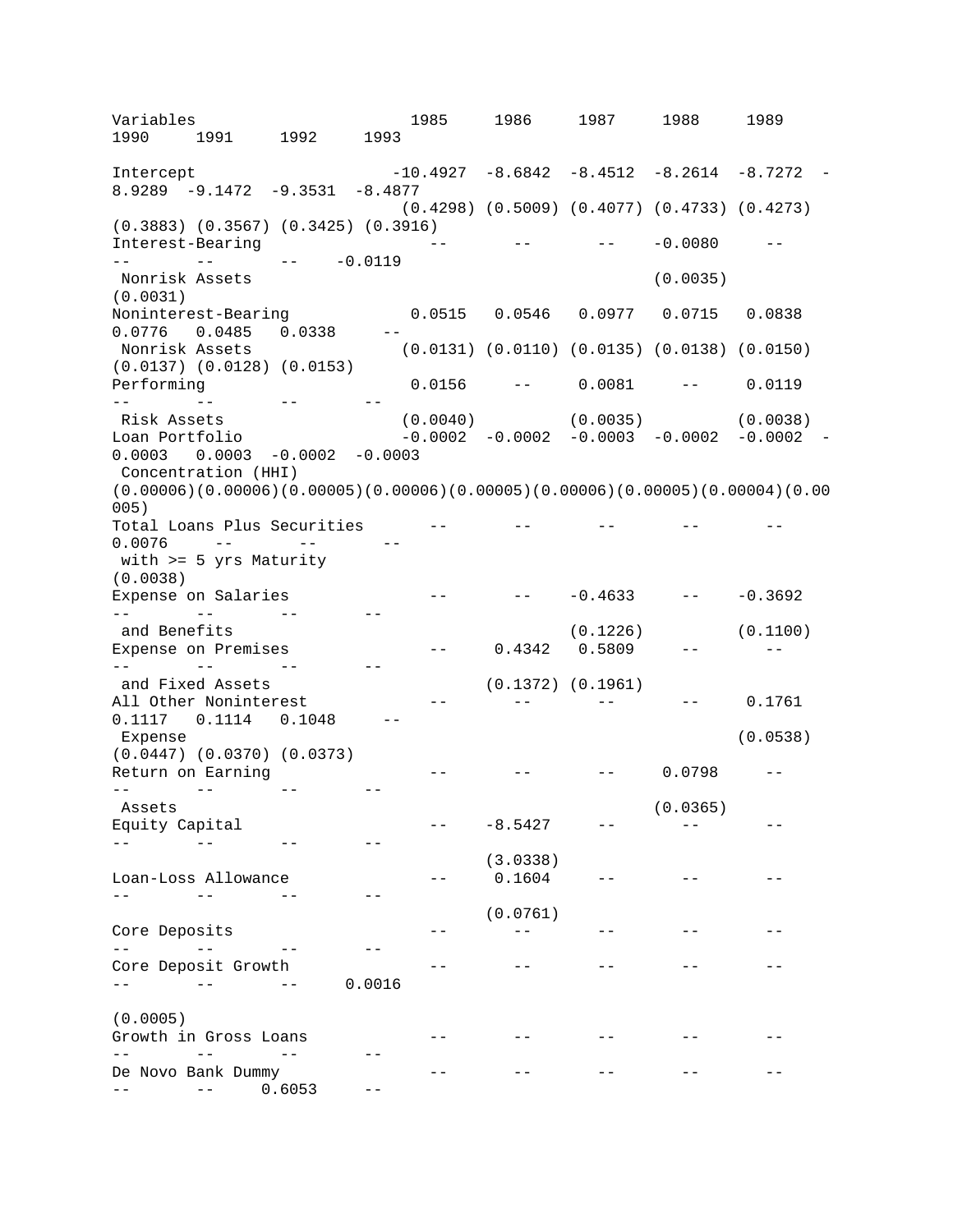Supervisory Concern for  $-0.4026$   $-0.5235$  -- -- -- -- --0.4078 -- -- -- -- $-$  -- -- -- --  $-$  -- -0.3587 -0.5921 -0.6023  $\frac{1}{2} \frac{1}{2} \frac{1}{2} \frac{1}{2} \frac{1}{2} \frac{1}{2} \frac{1}{2} \frac{1}{2} \frac{1}{2} \frac{1}{2} \frac{1}{2} \frac{1}{2} \frac{1}{2} \frac{1}{2} \frac{1}{2} \frac{1}{2} \frac{1}{2} \frac{1}{2} \frac{1}{2} \frac{1}{2} \frac{1}{2} \frac{1}{2} \frac{1}{2} \frac{1}{2} \frac{1}{2} \frac{1}{2} \frac{1}{2} \frac{1}{2} \frac{1}{2} \frac{1}{2} \frac{1}{2} \frac{$  -- -- -- --  $-- -0.4286$  Number of Nonacquirers 13,349 13,472 13,098 12,596 12,228 (0.2901) Capital Dummy (0.1451) (0.1438) (0.1356) Supervisory Concern for  $-$ Asset Quality Dummy<br>Supervisory Concern for  $S = -0.4088 -0.6075 -0.5297$ Management Quality Dummy (0.1218) (0.1414) (0.1335) (0.1153) (0.1155) (0.1426) Supervisory Concern for  $-$ Earnings Dummy Supervisory Concern for  $-$  0.3247  $-$  -0.4286  $-$ Liquidity Dummy (0.1436) (0.1658)<br>Log of Total Assets Log of Total Assets 0.5751 0.5028 0.4810 0.4853 0.4674 0.4877 0.5723 0.5900 0.6134 (0.0311) (0.0375) (0.0302) (0.0309) (0.0320)(0.0299) (0.0275) (0.0269) (0.0276) -2x Log of Likelihood 3623 4161 4070 3694 3677 3862 4001 4205<br>Number of Observations 13,822 14,037 13,642 13,081 12,715 12,395 12,024 11,659 11,272  $0.121$   $0.122$   $0.110$   $0.110$   $0.110$ 0.099 0.112 0.116 0.137 In-Sample at 10% Critical Probability Correct Predictions (%)<br>Acquirers Acquirers 26.8 32.0 26.7 25.8 26.9 26.6 32.5 36.2 41.2<br>Nonacquirers Nonacquirers 96.1 94.6 95.0 95.6 95.3<br>95.3 94.0 92.8 90.7 95.3 94.0 92.8 90.7 Incorrect Predictions (%) False Acquirers or Type II Error 3.9 5.4 5.0 4.4 4.7 4.7 6.0 7.2 9.3 Missed Acquirers or Type I Error 73.2 68.0 73.3 74.2 73.1 73.4 67.5 63.8 58.8 Total Correct Predictions (%) 93.7 92.1 92.3 93.0 92.7 92.4 91.1 89.8 87.9 Number of Acquirers 473 565 544 485 487 515 557 605<br>Number of Nonacquirers 11,880 11,467 11,054 10,637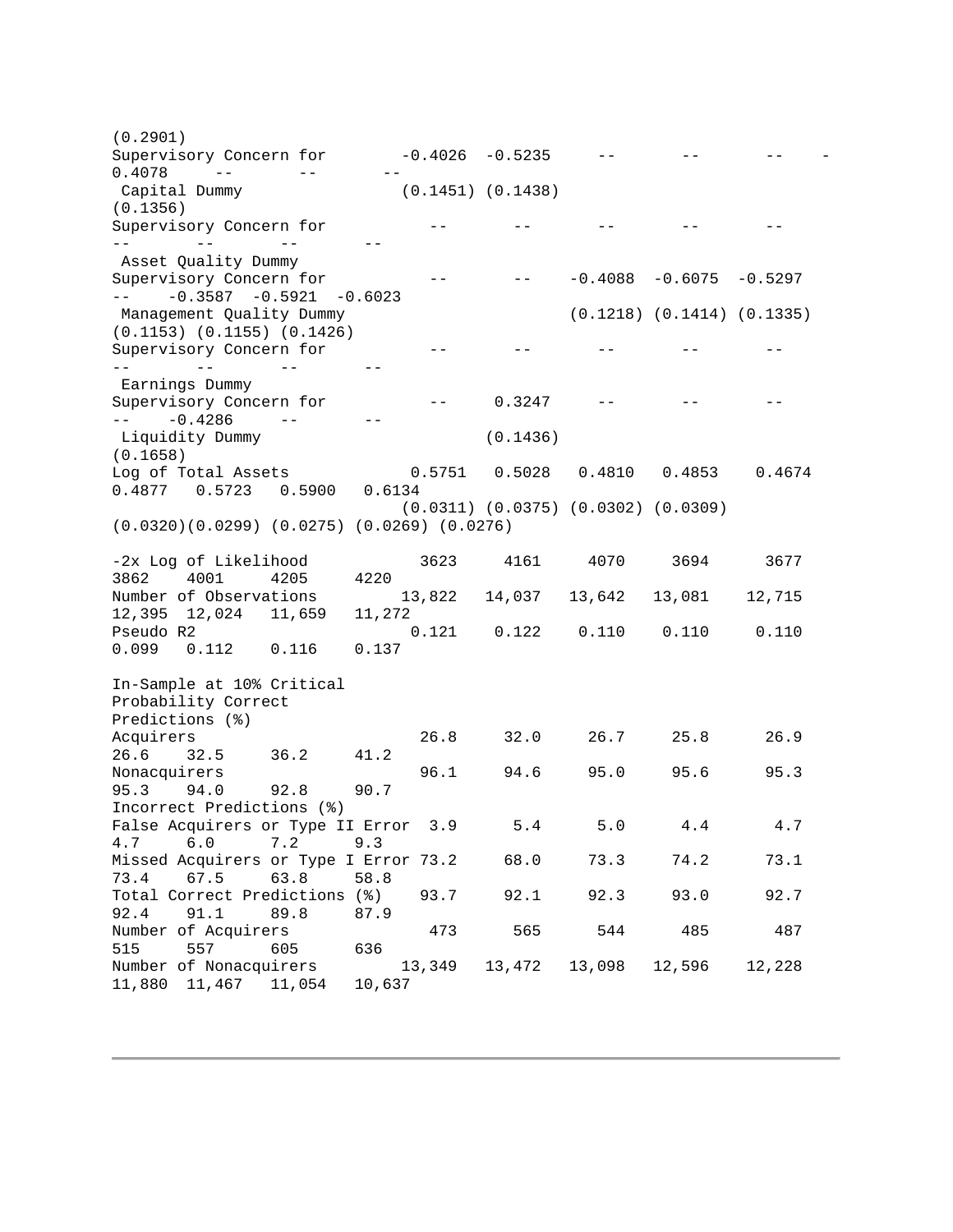#### Table A-5

Model 1 - Predicting Acquirers in Non-affiliate

Mergers Stepwise Logit Estimation of the Relationships Between Banks' Yearend Financial Condition and the Incidence of Mergers Over the Succeeding Two Years. Consolidations and FDIC-Assisted Mergers Not Classified as Mergers)

Explanatory

Estimated Coefficients (Standard Errors)

| Variables                                                                                                       |      | 1985                  | 1986     | 1987     | 1988                  |  |
|-----------------------------------------------------------------------------------------------------------------|------|-----------------------|----------|----------|-----------------------|--|
| 1989<br>1991<br>1990                                                                                            | 1992 | 1993                  |          |          |                       |  |
| Intercept<br>$8.8894$ -7.2415 -8.6121 -9.0727 -9.8373                                                           |      | $-10.0735 - 10.2933$  |          | -9.2250  | $-11.3179$            |  |
|                                                                                                                 |      | $(0.5422)$ $(0.4662)$ |          |          | $(0.4878)$ $(1.1054)$ |  |
| $(0.5168)$ $(0.5461)$ $(0.4658)$ $(0.4149)$ $(0.4302)$<br>Interest-Bearing                                      |      |                       |          |          |                       |  |
|                                                                                                                 |      |                       |          |          |                       |  |
| Nonrisk Assets<br>Noninterest-Bearing                                                                           |      |                       | 0.0383   | 0.0518   |                       |  |
| $0.0550$ $0.0533$<br>0.0427<br>Nonrisk Assets                                                                   |      |                       | (0.0158) | (0.0201) |                       |  |
| $(0.0223)$ $(0.0174)$ $(0.0154)$<br>Performing                                                                  |      |                       |          |          |                       |  |
|                                                                                                                 |      |                       |          |          |                       |  |
| Risk Assets<br>Loan Portfolio                                                                                   |      | $-0.0002$             |          |          | $-0.0002$             |  |
| $-0.0003 -0.0002 -0.0001 -0.0002$<br>$\frac{1}{2}$ and $\frac{1}{2}$ . The $\frac{1}{2}$<br>Concentration (HHI) |      | (0.00009)             |          |          | (0.00009)             |  |
| (0.00008)(0.00007)(0.00005)(0.00005)<br>Total Loans plus Securities                                             |      |                       |          |          |                       |  |
| with $>= 5$ yrs Maturity                                                                                        |      |                       |          |          |                       |  |
| Expense on Salaries                                                                                             |      |                       |          |          |                       |  |
| $=$ $-$<br>and Benefits                                                                                         |      | 0.1650                |          |          |                       |  |
| (0.0551)                                                                                                        |      |                       |          |          |                       |  |
| Expense on Premises                                                                                             |      | 0.4572                | 0.5837   |          |                       |  |
| and Fixed Assets                                                                                                |      | (0.1785)              | (0.1576) |          |                       |  |
| All Other Noninterest                                                                                           |      |                       |          |          |                       |  |
|                                                                                                                 |      |                       |          |          |                       |  |
| Expense                                                                                                         |      |                       |          |          |                       |  |
| Return on Earning                                                                                               |      |                       |          | 0.0705   | 0.1588                |  |
| $ -$                                                                                                            |      |                       |          |          |                       |  |
| Assets                                                                                                          |      |                       |          | (0.0308) | (0.0357)              |  |
| Equity Capital                                                                                                  |      |                       |          |          |                       |  |
| Loan-Loss Allowance                                                                                             |      |                       |          |          |                       |  |
|                                                                                                                 |      |                       |          |          |                       |  |
| Core Deposits                                                                                                   |      |                       |          |          | 0.0173                |  |
|                                                                                                                 |      |                       |          |          | (0.0067)              |  |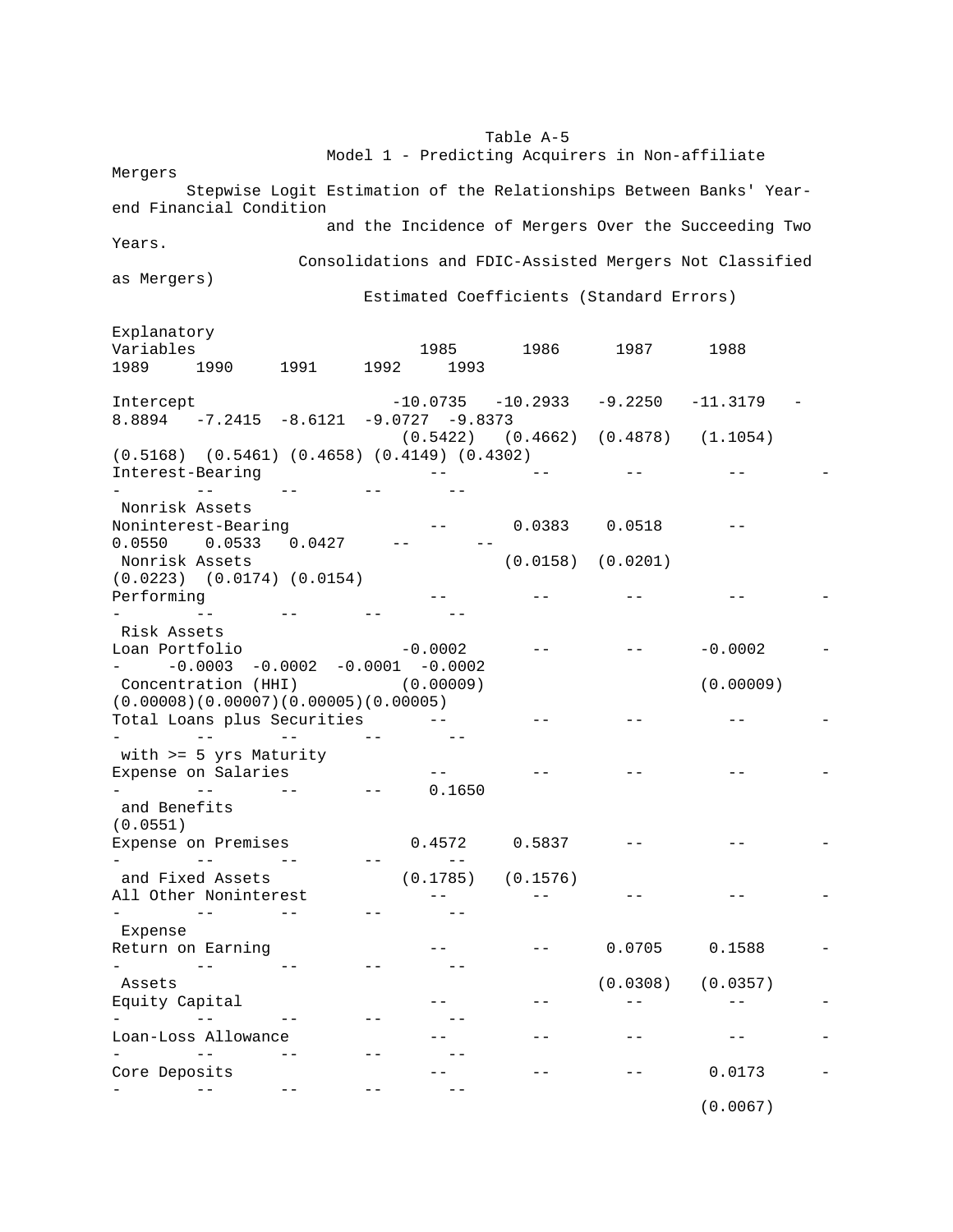| Core Deposit Growth                                                                                 |                        |           |                                             |           |  |
|-----------------------------------------------------------------------------------------------------|------------------------|-----------|---------------------------------------------|-----------|--|
|                                                                                                     | 0.0014                 |           |                                             |           |  |
|                                                                                                     |                        |           |                                             |           |  |
| (0.0005)                                                                                            |                        |           |                                             |           |  |
| Growth in Gross Loans                                                                               |                        |           |                                             |           |  |
|                                                                                                     |                        |           |                                             |           |  |
| De Novo Bank Dummy<br>1.0700<br>0.8955<br>$- -$                                                     |                        |           |                                             |           |  |
|                                                                                                     |                        |           |                                             |           |  |
| $(0.3013)$ $(0.3235)$                                                                               |                        |           |                                             |           |  |
| Supervisory Concern for                                                                             |                        |           |                                             |           |  |
| $ -$                                                                                                |                        |           |                                             |           |  |
| Capital Dummy                                                                                       |                        |           |                                             |           |  |
| Supervisory Concern for                                                                             |                        | $-0.4223$ |                                             | $-0.5878$ |  |
| and the contract of the contract of the                                                             |                        |           |                                             |           |  |
| Asset Quality Dummy                                                                                 |                        | (0.1578)  |                                             | (0.2320)  |  |
| Supervisory Concern for -0.6379                                                                     |                        | $- -$     | $-0.5009$                                   | $- -$     |  |
| $-0.6182 - 0.6504 - 0.4867$<br>where the contract of the second                                     |                        |           |                                             |           |  |
| Management Quality Dummy (0.2069)                                                                   |                        |           | (0.1991)                                    |           |  |
| $(0.1540)$ $(0.1549)$ $(0.1855)$                                                                    |                        |           |                                             |           |  |
| Supervisory Concern for                                                                             |                        |           |                                             |           |  |
| $\mathbf{r} = \mathbf{r} \times \mathbf{r}$ and $\mathbf{r} = \mathbf{r} \times \mathbf{r}$<br>$ -$ |                        |           |                                             |           |  |
| Earnings Dummy                                                                                      |                        |           |                                             |           |  |
| Supervisory Concern for                                                                             |                        |           |                                             |           |  |
| $0.7987 - -$<br>$- -$                                                                               |                        |           |                                             |           |  |
| Liquidity Dummy                                                                                     |                        |           |                                             |           |  |
| (0.3140)                                                                                            |                        |           |                                             |           |  |
| Log of Total Assets                                                                                 |                        |           | $0.5637$ $0.5141$ $0.4249$ $0.5439$         |           |  |
| 0.3890  0.3194  0.4764  0.5200  0.5730                                                              |                        |           |                                             |           |  |
|                                                                                                     |                        |           | $(0.0385)$ $(0.0382)$ $(0.0407)$ $(0.0563)$ |           |  |
| $(0.0442)$ $(0.0420)$ $(0.0355)$ $(0.0325)$ $(0.0324)$                                              |                        |           |                                             |           |  |
|                                                                                                     |                        |           |                                             |           |  |
| -2x Log of Likelihood                                                                               | 2077                   | 2237      | 2060                                        | 1777      |  |
| 1756<br>2094<br>2485<br>2798                                                                        | 2666                   |           |                                             |           |  |
| Number of Observations                                                                              | 13,822                 | 14,037    | 13,642                                      | 13,081    |  |
| 12,715 12,395 12,024<br>Pseudo R2                                                                   | 11,659 11,272<br>0.093 | 0.079     | 0.058                                       | 0.074     |  |
| 0.045<br>$0.030$ $0.076$                                                                            | $0.081$ $0.106$        |           |                                             |           |  |
|                                                                                                     |                        |           |                                             |           |  |
| In-Sample at 4% Critical Probability                                                                |                        |           |                                             |           |  |
| Correct Predictions (%)                                                                             |                        |           |                                             |           |  |
| Acquirers                                                                                           |                        |           | $32.1$ $26.7$ $17.5$                        | 19.8      |  |
| 12.6 14.0 35.9 44.6 48.2                                                                            |                        |           |                                             |           |  |
| Nonacquirers                                                                                        | 95.2                   |           | 94.4 95.9                                   | 96.1      |  |
| $97.2$ $96.5$ $89.6$ $84.5$ $85.8$                                                                  |                        |           |                                             |           |  |
| Incorrect Predictions (%)                                                                           |                        |           |                                             |           |  |
| False Acquirers or Type II Error 4.8 5.6                                                            |                        |           | 4.1                                         | 3.9       |  |
| 2.8 3.5 10.4 15.5 14.2                                                                              |                        |           |                                             |           |  |
| Missed Acquirers or Type I Error 67.9                                                               |                        | 73.3      | 82.5                                        | 80.2      |  |
| 87.4 86.0 64.1 55.4 51.8                                                                            |                        |           |                                             |           |  |
| Total Correct Predictions (%) 94.1                                                                  |                        | 93.3      | 94.7                                        | 95.1      |  |
| 96.1 95.1 88.3 83.3 84.7                                                                            |                        |           |                                             |           |  |
|                                                                                                     | 224                    | 240       | 212                                         | 182       |  |
| Number of Acquirers 224<br>174 215 284 336 330                                                      |                        |           |                                             |           |  |
| Number of Nonacquirers<br>13,598 13,797 13,430<br>12,541 12,180 11,740 11,323 10,943                |                        |           |                                             | 12,899    |  |
|                                                                                                     |                        |           |                                             |           |  |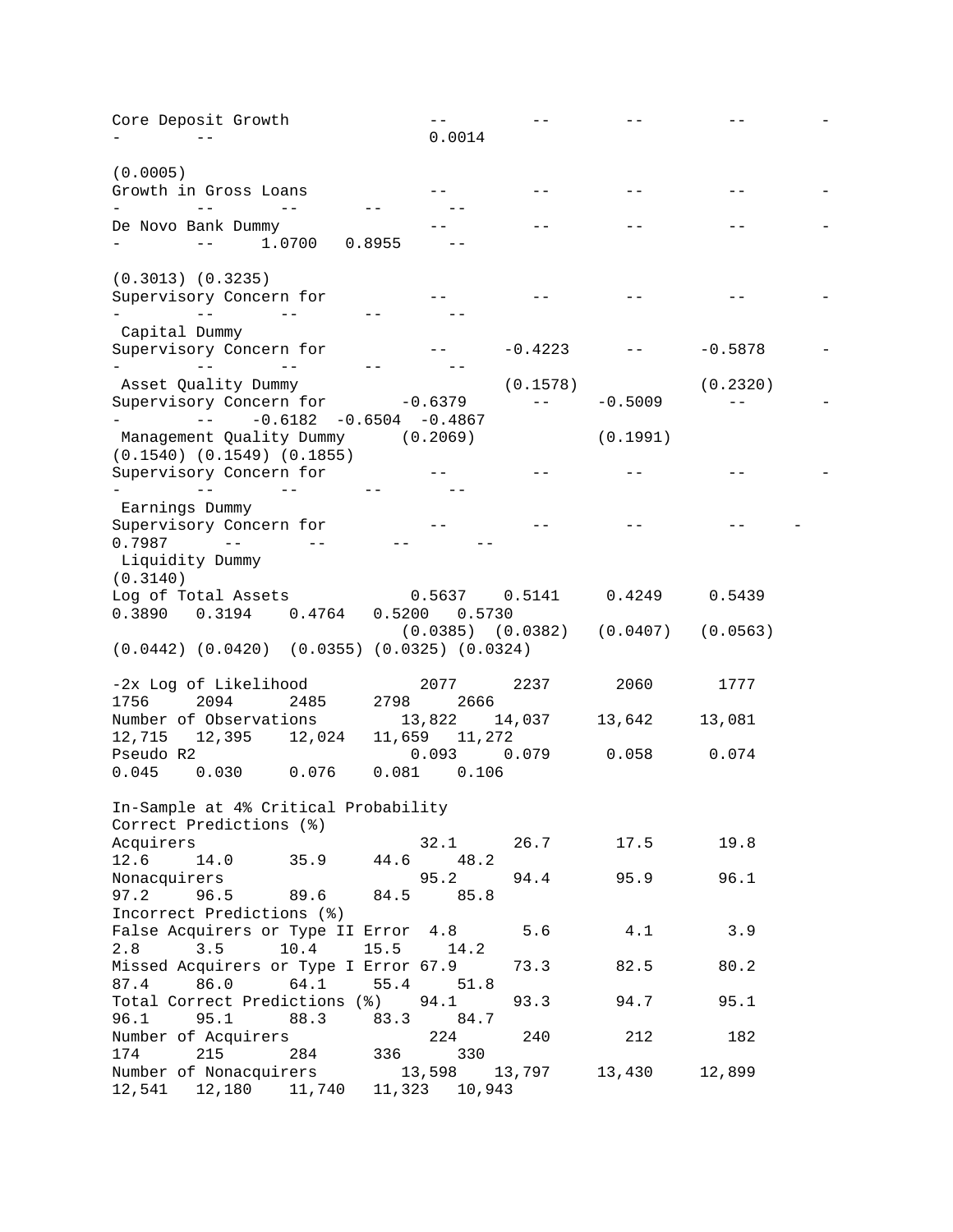#### TABLE A-6

 $\mathbf{r}$  $\sim$ -<br>Assets Model 2. - Predicting Acquirers in Nonaffiliate Mergers Stepwise logit estimation of the relationships between banks' yearend financial condition and the incidence of mergers over the succeeding two years. (Consolidations & FDIC-Assisted Mergers not classified as Mergers) Estimated Coefficients (Standard Errors) Explanatory Variables 1985 1986 1987 1988 1989 1990 1991 1992 1993 Intercept  $-8.7693 -7.2196 -8.7029$  $-10.6688 - 10.3840$ -9.2381 -9.9427  $-9.5221 -11.7955$ (0.5154) (0.5446) (0.4657) (0.4155) (0.4316) (0.4507) (0.4599) (0.4739) (1.0940) Interest-Bearing - - - - - - - - - Nonrisk Assets Noninterest-Bearing 0.0588 0.0531 0.0407 - - 0.0352 0.0511 - - Nonrisk Assets (0.0213) (0.0174) (0.0152) Performing - - - - - (0.0158) (0.0202) - - - - Risk Assets Loan Portfolio - - - -0.0002 - -0.0003 -0.0003 -0.0001 -0.0002 Concentration (HHI) (0.00008) (0.00007) (0.00005) (0.00006) Total Loans plus Securities - - - - - - - - (0.00009) with >= 5 yrs maturity Expense on Salaries - - - - - - - - and Benefits Expense on Premises - - - - - 0.5308 0.1566 - and Fixed Assets (0.0571) All Other Noninterest (0.1576) - - - - - - - - Expense Return on Earning - - - - - - 0.0803 0.1705  $(0.0294)$   $(0.0342)$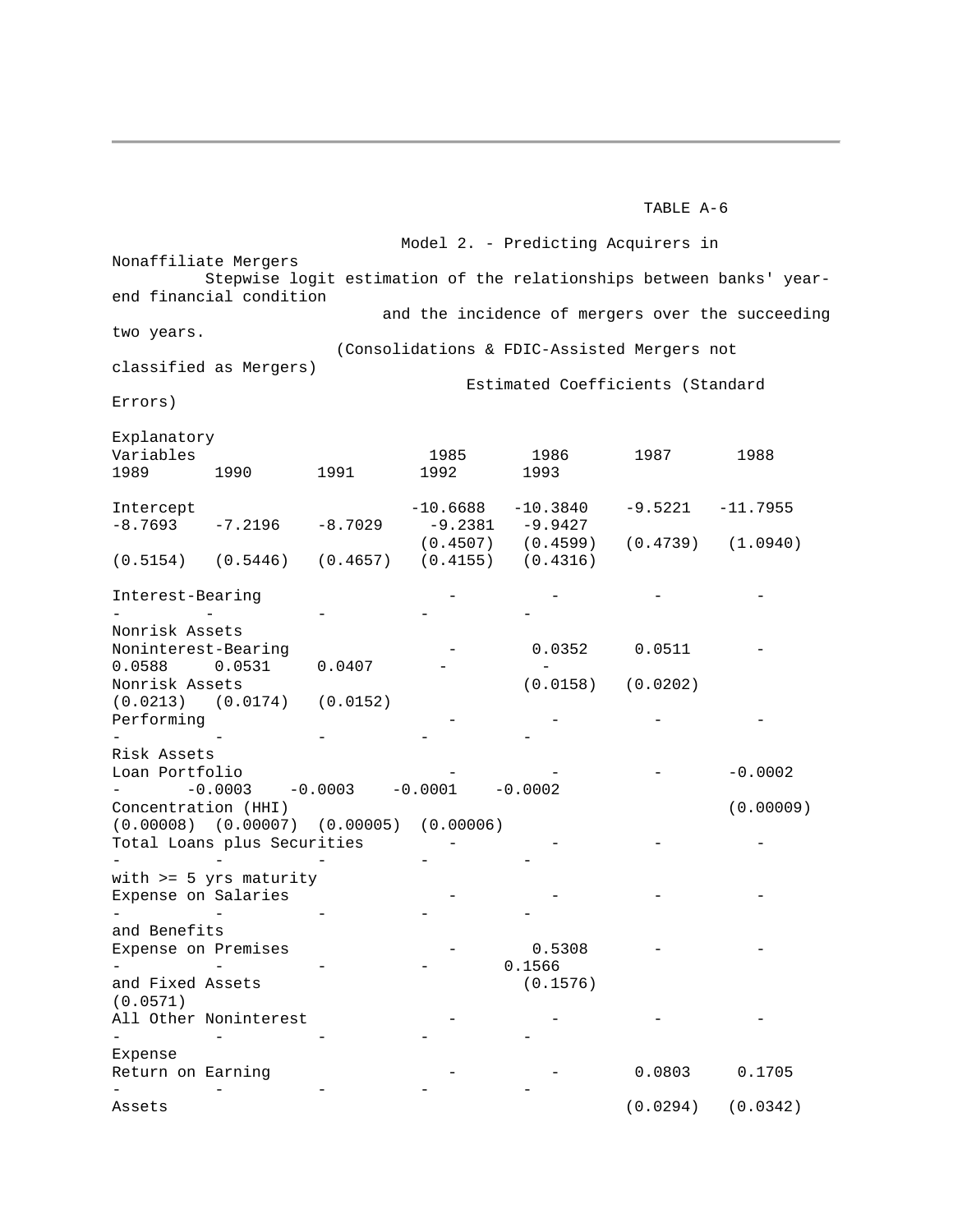| Equity Capital        |                                                                   |           |              |                      |            |          |
|-----------------------|-------------------------------------------------------------------|-----------|--------------|----------------------|------------|----------|
|                       |                                                                   |           |              |                      |            |          |
| Loan-Loss Allowance   |                                                                   |           |              |                      |            |          |
|                       |                                                                   | $-0.2316$ | 0.2168       |                      |            |          |
| (0.1053)              | (0.1016)                                                          |           |              |                      |            |          |
| Core Deposits         |                                                                   |           |              |                      |            | 0.0189   |
|                       |                                                                   |           |              |                      |            |          |
|                       |                                                                   |           |              |                      |            | (0.0067) |
| Core Deposit Growth   |                                                                   |           |              | 0.0014               |            |          |
|                       |                                                                   |           |              |                      |            |          |
| (0.0005)              |                                                                   |           |              |                      |            |          |
|                       | Growth in Gross Loans                                             |           |              |                      |            |          |
|                       |                                                                   |           |              |                      |            |          |
| De Novo Bank Dummy    |                                                                   |           |              |                      |            |          |
|                       |                                                                   | 1.0112    | 0.8820       |                      |            |          |
| (0.3014)              | (0.3232)                                                          |           |              |                      |            |          |
| Log of Total Assets   |                                                                   |           | 0.5868       | 0.5173               | 0.4412     | 0.5659   |
| 0.3713                | 0.3177                                                            | 0.4942    | 0.5446       | 0.5787               |            |          |
|                       |                                                                   |           |              | (0.0377)<br>(0.0378) | (0.0399)   | (0.0556) |
| $(0.0440)$ $(0.0419)$ |                                                                   | (0.0373)  | (0.0345)     | (0.0323)             |            |          |
|                       |                                                                   |           |              |                      |            |          |
|                       | 2x Log of Likelihood                                              |           |              | 2263<br>2097         | 2068       | 1785     |
| 1785                  | 2095                                                              | 2498      | 2813         | 2674                 |            |          |
|                       | Number of Observations                                            |           | 13,928       | 14,110               | 13,695     | 13,116   |
| 12,740                | 12,412                                                            | 12,035    | 11,660       | 10,958               |            |          |
| Pseudo R2             |                                                                   |           | 0.086        | 0.076                | 0.055      | 0.070    |
| 0.039                 | 0.035                                                             | 0.071     | 0.076        | 0.103                |            |          |
|                       |                                                                   |           |              |                      |            |          |
|                       | In-Sample at 4% Critical Probability                              |           |              |                      |            |          |
|                       | Correct Predictions (%)                                           |           |              |                      |            |          |
| Acquirers             |                                                                   |           |              | 29.9<br>28.1         | 16.5       | 19.2     |
| 11.4                  | 14.0                                                              | 35.2      | 42.0         | 45.8                 |            |          |
| Nonacquirers          |                                                                   |           |              | 95.6<br>94.7         | 96.1       | 96.3     |
| 97.3                  | 96.6                                                              | 90.4      | 85.3         | 86.1                 |            |          |
|                       |                                                                   |           |              |                      |            |          |
|                       | Incorrect Predictions (%)<br>False Acquirers or Type II Error 4.4 |           |              |                      | 5.3<br>3.9 | 3.7      |
| 2.7                   | 3.4                                                               | 9.6       | 14.7         | 13.9                 |            |          |
|                       | Missed Acquirers or Type I Error 70.1                             |           |              | 71.9                 | 83.5       | 80.8     |
| 88.6                  | 86.0                                                              | 64.8      | 58.0         | 54.2                 |            |          |
|                       |                                                                   |           |              |                      |            |          |
| 96.1                  | Total Correct Predictions (%)<br>95.2                             | 89.1      | 94.5<br>84.1 | 93.6<br>84.9         | 94.8       | 95.2     |
| Number of Acquirers   |                                                                   |           |              | 224                  | 242<br>212 | 182      |
| 176                   | 215                                                               | 284       | 336          | 330                  |            |          |
|                       | Number of Nonacquirers                                            |           | 13,704       | 13,868               | 13,213     | 12,934   |
| 12,564                | 12,197                                                            | 11,751    | 11,324       | 10,943               |            |          |

**References**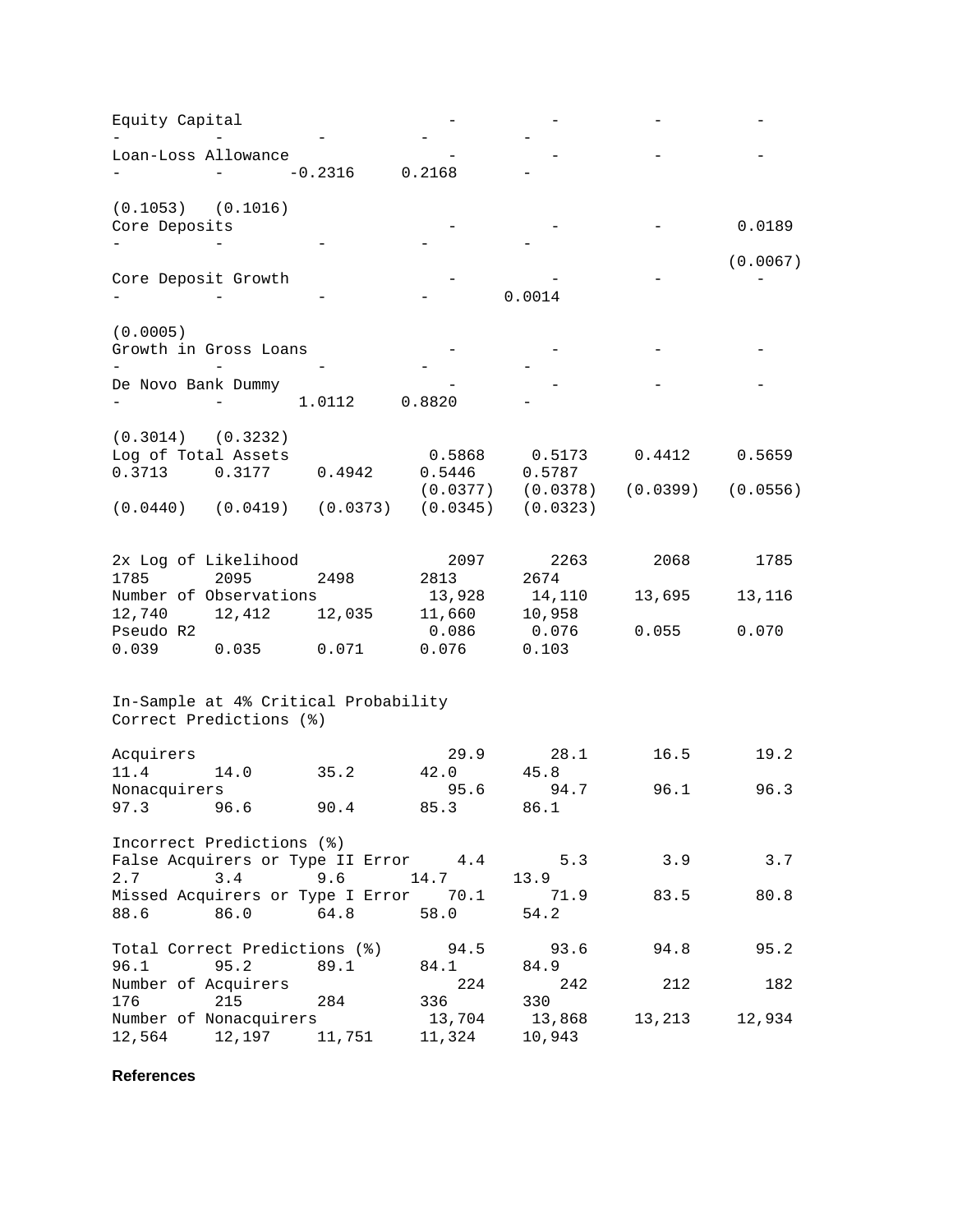Billett, Matthew T., Jane F. Coburn and John P. O'Keefe. "Acquirer Gains in FDIC-Assisted Bank Mergers: The Influence of Bidder Competition and FDIC Resolution Policies." Federal Reserve Bank of Chicago, *Proceedings of the 31st Annual Conference on Bank Structure and Competition*, Chicago: n.p., 1995.

Hannan, Timothy H. and Stephen A. Rhoades. "Acquisition Targets and Motives: The Case of the Banking Industry." *The Review of Economics and Statistics*, Vol. LXIX, No. 1 (February 1987): 67-74.

Houston, Joel F. and Michael D. Ryngaert. "The Overall Gains From Large Bank Mergers." *Journal of Banking and Finance,* Vol. 18 (1994): 1155-1176.

 Hunter, William C. and Larry D. Wall. "Bank Merger Motivations: A Review of the Bank of Atlanta *Economic Review*, (September/October 1989): 2-19. Evidence and Examination of Key Target Bank Characteristics." Federal Reserve

 *Practice of Econometrics.* Second Edition. New York: John Wiley and Sons, 1985. Judge, G. G., W. E. Griffiths, R. C. Hill, H. Lutkepohl, and T. Lee. *The Theory and* 

 Maddala G. S. *Limited-Dependent and Qualitative Variables in Econometrics.*  Cambridge, England: Cambridge University Press, 1983.

 Evidence From the States." Federal Reserve Bank of New York *Current Issues In*  McLaughlin, Susan. "The Impact of Interstate Banking and Branching Reform: *Economics and Finance*, Vol. 1, No. 2 (May 1995): 1-5.

 Nolle, Daniel E. "Banking Industry Consolidation: Past Changes and Implications for the Future." *Office of the Comptroller of the Currency Working Paper*, 95-1, (April 1995).

O'Keefe, John P. "Bank-Failure Resolutions: Implications for Banking Industry Structure, Conduct and Performance." *FDIC Banking Review*, Vol. 5, No. 1 (Spring/Summer 1992): 17-35.

 Rose, Peter S. "Characteristics of Merging Banks in the United States: Theory, Empirical Results, and Implications for Public Policy." *Review of Business and Economic Research*, Vol. XXIV, No. 1 (Fall 1988): 1-19.

 Rose, Peter S. "The Impact of Mergers in Banking: Evidence From a Nationwide Sample of Federally Chartered Banks." *Journal of Economics and Business*, (November 1987) 39: 289-312.

 Scherer, F. M. *Industrial Market Structure and Economic Performance.* Second Edition. Boston, Massachusetts: Houghton Mifflin Company, 1980.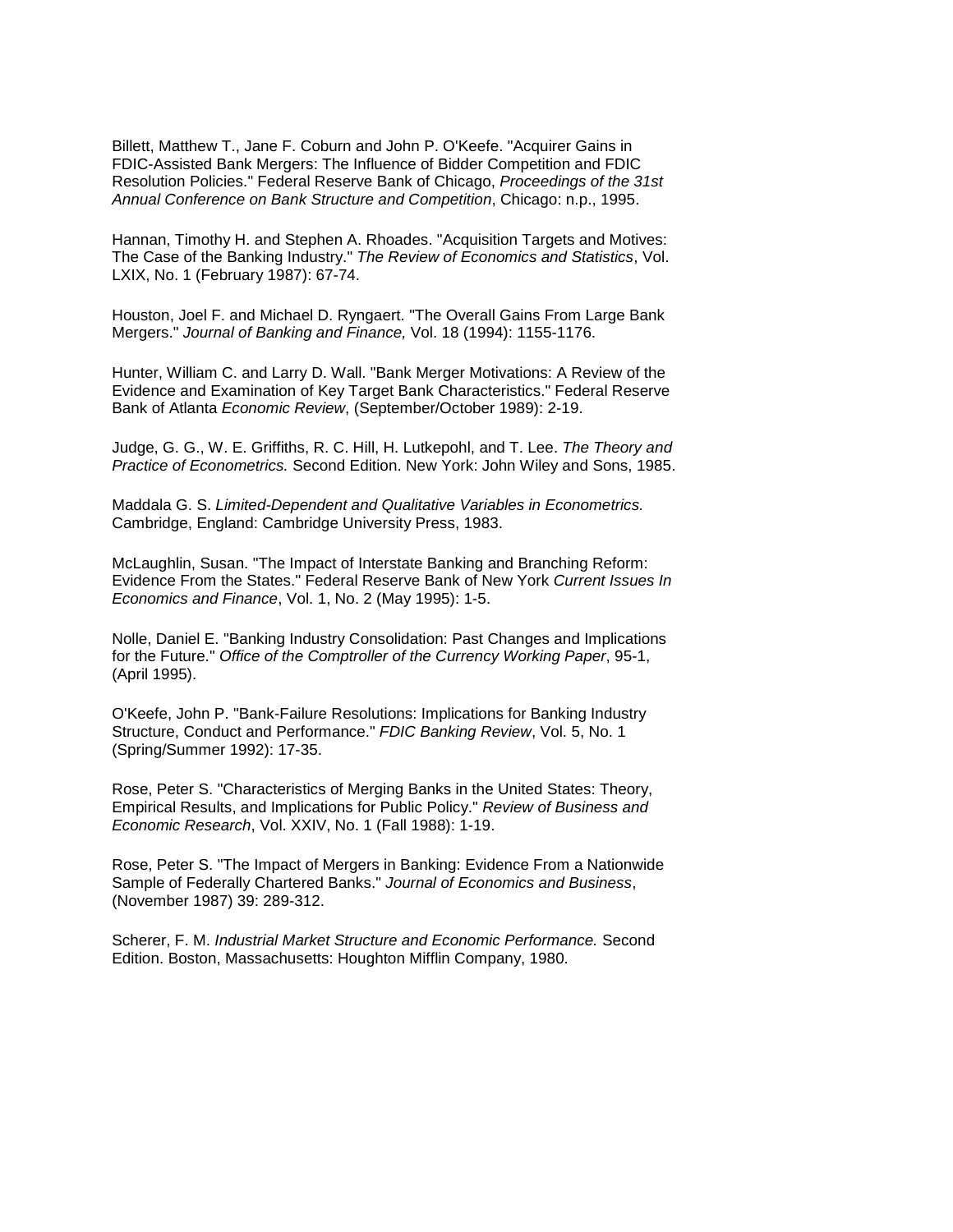# **FDIC Banking Review**

 **by Benjamin B. Christopher and Valentine V. Craig Recent Developments Affecting Depository Institutions** 

#### **REGULATORY AGENCY ACTIONS Inter-Agency Actions**

 The federal bank and thrift regulatory agencies are engaging in joint or coordinated efforts in a number of regulatory areas that are mentioned specifically in this issue of the Review. These joint initiatives concern capital adequacy for derivatives; interest-rate risk; retail sales of nondeposit investment products; "suspicious activity" reporting; and regulatory relief in storm-damaged areas.

#### **Risk-Based Capital: Derivatives**

 Basle Accord. The Accord established a risk-based capital framework for assessing capital adequacy, implemented by the U. S. banking agencies in 1989. The federal banking agencies the Office of the Comptroller of the Currency (OCC), the Federal Reserve Board (FRB), and the Federal Deposit Insurance Corporation (FDIC) amended, effective October 1, 1995, risk-based capital standards for banks and bank holding companies to implement a revision to the Under this framework, off-balance-sheet transactions were incorporated into the risk-based structure by converting each item into a credit-equivalent amount that was assigned to the appropriate credit-risk category according to the obligor or counterparty, or if relevant, the guarantor or the nature of the collateral. The credit-equivalent amount of an off-balance-sheet interest-rate or exchange-rate contract was determined by adding together the current replacement cost (current exposure) of the contract and an estimate of the possible increase in the future replacement cost (potential future exposure) in view of the volatility of the current exposure of the contract. The maximum risk category for rate contracts is 50 percent.

 set forth that specifically apply to derivative contracts related to equities, precious metals, and other commodities; b) institutions are permitted to recognize a The effects of this final rule are: a) long-dated interest-rate and exchange-rate contracts are subject to higher conversion factors and new conversion factors are reduction in potential future credit exposure for transactions subject to qualifying bilateral netting arrangements; and c) derivative contracts related to equities, precious metals and other commodities may be recognized in bilateral netting arrangements for risk-based capital purposes. *FR, 9/5/95, p. 46170; FIL-59-95, FDIC, 9/8/95.* 

 proposal to require derivatives dealers worldwide to record the notional and replacement cost of all derivative contracts. Public comment is due by September 30, 1996, with reporting expected to begin on December 31, 1997. *AB, July 19,*  Additionally, the Bank for International Settlements, in July 1996, released a draft *1996.*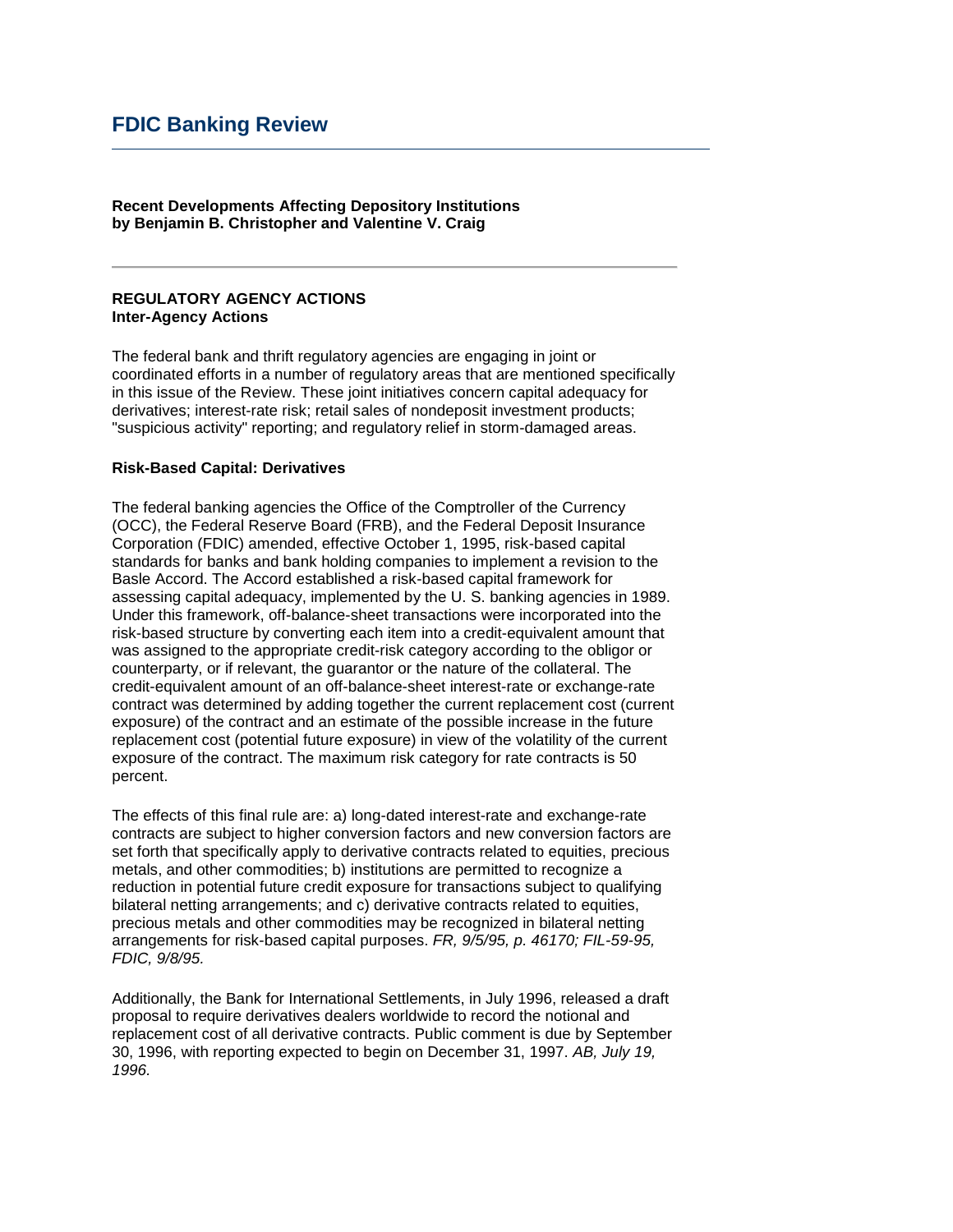### **Capital Standards For Interest-Rate Risk**

 to declines in the economic value of the bank's capital due to changes in interest The OCC, the FRB, and the FDIC issued a final rule, effective September 1, 1995, implementing the FDICIA provision requiring banking agencies to revise risk-based capital standards to take adequate account of interest-rate risk. The final rule amended capital standards to specify that the banking agencies include in their evaluations of a bank's capital adequacy an assessment of the exposure rates.

Subsequently, in May 1996, the three regulatory agencies approved a scaledback approach for considering bank interest-rate risk. The agencies adopted guidelines that advised bank directors to establish interest-rate-risk limits, to appoint officials to oversee policy, and to monitor management compliance. The agencies will continue to consider interest-rate risk when setting a bank's capital requirement, but agreed to examine each bank individually rather than apply a standardized interest-rate model across-the-board. The joint policy statement on interest-rate risk became effective on June 26, 1996. *FR, 8/2/95, pp. 39490, 39495; AB, 5/24/96; FR, 6/26/96, pp.33166; AB, 7/17/96.* 

### **Retail Sales of Nondeposit Investment Products**

 The FDIC, the FRB, the OCC and the Office of Thrift Supervision (OTS) issued and clarify instances where it is not necessary to provide disclosures. joint interpretations of their Inter-Agency Statement, released on February 15, 1994, on retail sales of mutual funds and other nondeposit investment products by federally insured financial institutions (see this Review, Winter 1995, p. 31). The interpretations give the inter-agency position regarding abbreviated disclosures

 There are limited situations in which the disclosure guidelines need not apply or where a shorter logo format may be used in radio broadcasts of 30 seconds or less, electronic signs, and other signs (such as banners and posters) used only as location indicators. Third-party vendors not affiliated with the depository institution need not make the Inter-Agency Statement disclosures on nondeposit investment product confirmations and in account statements that may incidentally, with a valid business purpose, contain the name of the depository institution. The interpretations state that with respect to shorter logo format disclosures that can be used in visual media, such as television broadcasts, ATM screens, and signs, the text of an acceptable logo format disclosure would include the statements "Not FDIC Insured," "No Bank Guarantee," and "May Lose Value," which would be boxed, set in bold face type, and displayed conspicuously. *FIL-61-95, FDIC, 9/13/95; with "Joint Interpretations of the Inter-Agency Statement," and response letter to the American Bankers Association, 9/12/95.* 

 On May 5, 1996, the FDIC issued the results of a nationwide survey it funded of made more frequently by investment personnel who were members of the approximately 1,200 FDIC-insured institutions to determine their compliance with inter-agency guidelines on the sale of uninsured investment products. The survey found that banks were more likely to make required disclosures in face-to-face discussions than over the phone. Required disclosures were also found to be National Association of Securities Dealers (NASD) or employed by third-party affiliates than by investment representatives affiliated with an internal banking group. *Survey of Nondeposit Investment Sales at FDIC-Insured Institutions,*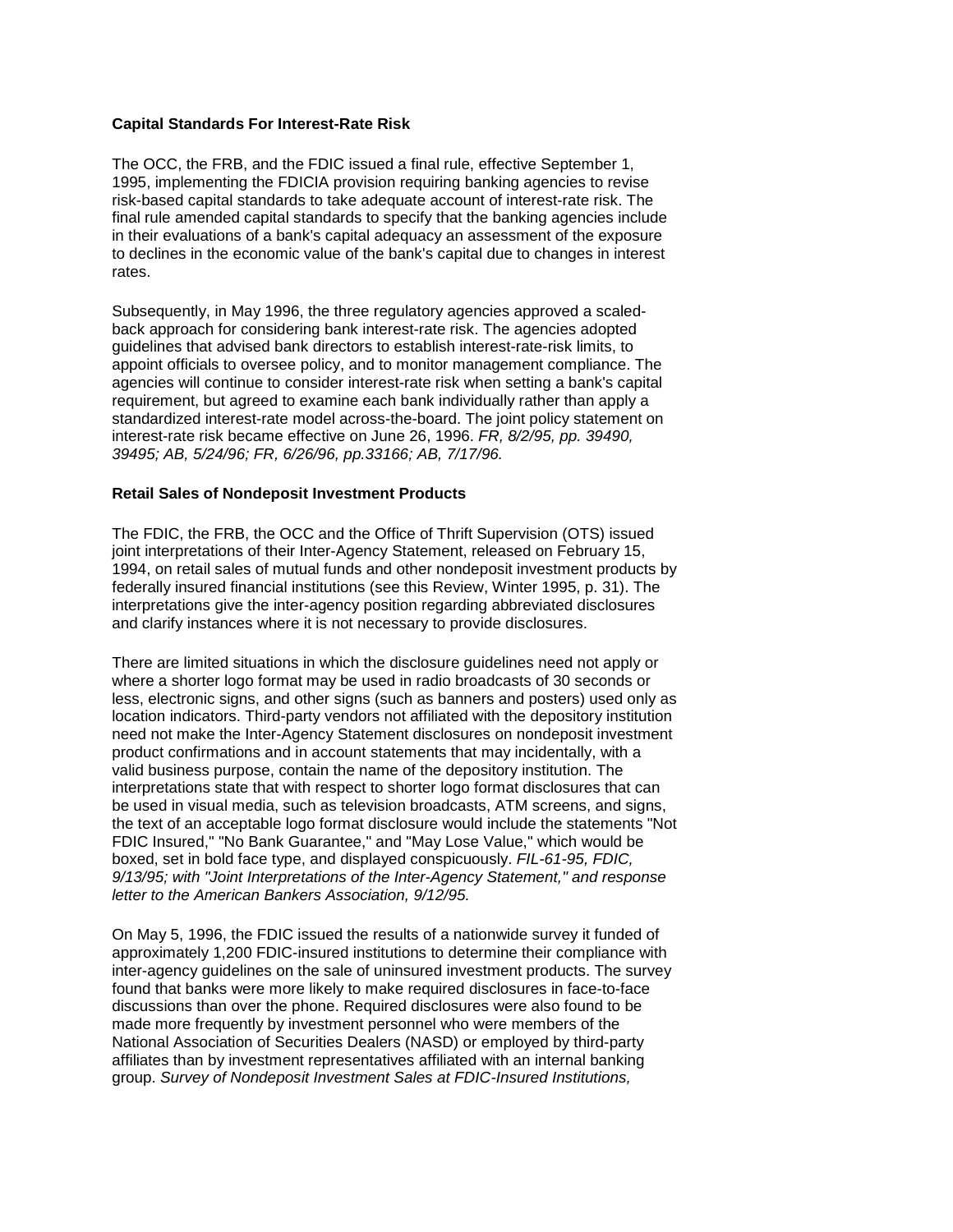#### *prepared by Market Trends, 5/5/96.*

### **Suspicious Activity Reports (SARs)**

 transactions under the Bank Secrecy Act (BSA). A uniform "Suspicious Activity The Financial Crimes Enforcement Network (FinCEN) of the Department of the Treasury and the federal financial institutions' supervisory agencies issued new regulations requiring centralized filing with FinCEN of reports of suspicious Report" (SAR) is to be used to report suspicious transactions and known or suspected criminal violations. Essentially the same rule was issued or is being issued by the five federal supervisory agencies for depository institutions.

 criminal activity when a bank has a substantial basis for identifying a non-insider existing \$1,000 to \$5,000; where the bank has no substantial basis for identifying Banks may file the referral form in several ways: they may submit an original form, The regulation raises the mandatory reporting thresholds for criminal offenses and reducing bank reporting burdens. For the reporting of known or suspected suspect, the reporting threshold based on asset involvement is raised from the a suspect, the reporting threshold rises from the existing \$5,000 to \$25,000. a photocopy, or they may file by magnetic means, such as by computer disk. The regulatory agencies are also developing computer software to assist banks in preparing and filing the reports. *FR, 9/14/95, p. 47719; FIL-71-95, FDIC, 10/16/95; Comptroller of the Currency, News Release, OCC, NR96-12, 2/5/96.* 

 The designation of a single government recipient of all depository institution Development and Regulatory Improvement Act of 1994. Previously, banks several law enforcement agencies using non-uniform criminal referral forms. They  than \$10,000. *FR, 9/7/95, p. 46556; BBR, 9/11, p. 377; CEO Memo 53, OTS,*  suspicious transaction reports is required under the Riegle Community reported violations or suspected violations to their primary federal regulators and also filed currency transaction reports (CTRs) for transactions in currency of more *3/19/96.* 

#### **Record keeping For Funds Transfers**

 amendments were made to conform the meanings of the definitions of The FRB and the Department of the Treasury jointly proposed amendments to their rules requiring enhanced Record keeping on certain wire transfers by financial institutions in accordance with the Bank Secrecy Act. The proposed international funds transfer to the Uniform Commercial Code.

 In January, the FRB and the Department of the Treasury adopted a final rule that and retain certain information depending upon the type of financial institution, its date was to have been January 1996, but postponements delayed the new Record keeping rules until May 1996. required each domestic financial institution involved in a wire transfer to collect role in the transfer, the amount of the transfer, and the relationship of the parties to the transaction. The rule exempted wire transfers below \$3,000. The effective

FinCEN reports that electronic wire transfer systems move funds between financial institutions and handle a daily volume in excess of 500,000 transactions, moving more than \$2 trillion around the world each day. Wire transfers have provided money launderers with an efficient and secure method of transferring huge sums of money over a very short period of time. Because wire transfer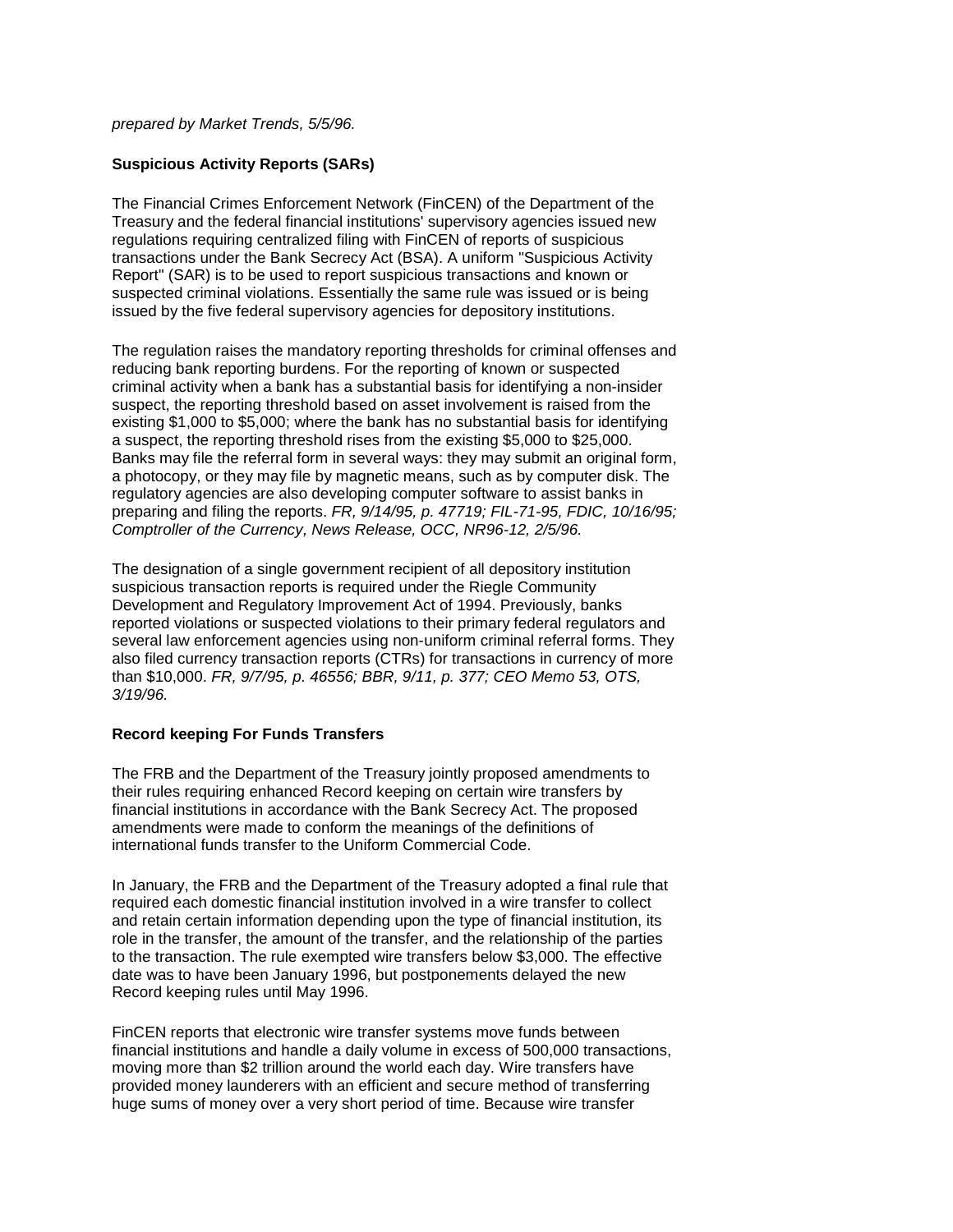*44144, 44146; Press Release, FRB, 12/22/94; 8/18/95; BBR, 8/28/94, p. 330; AB,*  messages often are sent through several banks and wire transfer systems, launderers have been able to confuse the money trail and make it difficult for law enforcement to trace the criminal proceeds. *FR, 1/3/95, pp. 220, 231; 8/24, pp. 3/21/96.* 

## **Bank Lending to Areas Subject to Floods**

 Reform Act of 1994. Among the proposed amendments are new escrow institutions notify purchasers or lessees if the property securing the loan is located The OCC, the FRB, the FDIC, the OTS and the National Credit Union Administration (NCUA) are amending regulations regarding loans in areas having special flood hazards to implement the provisions of the National Flood Insurance requirements a lending institution that requires the escrow of taxes, property insurance premiums, fees or other charges must require the escrow of flood insurance premiums; explicit authority for lenders and servicers to "force-place" flood insurance under certain circumstances; and a requirement that lending in a special flood hazard area (SFHA).

Additionally, the proposal requires each agency to assess compliance with the National Flood Insurance Program when examining the institutions it supervises, and to use a new standard form developed by the Federal Emergency Management Agency for recording whether a security property for a given loan is located in an SFHA. *FR, 10/18/95, p. 53962; PR-57-95, FDIC, 9/26/95.* 

# **Federal Financial Institutions Examination Council Appraisal Regulation**

 The inter-agency Federal Financial Institutions Examination Council (FFIEC) is Financial Institutions Reform, Recovery, and Enforcement Act of 1989, which was  estate appraisers. *Press Release, Appraisal Subcommittee, FFIEC, 9/8/95; FR,*  soliciting comment on how it should implement a section of Title XI of the amended by the Riegle Community Development and Regulatory Improvement Act of 1994. The amendment added the requirements that: a) state appraiser certifying or licensing agencies are not to impose excessive fees or burdensome requirements for temporary practice; and b) the states are encouraged to develop reciprocity agreements that readily authorize appraisers who are licensed or certified in one state, and who are in good standing, to perform appraisals in other states. Since January 1, 1993, Title XI, as amended, has required all federally regulated financial institutions to use state-licensed or certified real-estate appraisers, as appropriate, to perform appraisals in federally related transactions. In response to the Title, each state, territory and the District of Columbia has established a regulatory program for certifying, licensing and supervising real-*9/12, p. 47365.* 

# **GAAP Approved For Call Reports**

 1997 report date. Adoption of GAAP as the reporting basis will eliminate existing The FFIEC adopted the generally accepted accounting principles (GAAP) as the reporting basis for the balance sheet, income statement, and related schedules in the bank Reports of Condition and Income (Call Report), effective with the March differences between bank regulatory reporting standards and GAAP, among which are the accounting treatment of assets sold with recourse, futures, forwards, and option contracts. The reporting basis being adopted already is used for savings association Thrift Financial Reports and Federal Reserve bank holding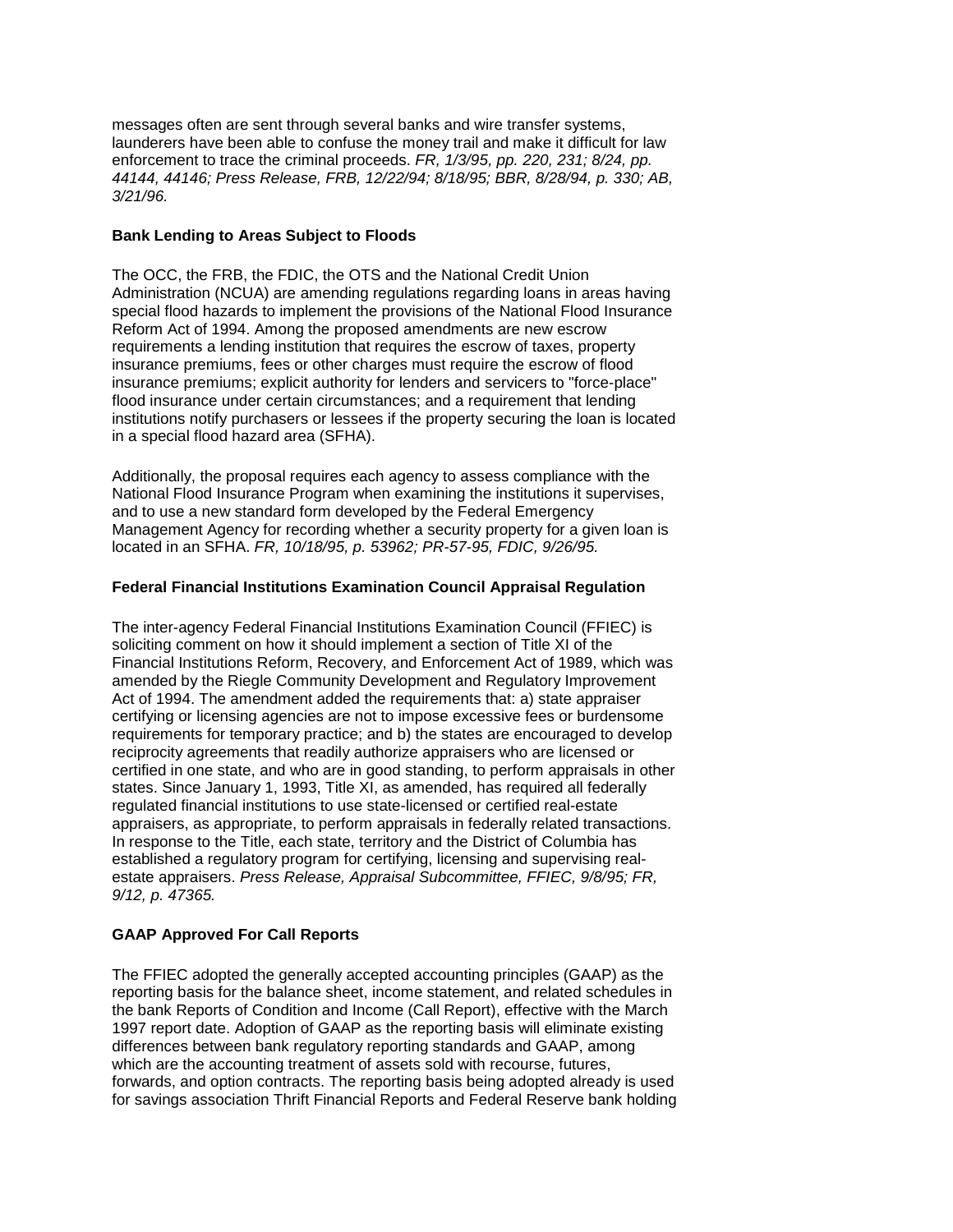Riegle Community Development and Regulatory Improvement Act of 1994, which company FR Y Reports, and is consistent with the objectives of Section 307 of the requires the federal banking agencies to develop a single form for the filing of core information by banks, savings associations, and bank holding companies.

 The FFIEC believes that adopting GAAP will reduce reporting burden as well as not address all of the agencies' supervisory concerns, thus institutions would still accordance with the agency's interpretation of GAAP. *Press Release, FFIEC,*  any confusion on the part of users about differences in the reporting principles governing regulatory reports and financial statements. GAAP does not require the disclosure of all of the information needed by federal banking agencies and does have to report, in supplemental schedules and items, some information needed for supervisory and other purposes. The Council and the agencies will continue when necessary to issue specific reporting guidance that falls within the range of acceptable practice under GAAP (for example, as is currently the case for the allowance for loan and lease losses), and each agency will retain existing authority to require an institution to report a transaction in regulatory reports in *11/3/95.* 

# **Mortgage Lending Reports**

 metropolitan statistical areas (MSAs) for public inspection at a central depository almost two months earlier than last year, include individual disclosure statements Also, they give information about the race or national origin, gender, and annual in MSAs, the reports identify the geographic location, usually by Census tract. The FFIEC made available the reports of 1994 mortgage lending activity in in each MSA, and the agency headquarters. The reports, which are available and aggregate data for each MSA. They reflect the lending activity of the more than 9,800 lending institutions covered by the Home Mortgage Disclosure Act (HMDA) that reported data for 1994 to member agencies of the FFIEC and to the Department of Housing and Urban Development. The reports contain data about loan originations, loan purchases, and applications that did not result in a loan. income of the applicants or borrowers. For most loans relating to property located

Data from the HMDA reports released in July indicated that the number of conventional home purchase loans went up 54.7 percent for blacks and 42.0 percent for Hispanics since 1993. *Press Release, FFIEC, 9/1/95.* 

### **Proposed Revisions to CAMEL Rating System**

 (commonly referred to as the CAMEL rating system) on July 9, 1996. Comments The FFIEC proposed revisions to its Uniform Financial Institutions Rating System are due by September 16, 1996. The proposed changes include clarifying the component rating descriptions; addition of a sixth component to address market risk; and increased emphasis on risk management. *FIL-56-96; 7/24/96; FR, 7/18/96; p. 37472.* 

## **Risks to Computer Systems in the New Millenium**

 The FFIEC issued a statement on July 12, 1996, alerting financial institutions to the need to address risks involving their computer systems as the industry enters the new century. Examiners will review each institution's 2000 plan during regular supervisory reviews. The risks arise from the programming code in existing computer systems that may cause the system to function improperly due to the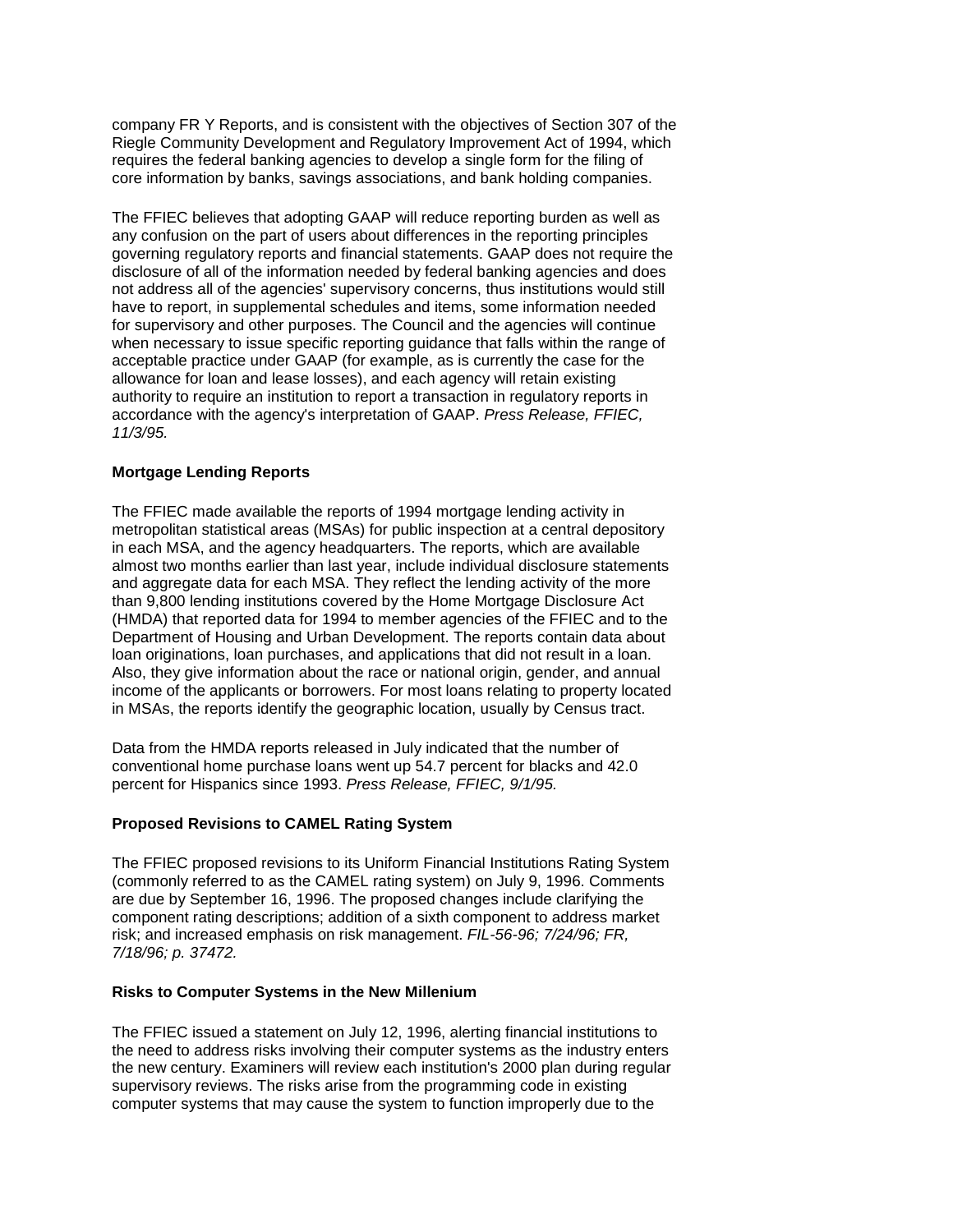two digit year field containing "00." *FIL-50-96, 7/12/96.* 

#### **Federal Deposit Insurance Corporation Assessments**

 The FDIC Board of Directors voted on August 8, 1995, to reduce significantly the September 1995, that the BIF was fully recapitalized and that it would refund to deposit insurance premiums paid by most banks but to keep existing assessment rates intact for savings associations. Under the new rate structure, the best-rated institutions insured by the Bank Insurance Fund (BIF) would pay four cents per \$100 of domestic deposits, down from 23 cents per \$100. The weakest institutions would continue to pay 31 cents per \$100. The FDIC announced in banks insurance overpayments for the period of June through September. The FDIC estimated the aggregate BIF assessment refund at \$1.49 billion, plus \$19.9 million in interest. *PR-50-95, FDIC, 8/89/95; PR-54, 9/5.* 

On September 26 1995, the FDIC amended its regulation on assessments to delay the regular payment date for the first quarterly payment for the first semiannual period from December 30 of the prior year to January 2 (or the first business day thereafter). At the same time, insured institutions were given the option of making the first payment on December 30 (or the prior business day). The FDIC's purpose in making these changes was to relieve certain institutions of the regulatory burden of having to make an extra assessment payment in 1995, while also affording flexibility to other institutions to make such a payment if they so desired.

 the option of paying double the amount of any quarterly payment, when the payment is made on a payment date (regular or alternate) that comes before the The amendments approved in late September 1995, also give insured institutions start of the quarter to which the payment pertains on the March, June, September, and December payment dates.

The interest rate to be applied to under payments and overpayments of assessments is replaced with a new, more sensitive rate derived from the 3 month Treasury bill discount rate. Rates set under the prior standard have rapidly become obsolete in volatile interest-rate markets.

The timetable for announcing the semiannual assessment rate schedule is shortened from 45 days to 15 days prior to the invoice date. This change enables the FDIC to use the most up-to-date information available for computing assessments, thereby benefitting both the agency and the depository institutions. The rule is effective September 29, 1995, except some amendments are effective October 30, 1995. *FR, 9/29/95, p. 50400; 8/10, p. 40776; FIL-67-95, FDIC, 10/6/95.* 

 The FDIC Board of Directors voted on May 14, 1996, to maintain the existing assessment period of 1996. Insured institutions will continue to pay annual subject to a quarterly minimum of \$500. Based upon year-end 1995 data, it is expected that these rates will result in an average annual BIF rate of assessment rates on deposits by the BIF and the SAIF for the second semiannual assessment rates of from zero to \$.27 per \$100 of BIF-assessable deposits, approximately \$.0029 per \$100 of deposits and annual revenues of about \$72 million. The BIF reserve ratio was 1.30 percent as of December 31, 1995.

Institutions insured by the Savings Association Insurance Fund (SAIF) will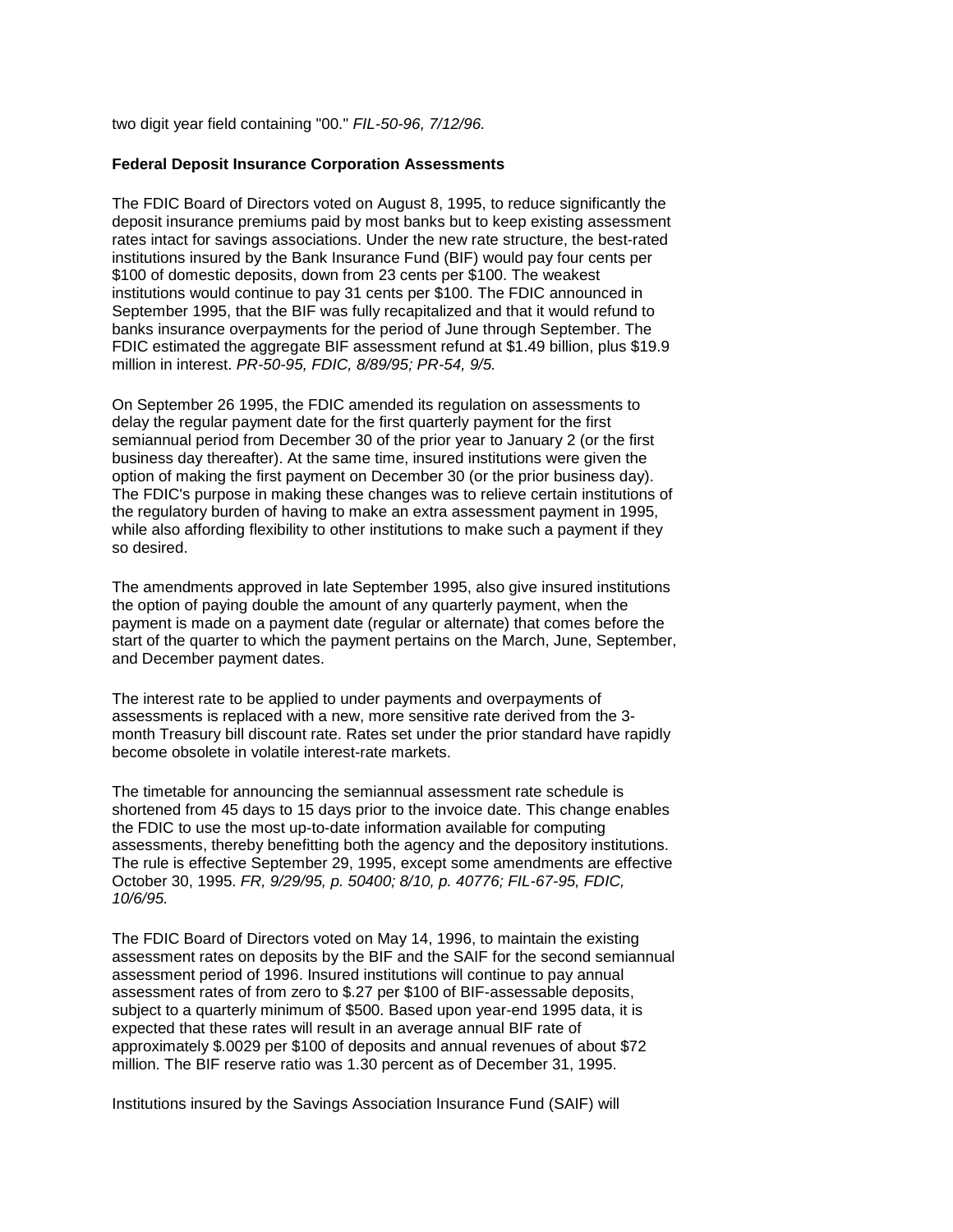insured banks because the SAIF remains seriously undercapitalized. At continue paying premiums on a risk-related basis of between \$.23 per \$100 to \$.31 per \$100 of assessable deposits. It is expected that these rates will result in an average annual SAIF rate of approximately \$.234 per \$100 in assessable deposits. SAIF-insured institutions will continue to pay higher rates than BIF-December 31, 1995, the SAIF had reserves of approximately \$3.4 billion and is not expected to reach the minimum reserve level of 1.25 percent until the year 2002, given the current circumstances and reasonably optimistic assumptions. *PR-70-95, FDIC, 11/14/95; FIL-40-96, 6/11/96.* 

### **Thrifts Allowed to Transfer Deposits to Affiliates**

 The FDIC has decided that thrifts may transfer deposits to newly chartered bank thrifts to take advantage of cheaper deposit insurance available to banks. The affiliates, if the deposit shift is initiated by the depositor. This decision will allow FDIC ruling is expected to accelerate the outflow of funds from the thrift industry, thereby reducing the FICO payment base. *WSJ, 7/3/96.* 

# **Assessments For Oakar Institutions**

On July 3, 1996, the FDIC proposed to amend its assessment regulations regarding the so-called Oakar institutions institutions that belong to one insurance fund, but hold deposits that are treated as insured by another insurance fund. The changes would affect particularly calculations of the Adjusted Attributable Deposit Amount (AADA). The AADA is used to determine the allocation of an Oakar institution's deposits between the BIF and the SAIF.

 comment is requested on two options for allocating funds to the BIF or the SAIF at the time of deposit sales. One option would treat deposit sales by Oakar would treat the deposits as a pro rata blend of the institutions' primary and The proposed amendments are intended to eliminate anomalies in the assessment of these institutions' deposits. One amendment would change the AADA adjustment for an institution's overall deposit growth. The FDIC has found that the current treatment of deposit sales for Oakar institutions has resulted in an increase in the total amount of primary fund deposits reported and assessed and a decrease in the total amount of secondary fund deposits reported. The proposed rule would correct this anomaly for all deposit sale transactions occurring after June 30, 1996; and would adjust the AADA for growth or shrinkage on a quarterly basis. The FDIC is also proposing to eliminate the requirement that Oakar institutions submit growth worksheets to adjust the AADAs. Finally, public institutions as sales of primary fund deposits only (unless the deposits sold exceeded the amount of primary fund deposits available); the second alternative secondary fund deposits. *FIL-54-96, 7/19/96; FR,3/3/96, p. 34751.* 

## **BIF and SAIF First-Quarter 1996 Financial Highlights**

 first quarter of 1996, \$13 million more than it earned in the same quarter a year earlier. Net assessment revenue came to \$251 million through the first quarter of The BIF earned \$295 million in net income in the first quarter of 1996, significantly below the \$1.3 billion earned the same period a year earlier. The decrease is primarily due to the reduction in premium rates. The fund's estimated liability for anticipated failures decreased to \$240 million from \$279 million at year-end 1995. The fund balance at the end of the quarter was \$25.748 billion. One BIF-insured bank failed during the quarter. The SAIF earned \$292 million in net income in the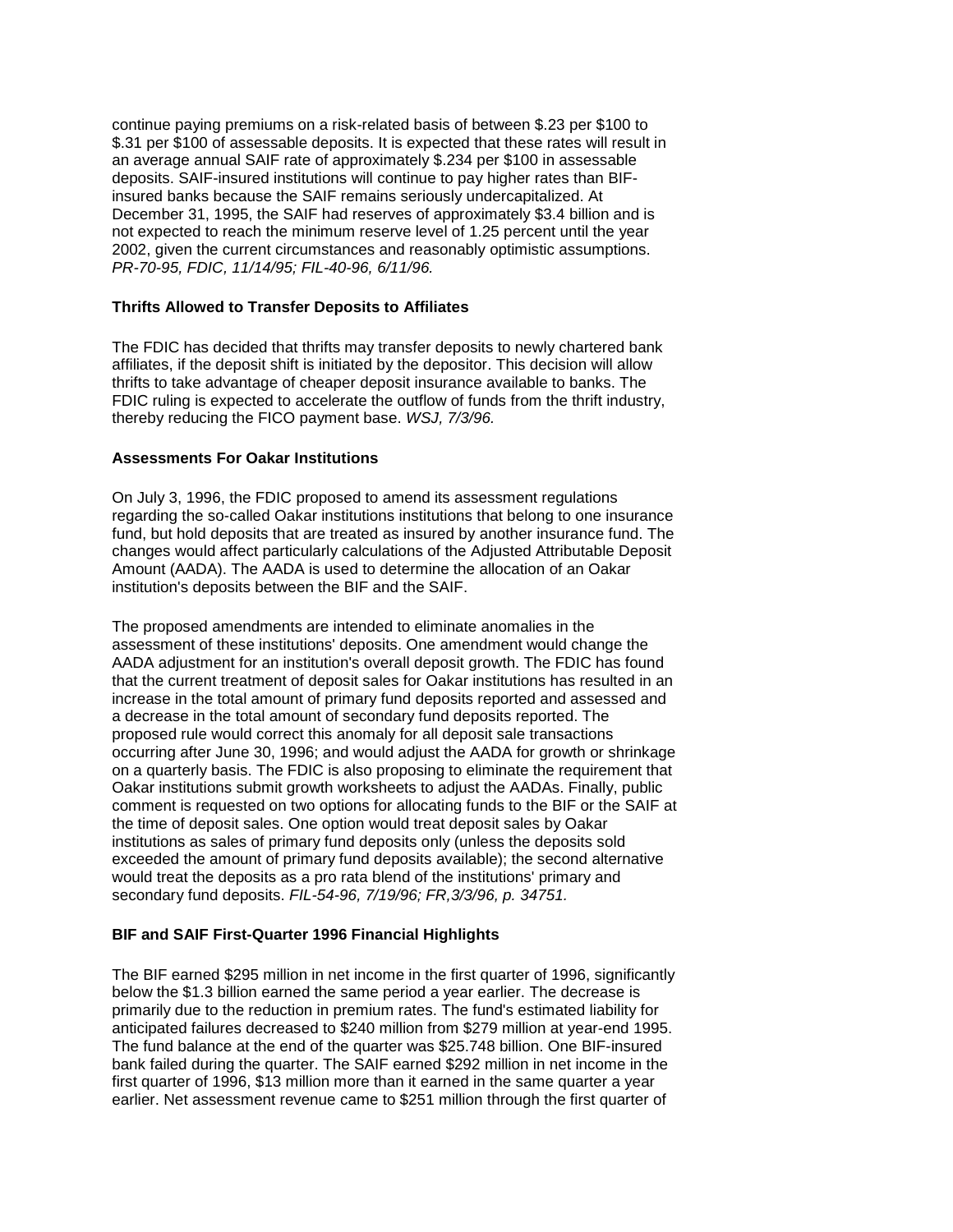*Federal Deposit Insurance Corporation, First-Quarter 1996 Financial Results,*  1996 after payments of \$393 million to service Financing Corporation (FICO) obligations. The fund balance at the end of the quarter rose to \$3.650 billion. *Bank Insurance Fund, 3/31/96.* 

## **Capital Maintenance**

 arrangements. A qualifying institution is one that is well-capitalized or, with the these institutions, the rule, which is effective August 31, 1995, will result in lower  *8/31, p. 45606; p. 45612 (FRB notice); p. 45618 (OTS notice).*  The FDIC adopted an interim rule and requested comments to implement Section 208 of the Riegle Community Development and Regulatory Improvement Act of 1994 which provides that a qualifying insured depository institution that transfers small-business loans and leases on personal property with recourse need include only the amount of retained recourse in its risk-weighted assets when calculating its capital ratios if certain conditions are met. The transaction must be treated as a sale under GAAP; and the transferring institution must establish a non-capital reserve sufficient to meet the reasonably estimated liability under the recourse approval of the appropriate federal banking agency, adequately capitalized. For capital requirements for affected loans and leases. *PR-52-95, FDIC, 8/25/95; FR,* 

## **Final Rules on Golden Parachutes, Internal Audits and Foreign Bank Deposits**

 The FDIC issued a final rule, effective April 1, 1996, prohibiting with certain exceptions golden parachute payments to executives of troubled holding companies, banks and thrifts. Exceptions to the prohibition include payments to qualified pension and retirement plans. The rule provides guidance on what constitutes legitimate payments. The new rule also limits holding companies or FDIC-insured institutions from paying the legal expenses or liabilities of their employees or directors who are subject to enforcement proceedings. *PR-8-96, FDIC, 2/6/96; BBR, 2/12/96, pp. 205-206.* 

## **Court Supports Agency on Cross-Guaranty**

The U.S. Court of Appeals for the Second Circuit upheld the FDIC's power, granted to the agency by FIRREA in 1989, to charge losses from a bank failure to another bank in the same corporate organization (Meriden Trust and Safe Deposit Co. v. FDIC). It rejected claims that such action amounts to an unconstitutional taking under the Fifth Amendment. In 1994, a federal claims court judge held that the agency's use of the cross-guaranty power might be a violation of the takings clause (Branch v. U.S.). *BBR, 8/14/95, p. 308.* 

 Coastal Savings Bank of Portland, Maine, in 1993. *FDIC, PR-55-96. 7/24/96.*  On July 24, 1996, First Coastal Corporation of Westbrook, Maine, paid the FDIC \$9.75 million to settle a cross-guaranty assessment levied against its subsidiary,

## **Associations Court Rules Government Breached Contracts With Savings-and-Loan**

 On July 1, 1996, the U. S. Supreme Court ruled in the United States v. Winstar Corp., No 95-865, that Congress erred in changing industry accounting rules concerning supervisory goodwill in 1989. The plaintiffs were Glendale Federal Bank of California, and two since-closed thrift companies, Statesman Savings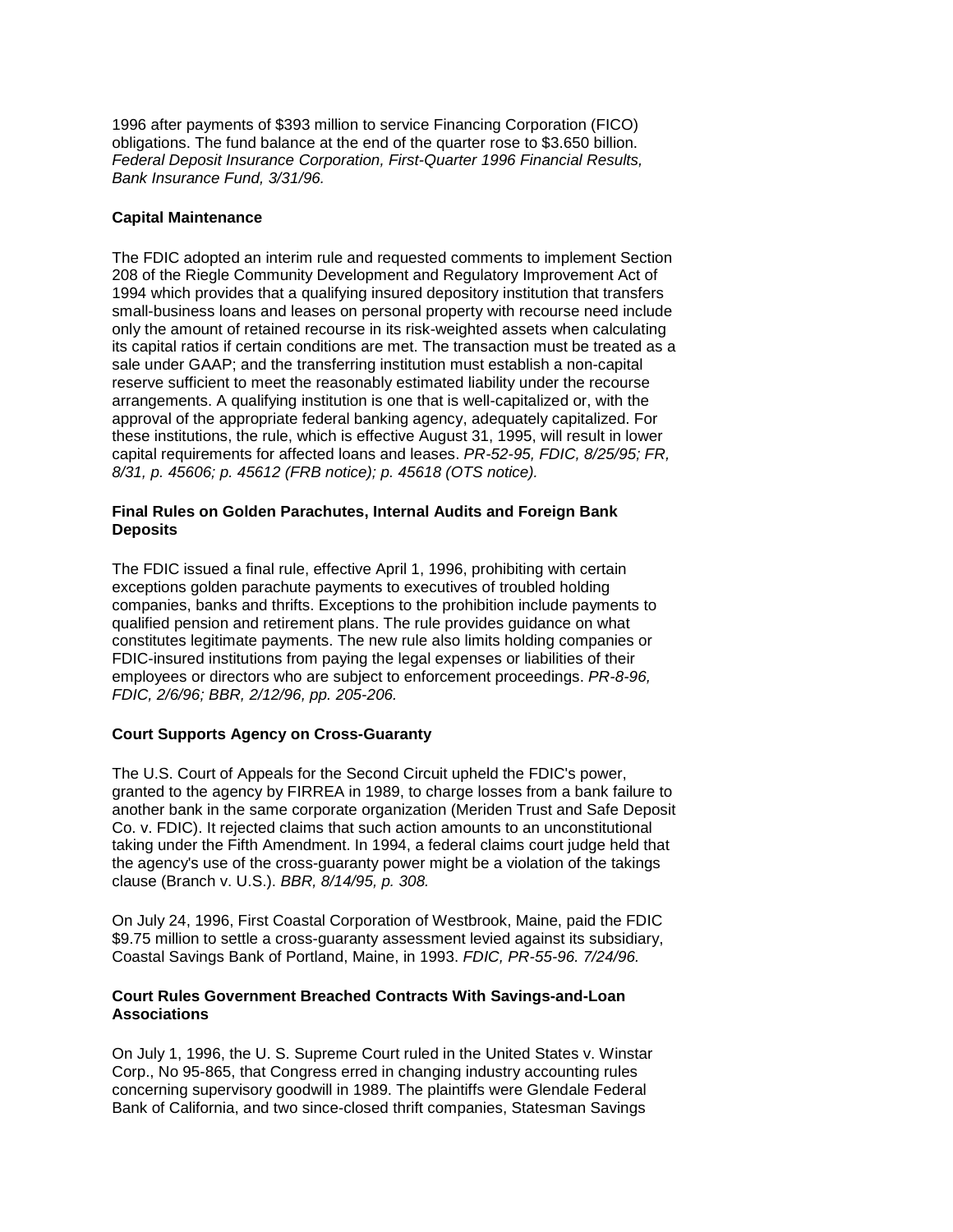Holding Corporation and Winstar Corporation, who acquired weak savings institutions at the government's behest in the 1980s and in return were given assurances that the supervisory goodwill created in the transactions could be counted as capital and written off over time. The regulators subsequently refused to honor the agreements that they claimed were repudiated under the Financial Institutions Reform, Recovery, and Enforcement Act of 1989 (FIRREA).

 Supreme Court concluded that "it would have been madness" for the institutions  hundred thrifts. *BBR, 9/11/95, p. 403; AB, 8/31, p. 1, AB, 7/26/96, WSJ, 7/2/96,*  The Federal Circuit Court of Appeals had previously ruled that the government violated contracts with the three plaintiffs. In this most recent ruling, the U.S. to have taken over the weak institutions if they had known that the government could cancel the current accounting "gimmicks" at its will. The Court ruled that the government was liable for damages, and sent the case back to a lower court to determine those amounts. Breach-of-contract suits have been filed by at least one *NYT, 7/2/96.* 

 plaintiff in two cases involving supervisory goodwill pending in the U.S. Court of Subsequent to the Supreme Court ruling, the FDIC took steps to appear as Federal Claims, and is investigating other cases with possible goodwill claims to determine whether it will become a plaintiff. In these cases, the FDIC is acting as a receiver for the failed institutions. *FDIC, PR-56-96, 7/24/96, AB, 7/26/96.* 

### **D'Oench Duhme Doctrine Rulings**

The U.S. Court of Appeals for the District of Columbia ruled in August 1995, that the FDIC might use the D'Oench Duhme doctrine to void secret agreements that would cause a loss in a failed bank's assets, but could not use it as a protection against fraud claims. In this case, an investor in a bankrupt Florida resort sued the developers and Southeastern Bank, charging that the bank secretly controlled the development and was responsible for fraudulent statements about the project's financial condition.

 In another recent case, the U. S. Court of Appeals for Atlanta found that Congress breach of contract against Southeast Bank of Florida. did not eliminate the D'Oench Duhme doctrine in passing the thrift bailout law in 1989. In this case, the 11th Circuit Court concurred with a May 1996, FDIC ruling that the D'Oench Duhme doctrine prevented a car dealership from suing for

 agreements by banks that subsequently fail and was intended to force bankers to  institution's financial condition. *AB, 8/9/95, p. 2; 5/31/96, p. 2.*  The D'Oench Duhme doctrine began with a 1942 Supreme Court decision and legislation enacted in 1950. It required that the FDIC recognize only written put agreements in writing so that examiners could more accurately evaluate an

### **Court Rules Examination Reports Accessible During Discovery**

 The U.S. Court of Appeals for the Sixth Circuit, rejecting an attempt by Bankers Trust Company to shield its examination results, ruled that parties to a lawsuit can seek examination reports from banks during the discovery process. As a result of the decision, which affects banks in Ohio, Michigan, Kentucky and Tennessee, a litigant can ask the bank for a report directly, and if refused can ask the trial judge to order the bank to comply. The judge must first give the regulator a chance to object. Previously, a litigant's request for an examination report had to be made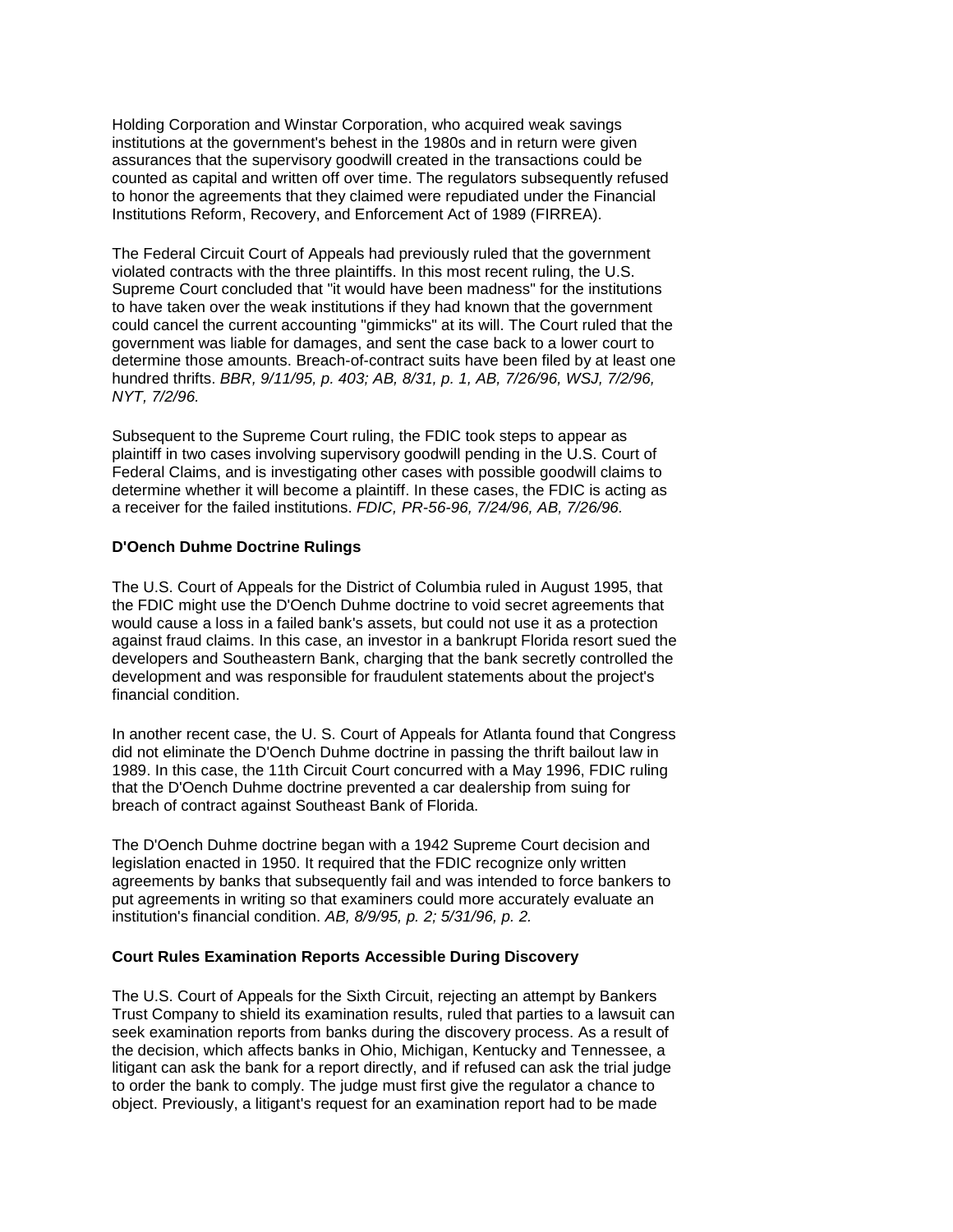through the bank's regulator, and if refused, which usually occurred in respect to the examiner's subjective comments, the plaintiff could seek compliance through the court. *AB, 8/10/95, p. 3.* 

## **Improvement in Real-Estate Markets Reported**

 The FDIC's July 1996 Survey of Real Estate Trends reported continued improvements in both commercial and residential real-estate markets during the second quarter of 1996. The latest results represented the second consecutive quarter of reported improvements and were the most positive in over a year.

The quarterly survey asks field personnel from all federal bank and thrift regulatory agencies about developments during the prior three months in their local real-estate markets. The survey reflected positive trends in market activity in many areas of the nation, with the Northeast and the West reporting the most gains. The proportion of respondents seeing better market conditions in the South and the Midwest remained the same or declined following reports in April of significant progress.

The national composite index, summarizing assessments of real-estate markets, edged up to 68 in July from 67 in April. Values above 50 indicate that more examiners and asset managers at federal bank and thrift regulatory agencies thought conditions were improving than declining. The July report represents the second consecutive increase in the summary index from its recent low of 60 in January. Although the gains reported in the last three months were not as strong as those observed in the February-April period, the July composite index is the highest reading in two years.

 where 66 percent of the respondents reported better housing conditions, up from Survey respondents reported continued confidence in the residential markets. Forty-five percent observed better conditions in their local housing markets the same proportion reported previously. However, those noting worsening conditions in July fell to eight percent. The national summary index for residential markets inched up to 69 from 68 in April, with a substantial boost from gains in the West, 54 in April.

Overall assessments of commercial real-estate trends continued to be positive as well. An increasing proportion of survey participants observed improving conditions (38 percent) while reports of worsening conditions were very few (one percent). As a result, the composite index for commercial markets rose to 68 in July from 66 in April. *Survey of Real Estate Trends, July 1996.* 

# **Online Press Release Service Via Internet**

The FDIC has established an online subscription service that allows subscribers to receive over the Internet and World Wide Web press releases and copies of key Congressional testimony and major speeches by agency officials. The new service will send the material directly to subscribers via e-mail. Released materials will continue to be available via fax modem, postal service mail and from information racks in FDIC buildings. *PR-59-95, FDIC, 10/4.* 

#### **Disclosure of Information**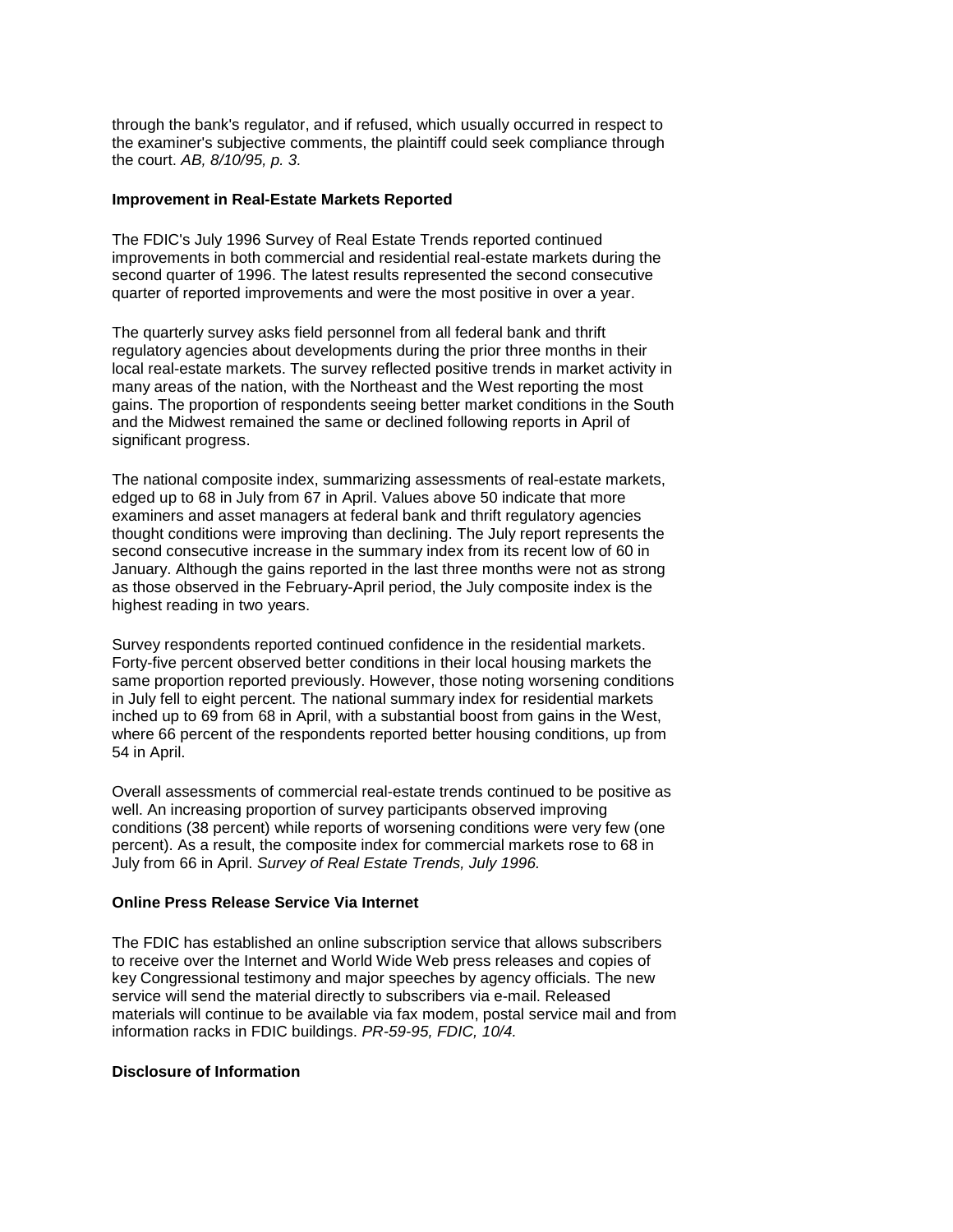Act (FOIRA). Among its provisions, the final rule sets forth the conditions under which exempt records may be disclosed to third parties, including such conditions The FDIC revised the procedures used by the public in requesting records under the Freedom of Information Act (FOIA) and the Freedom of Information Reform as are necessary to protect the confidentiality of the records. The rule contains procedures by which the agency would charge appropriate fees as required under FOIRA and guidelines established by the Office of Management and Budget. The FOIRA significantly amended the fee provisions of FOIA by establishing classes of FOIA requesters and a framework under which fees could be charged to the individual categories of requesters. *FR, 7/6/95, p. 35148; 11/30, p. 61465.* 

## **New FDIC Board Member**

 Former Mississippi Banking Commissioner Joseph H. Neely was sworn in as a member of the five-person FDIC Board on January 29, 1996. As Mississippi's Banking Commissioner, a position he occupied since 1992, Mr. Neely served as the primary regulator and supervisor of state-chartered banking and thrift institutions. He was also responsible for supervising state-chartered credit unions and consumer finance companies. Additionally, Mr. Neely served on the faculty of the Mississippi School of Banking from 1993 to 1995. *PR-6-96, FDIC, 1/29/96.* 

# **Stored-Value Cards**

On July 16, 1996, the FDIC issued an opinion on whether federal deposit insurance applied to stored-value cards. Stored-value cards look like a credit card or ATM card and store electronic value on either a magnetic stripe or a computer chip, and can be used to pay for purchases. The FDIC concluded that in most cases stored-value cards are not protected by deposit insurance. However, if the funds represented by the card were maintained in the customer's own account, rather than a single pool, deposit insurance would apply. The FDIC scheduled a hearing for September 12, 1996, on stored-value cards, Internet banking and other electronic payment systems. *FDIC PR-52-96, 7/16/96; PR-53-96, 7/16/96.* 

# **FDIC Review of Regulations**

The FDIC is conducting a systematic review of its regulations and policies to identify and revise regulations that might be inefficient, cause unnecessary burden, or contain outmoded, duplicative or inconsistent provisions. In one action, the FDIC issued an inter-agency proposal to remove inconsistencies in the way regulators assign risk-based capital requirements to certain loans and other collateralized transactions. The agency also proposed that publicly traded FDICsupervised banks use Securities and Exchange Commission (SEC) rules for registration of securities and reporting instead of separate but similar FDIC rules. Final action was also taken eliminating outmoded policies on the submission of quarterly Reports of Condition and Income and the advertising of Negotiable Order of Withdrawal (NOW) accounts. *FDIC, PR-44-96, 6/17/96; FIL-48-96, 7/12/96; FR, 7/3/96, p. 34814.* 

## **Will Continue Resolution Trust Corporation Thrift Depositor Protection Oversight Board**

The Thrift Depositor Protection Oversight Board (TDPOB) continues in operation following termination of the Resolution Trust Corporation (RTC) on December 31,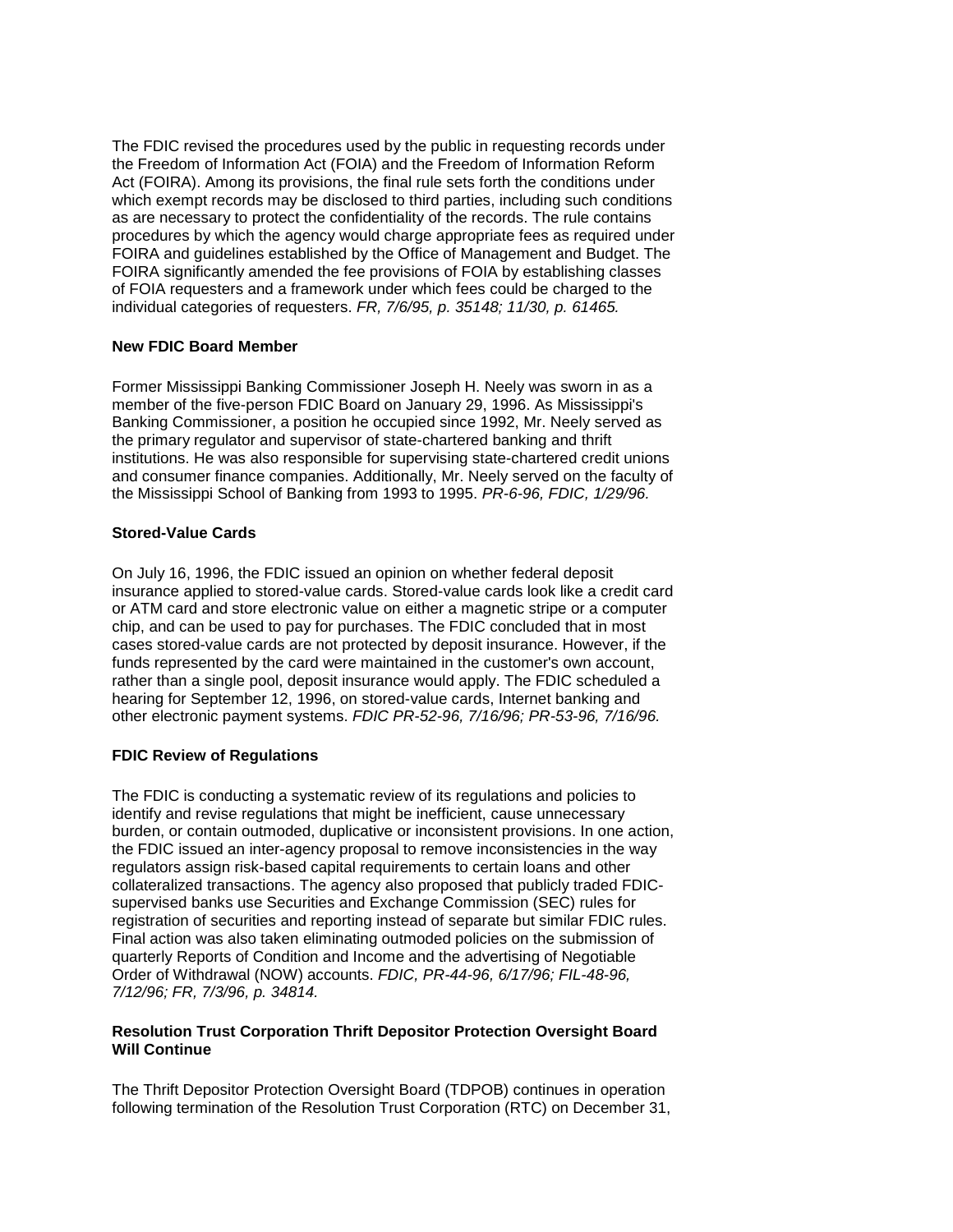1995. It is responsible for preparing final reports on the resolution of the thrift crisis and for overseeing the Resolution Funding Corporation, which between 1989 and 1991 issued long-term bonds to finance the resolution. The Board's membership will be reduced to three the Secretary of the Treasury, Chairman of the Federal Reserve Board, and Secretary of the Department of Housing and Urban Development. *AB, 12/6/95, p. 2.* 

#### **Last RTC Auction**

 At its eighth and final national auction, the RTC sold performing and held in Kansas City beginning December 13, 1995. *National Mortgage News,*  nonperforming loans with a book value of \$577 million. It recovered \$404 million on the sale, approximately 70 percent of book value. The three-day auction was *1/2/96, pg. 3.* 

# **Final Cost of Thrift Bailout**

 billion spent by the RTC; \$64.7 billion spent by the FSLIC; and \$7.5 billion in tax The GAO reported that the thrift cleanup cost the taxpayer \$160.1 billion in direct costs or \$480.9 billion, if interest costs are included. Direct costs consist of \$87.9 breaks to acquirers of ailing institutions. Interest costs consist of \$111.8 billion of interest expenses on two bond issues, and \$209 billion in interest computed on Congressional appropriations. Interest costs are not generally counted in government allocations. *The New York Times. 7/13/96; WSJ, 7/15/96; The Washington Post, 7/13/96.* 

# **Federal Reserve Board Derivatives Transaction Standards**

The Federal Reserve Bank of New York and five securities industry groups released final transaction standards for derivatives market participants. The standards cover such issues as the definition of a participant, a client's reliance on a dealer's advice, confidentiality, valuation, distribution of the standards, information, and disputes, but do not include any provision for dealers to determine a client's suitability for a particular transaction. *BBR, 8/28/95, p. 329.* 

## **International Operations of Banks**

 In addition, certain investments or activities would not be eligible for the expanded  overall review of the regulation. *FR, 9/25/95, p. 49350; Press Release, FRB, 9/22.*  The FRB proposed to amend its Regulation K to provide additional general consent authority for de novo investments in foreign countries by U.S. banking organizations that are strongly capitalized and well-managed. Banks meeting these requirements would be permitted to make certain investments without the need for prior approval or review. In order to strike a reasonable balance between reduced regulatory burden and continued FRB oversight, limits would be imposed on the total amount of general consent investments that may be made in a year. authority. Investors making use of the expanded authority would be required to provide the FRB with a post-investment notice. The Board's proposal is part of an

## **Proposed Amendments to Leasing Regulation**

The FRB proposed amendments to its Regulation M, implementing the Consumer Leasing Act, which was enacted into law in 1976 as an amendment to the Truth in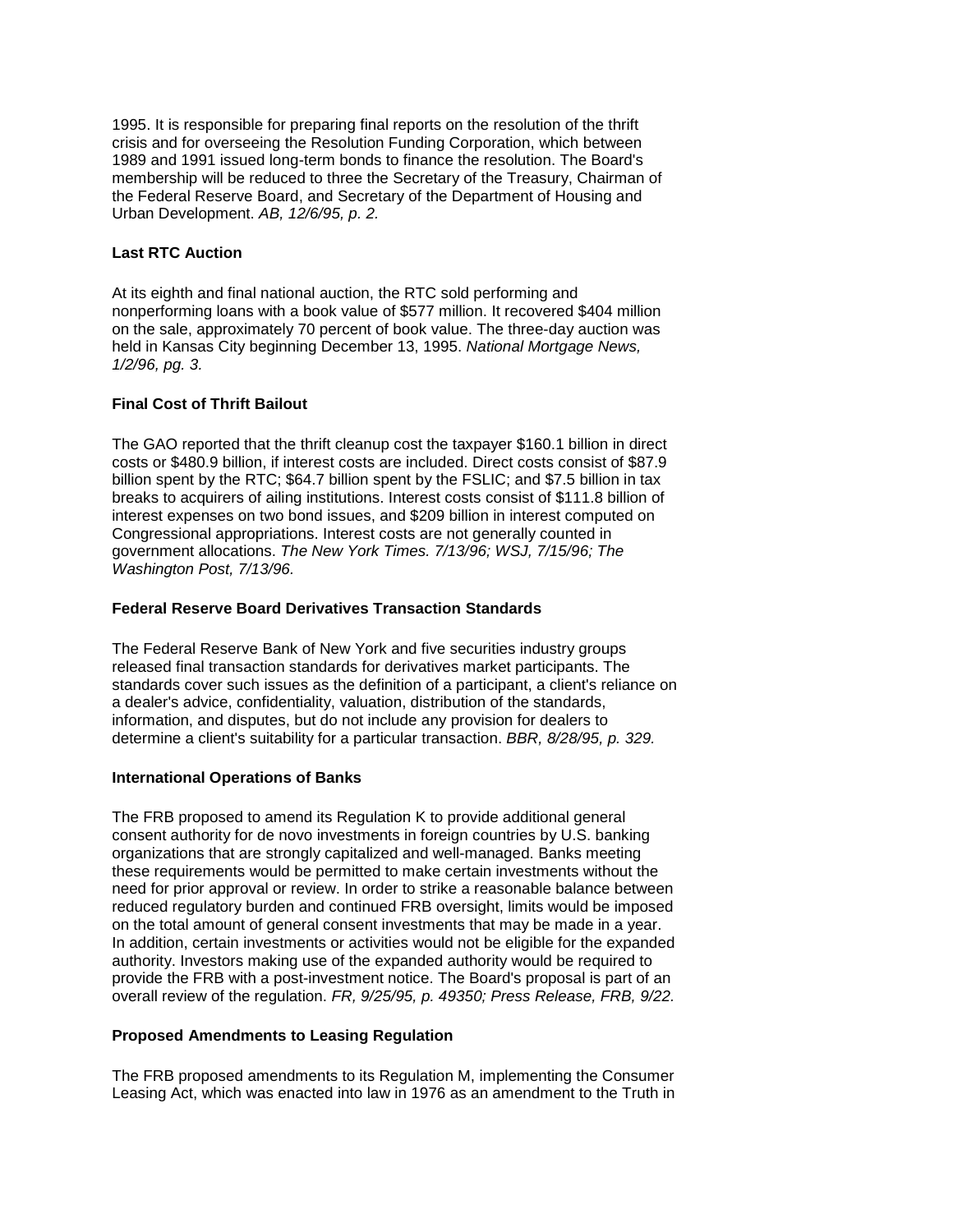value, and the estimated lease charge; and, pursuant to a statutory change, new Lending Act (TILA). Generally, the CLA applies to consumer leases of personal property such as automobiles and furniture involving \$25,000 or less, and a term of more than four months. Among the disclosures required of lessors are the amount of the initial charges to be paid, a payment schedule, the responsibilities for maintaining the leased property, and the liability for terminating a lease early. Among the proposed amendments are: additional disclosure requirements about early termination charges; disclosure of the gross costs of leases, the residual advertising provisions for radio and television.

 M. *Press Release, FRB, 9/13/95; FR, 9/20, pp. 48752, 48769; BBR, 9/18, p. 438.*  The Board also proposed changes to the official staff commentary on Regulation

# **Investment Advisory Powers Expanded**

The FRB granted authority for Credit Suisse of Zurich to provide discretionary portfolio management services for futures and options on nonfinancial commodities. The service, to be provided through a New York-based subsidiary, will be limited to institutional customers who specifically request it. The FRB said the approved activity is similar to other investment advisory services that bank holding company affiliates provide. *AB, 7/7/95, p.2.* 

## **Banks Permitted to Purchase Education Finance Firm**

 to purchase the shares of a company that will provide services to North Carolina  providing marketing materials, and training state employees. *BBR, 10/2/95, p.*  The FRB granted approval for four North Carolina-based bank holding companies and other state governments in programs to assist parents in financing higher education for their children. Among the firm's activities will be developing and managing an education savings and loan plan, designing and providing software, *532.* 

### **Changes in Fedwire Access Policy**

 The FRB has modified its Fedwire third-party access policy to clarify its both depository institutions participating in third-party access arrangements and to the Reserve Banks. Among other things, the policy requires depository institutions March 1, 1996. *Press Release, FRB, 8/10/95.*  applicability and to reduce the administrative burden of several provisions. Some depository institutions have entered into arrangements under which a third party provides operating facilities for their Fedwire services; under such arrangements, the third party's actions may result in a debit to the institution's reserve or clearing account at a Federal Reserve Bank. The policy provides important safeguards to to impose prudent controls over Fedwire funds transfers and book-entry securities transfers initiated, received, or otherwise processed on their behalf by a thirdparty service provider. These policy modifications are on an interim basis pending the completion of a broader review of supervisory policies that should be applicable to outsourcing arrangements. The changes become effective August 10, 1995; existing Fedwire third-party arrangements should be in compliance by

## **Access to Automated Clearing House Service**

The FRB is requesting comment on the benefits and costs of adopting a policy to control access to the Federal Reserve Banks' automated clearing house (ACH)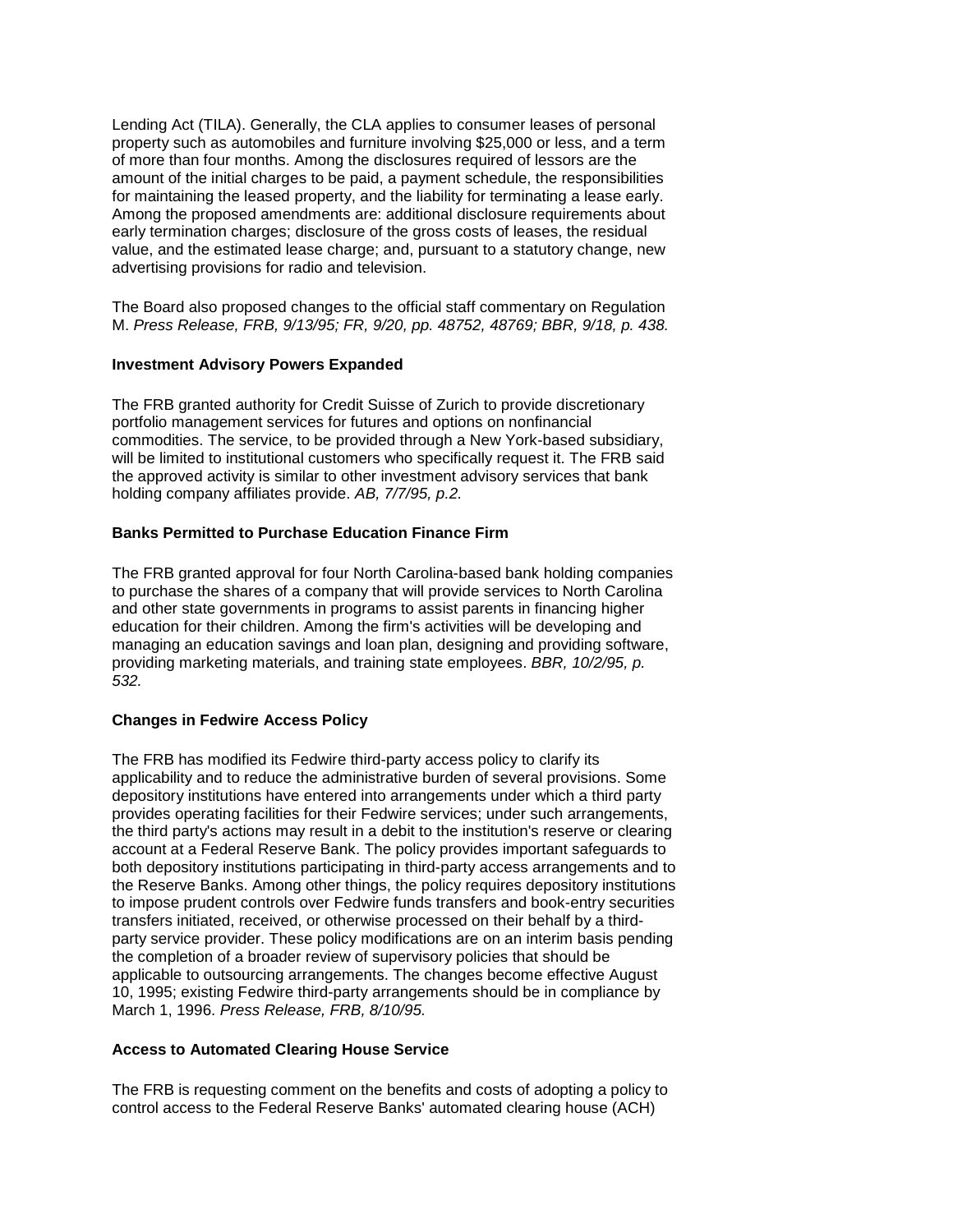service by entities other than the depository institution whose Federal Reserve account will be debited. The controls would apply to ACH credit transactions sent by third-party processors (service providers) and respondent depository institutions directly to a Reserve Bank or a private ACH operator that exchanges transactions with a Federal Reserve Bank. Controlling access to the ACH service will help to ensure the safety and soundness of the ACH system.

 do not cover ACH debit transactions. *Press Release, FRB, 8/10/95; FR, 8/15, p.*  The FRB is requesting comment on the specific provisions of the proposed policy and the cost and operational impact of providing risk-monitoring capabilities for controlling access to the Federal Reserve Banks' ACH service. The riskmonitoring capabilities are intended to permit the depository institutions that are responsible for funding ACH credit transactions to control the potential credit risk and reduce the risk of fraud created by their customers and respondent depository institutions. The proposed policy provisions and monitoring alternatives *42413.* 

# **Survey of Consumer Finances**

 study, which is undertaken every three years, is being conducted by the National The FRB is sponsoring a statistical study of household finances that will provide information on the economic condition of a broad array of American families. The Opinion Research Center at the University of Chicago through November 1995. Participants in the study are chosen at random using a scientific sampling procedure in 100 areas across the U.S. Participation is voluntary. Summary results will be published in the Federal Reserve Bulletin. *Press Release, FRB, 8/7/95.* 

### **Mortgage Loan Software Program**

The FRB announced the availability, free of charge, to member banks of a computer software program designed to serve as an analytic tool for financial institutions in offering affordable mortgage loans to low- and moderate-income applicants. The software program, entitled "Partners" can determine within seconds if potential home buyers can qualify, mathematically, for a home purchase loan, given the underwriting criteria and financial information provided. In addition to determining loan eligibility, "Partners" offers loan amortization schedules, equity build-up calculations, and secondary market analysis. The program also can be utilized by community groups, government agencies, and other community development practitioners who offer home purchase loans. *Press Release, FRB, 10/19/95.* 

## **Regulatory Review Timetable**

 and outmoded and duplicative requirements; and to work jointly with the other The FRB published a schedule for review of its major regulations, policy statements, and regulatory guidances as required under Section 303 of the Riegle Community Development and Regulatory Improvement Act of 1994. Section 303 requires that each federal banking agency review its regulations and written policies to accomplish certain goals. These goals are to streamline and modify regulations and policies to improve efficiency, reduce unnecessary costs, and eliminate unwarranted constraints on credit availability; to remove inconsistencies federal banking agencies to make uniform all regulations and guidelines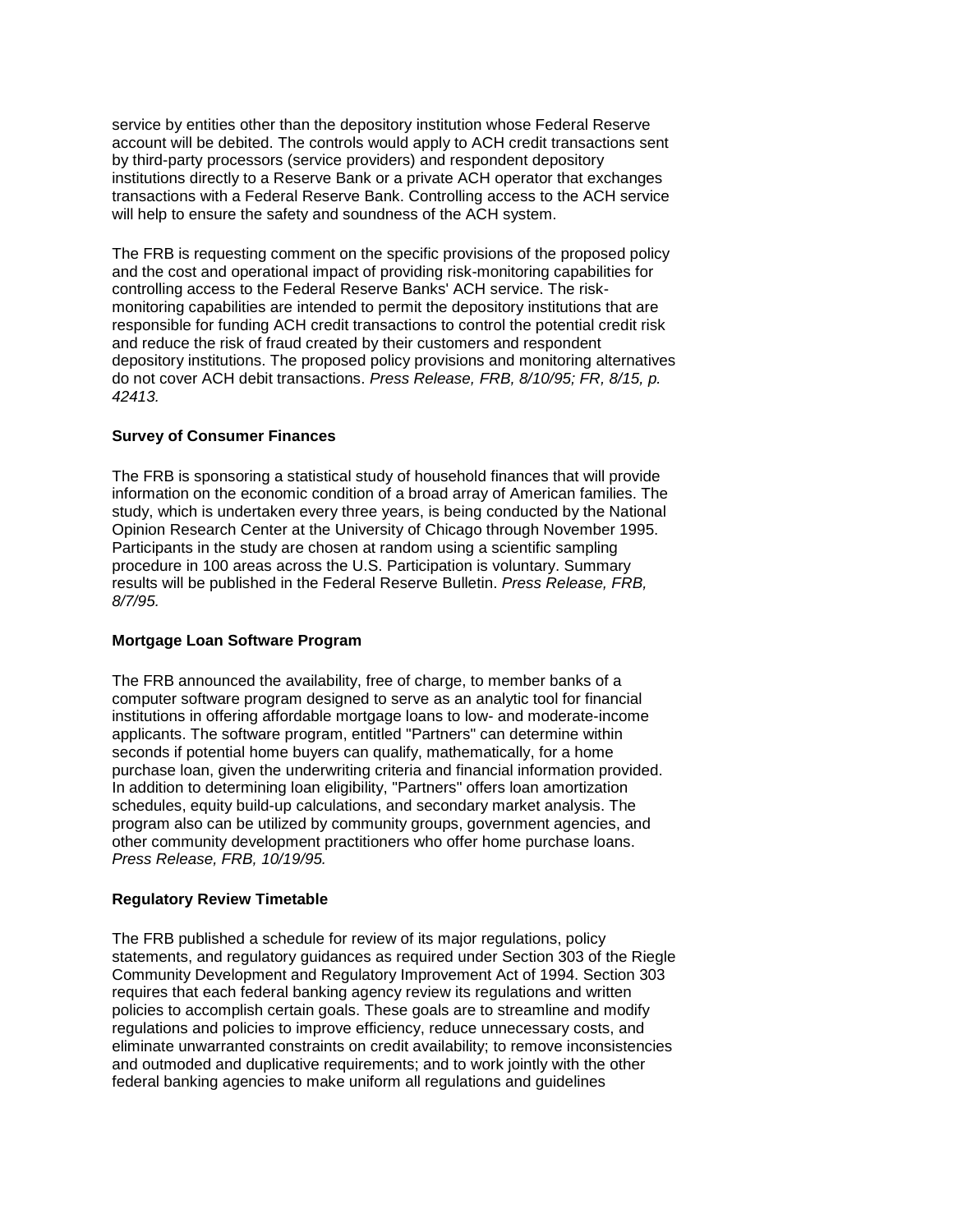implementing common statutory or supervisory policies.

 The FRB noted that it has undertaken over 20 separate measures since the passage of Section 303 to reduce the burden and simplify regulations, written policies and procedures. Additionally, several proposals were out for comment which will further these efforts. *FR, 10/16/95, p. 53546.* 

# **Federal Reserve Board Appointments**

 Director Alice M. Rivlin and Washington University professor Laurence H. Meyer LaWare left the Board in April of 1995 and Alan Blinder in January of this year. All President Clinton reappointed Federal Reserve Chairman Alan Greenspan to his third four-year term as Federal Reserve Board Chairman. White House Budget were also nominated to fill the two remaining vacancies on the Board. John P. three individuals are economists. *BBR, 2/26/96, p. 291; AB, 2/26/96, p 1-2.* 

## **Office of the Comptroller of the Currency "Supervision by Risk" Program**

 will help focus examiner attention on the most serious concerns within a bank and The OCC is expanding, enhancing and standardizing the way examiners evaluate risk in national banks. The agency has defined nine specific categories of risk it will use in assessing risks in bank activities. The program focuses on evaluating the quantity of risk exposure in an institution and determining the quality of the risk-management systems in place to control that risk. The nine definitions, among which are credit risk, interest-rate risk, liquidity risk, and price risk, will enable the agency to treat the same risks consistently in all banks and across various products and activities, and they clarify for bankers the kinds of risk the OCC will be assessing in their institutions. Risk profiles prepared for each bank direct the agency's resources to institutions where the need is greatest. *News Release, OCC, 9/26/95.* 

# **Examiner Guidance on Establishing Reserves**

 and Lease Losses" (ALLL). This new section replaces the ALLL examination section that has been in effect since 1992. It requires no changes in basic The OCC released a new Comptroller's Handbook section "Allowance For Loan examination objectives and procedures but consolidates a number of ALLLrelated materials and identifies specific categories of risk. *NR 96-75, OCC, 6/19/96.* 

#### **Bank Examiner Guidance on Futures Brokerage**

 from the unit that trades in derivatives futures; b) the independent risk control unit The OCC issued to its examiners guidance on derivatives that is applicable to subsidiaries that operate as futures commission merchants (FCM) registered with the Commodity Futures Trading Commission. Among the several elements of the guidance are: a) FCMs are expected to have a risk control unit that is separate is to report to executive management, the bank's board of directors or a designated management committee, and is to communicate findings periodically to senior management and the bank's board; and c) capital to support risk exposures of the futures brokerage subsidiary should reflect the level and complexity of the risk and not be limited to meeting regulatory requirements. An FCM's compliance program should include at least one designated compliance officer, and include also standards for disclosure of risk to customers, and a plan